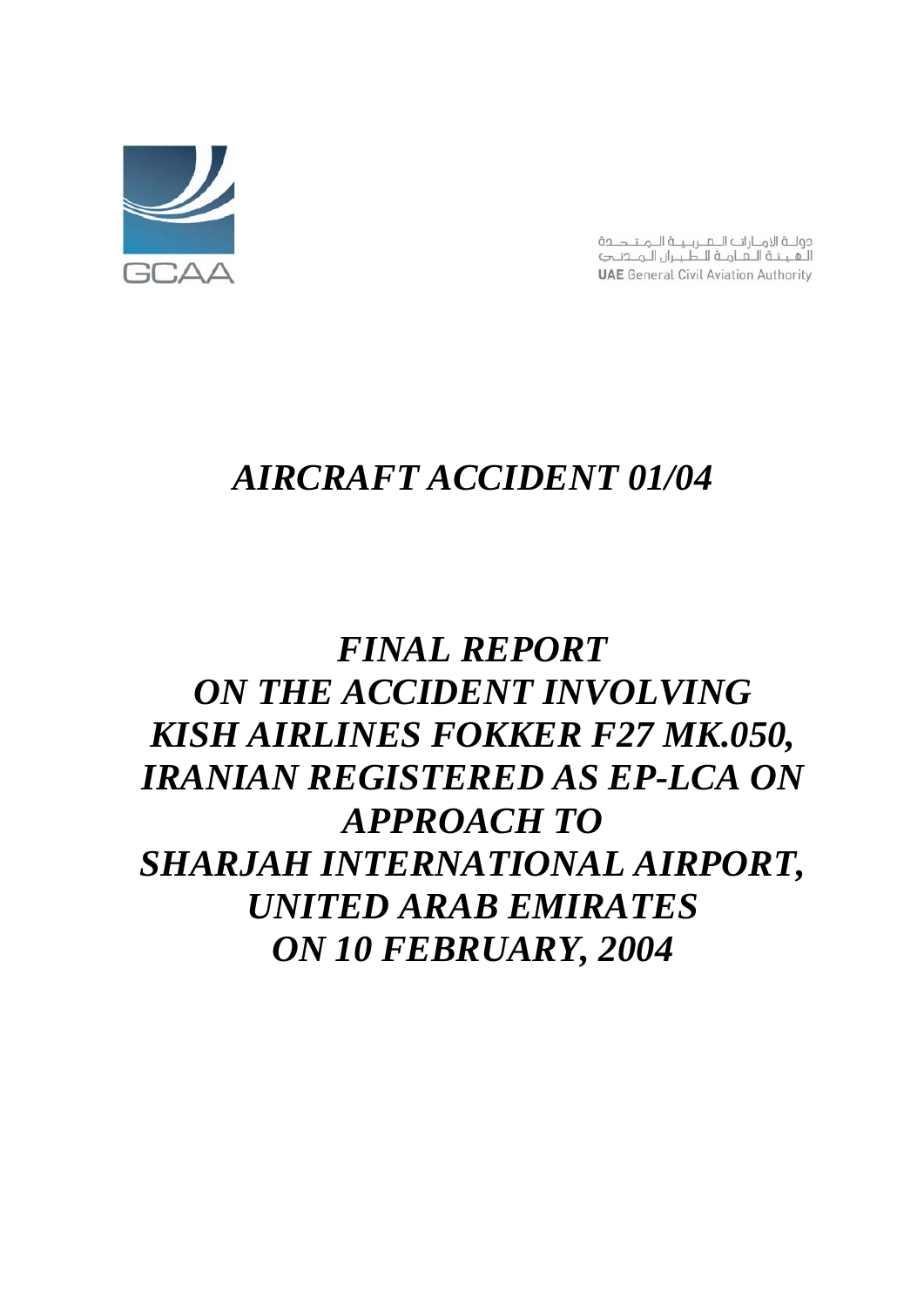# *OBJECTIVE*

*In accordance with Annex 13 to the Convention on International Civil Aviation, it is not the purpose of aircraft accident investigation to apportion blame or liability. The sole objective of the investigation and the Final Report is the prevention of accidents and incidents.*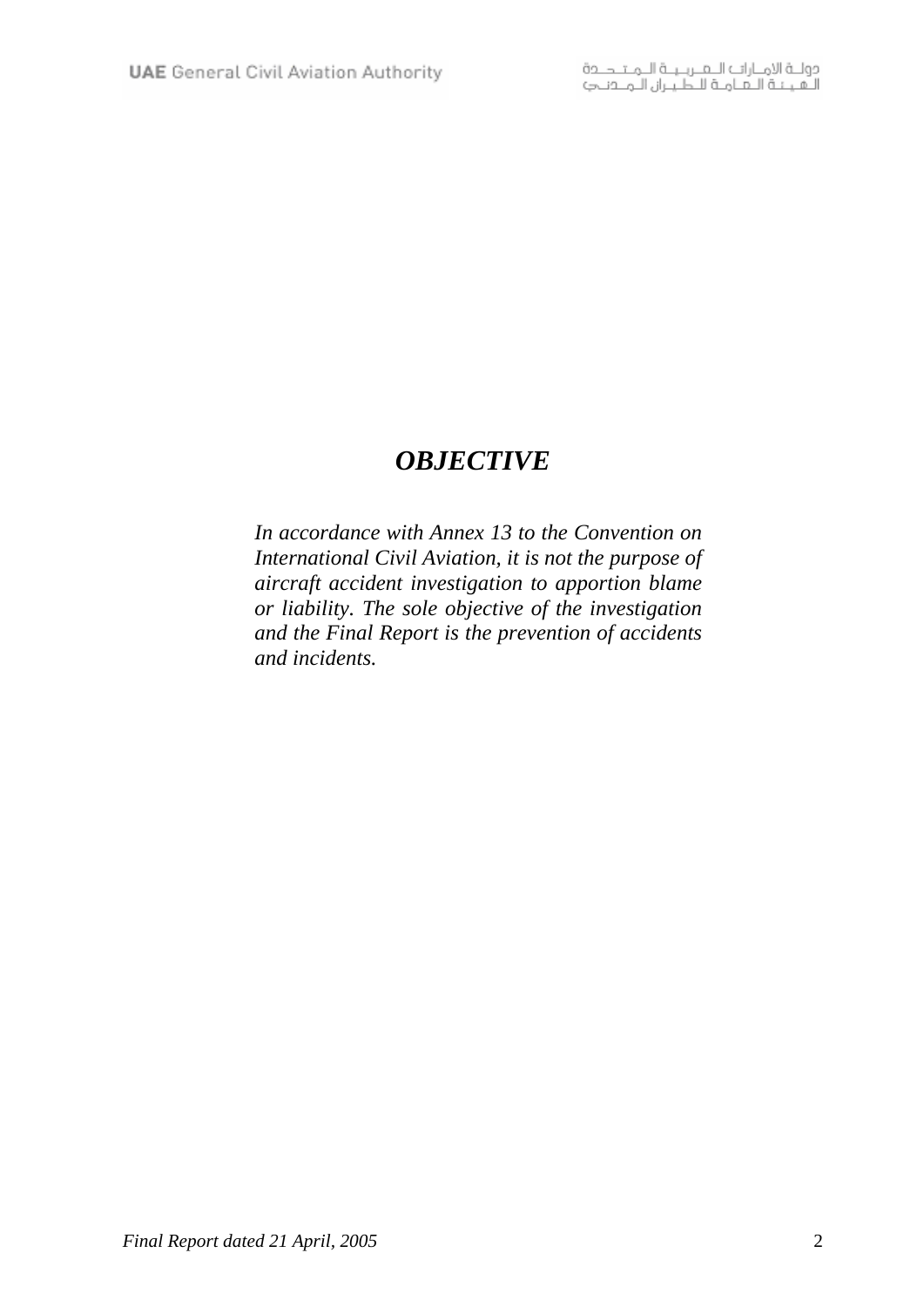# **INTRODUCTION**

#### **SYNOPSIS**

The aircraft involved was a Fokker F27 Mk.050, owned by the Kish Airlines, based at Ekbatan in the Islamic Republic of Iran. The Islamic Republic of Iran was the State of Registry and the State of the Operator. The Netherlands was the State of Design and the State of Manufacture. On this particular flight, IRK 7170, EP-LCA, was operating a scheduled passenger flight from Kish Island to Sharjah, UAE, and was approaching to land on runway 12 at Sharjah International Airport in good daylight visibility. The aircraft was observed to pitch down and suddenly turn to the left. The aircraft continued to descend and turn at high pitch and roll angles and impacted a sandy area within a residential area 2.6 nm from the runway threshold. Immediately a large explosion was seen. The aircraft was destroyed and there were 43 fatalities.

The cause of the accident was attributed to the movement of the propellers from the Flight Control Range to the Ground Control Range.

Four safety recommendations have been made. Unless otherwise indicated, recommendations in this report are addressed to the regulatory authorities of the State having responsibility for the matters with which the recommendation is concerned. It is for those Authorities to decide what action is taken.

#### **ACCIDENT DETAILS**

The accident details are as follows;

|  | <b>Registered Owner</b><br><b>Registered Operator</b> |                       |                             | Kish Airlines                                                                                                                                                            |
|--|-------------------------------------------------------|-----------------------|-----------------------------|--------------------------------------------------------------------------------------------------------------------------------------------------------------------------|
|  |                                                       |                       | $\mathcal{L} = \mathcal{L}$ | Kish Airlines                                                                                                                                                            |
|  |                                                       | Aircraft type & model | ÷                           | <b>Fokker F27 Mk.050</b>                                                                                                                                                 |
|  | <b>Nationality</b>                                    |                       | $\ddot{\cdot}$              | Islamic Republic of Iran                                                                                                                                                 |
|  | Registration                                          |                       | $\ddot{\cdot}$              | EP-LCA                                                                                                                                                                   |
|  | Place of Accident                                     |                       | $\mathbb{R}^n$              | 2.6 nm final to Sharjah International Airport,<br>United Arab Emirates Runway 12<br>Latitude : $25^{\circ} 21.35^{\circ} N$<br>Longitude : $055^{\circ} 28.63^{\circ}$ E |
|  | Date & Time                                           |                       |                             | 10 February 2004 1138 hours local UAE time<br>10 February, 2004 0738 hours UTC                                                                                           |
|  | Note:                                                 |                       |                             | Except where discussing DFDR, CVR and ATC times, all times in this<br>report are local UAE time, which is Coordinated Universal Time                                     |

*(UTC) plus 4 hours.*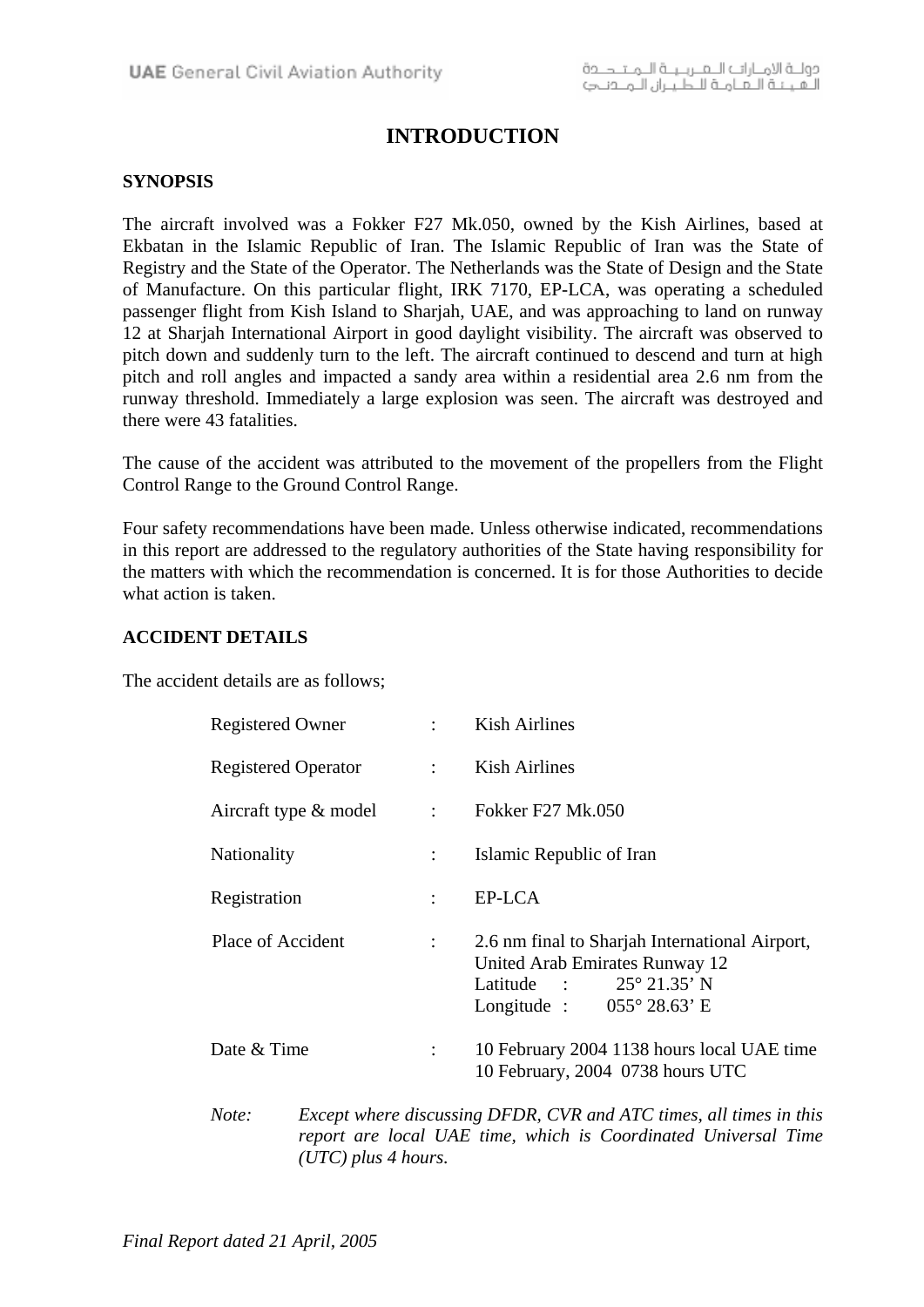| Persons on board | 2 Flight crew        |  |
|------------------|----------------------|--|
|                  | 2 Cabin crew         |  |
|                  | 2 Security personnel |  |
|                  | 40 Passengers        |  |
| Fatalities       | 43                   |  |
| Injuries         | 3 Serious            |  |
|                  |                      |  |

### **ORGANIZATION OF THE INVESTIGATION**

The GCAA was notified within minutes of the accident and an Aircraft Accident Investigation Committee was established under a Ministerial Decree identifying the GCAA as the authority responsible for the conduct of the investigation. Notification to ICAO and applicable States was completed on the day of the accident. Officials from the following State of Operator/Registry, State of Design and individual States of Manufacturer of the aircraft, engine and propellers were granted Accredited Representation in accordance with ICAO Annex 13 and corresponding UAE Civil Aviation Regulations. Officials representing the Type Certificate holder of the aircraft manufacturer of engines and propellers also assisted in the investigation and were granted observer status.

| <b>State of Operator/Registry</b>          |        | Iranian Civil Aviation Organization (CAO)      |
|--------------------------------------------|--------|------------------------------------------------|
| State of Design/Manufacture (aircraft)     | $\sim$ | Dutch Transport Safety Board &                 |
|                                            |        | <b>Civil Aviation Authority</b>                |
| State of Manufacture (engine)              |        | <b>Canadian Transportation Safety Board</b>    |
| State of Manufacture (propeller)           |        | UK Air Accidents Investigation Branch          |
| State of Manufacture (skid control unit) - |        | <b>US National Transportation Safety Board</b> |

GCAA Investigators, assisted by experts from the Dutch Type Certificate holder Fokker Services B.V. and by technical and operational experts from the CAO, Kish Airlines and the engine manufacturer, Pratt & Whitney Canada, examined the site of the accident to secure material evidence. The wreckage was later removed to a secure site within Sharjah International Airport. The French Bureau Enquêtes-Accidents was requested to provide assistance with the flight recorder read-outs and analysis and this was conducted within a week of the accident. Representatives from the propeller manufacturer Dowty joined the investigators and work continued on the first findings of the recorders and on the aircraft components. The technical investigation was closely coordinated and controlled by the GCAA during the initial onsite investigation and the collection of technical information, DFDR/CVR readouts, as well as the examination of the components removed from the wreckage.

The first factual findings of the investigation were published in an ADREP Preliminary Report issued on 01 March, 2004.

#### **FINAL REPORT**

This Final Report was released on 21 April, 2005 by the GCAA under the authority of the GCAA Director General.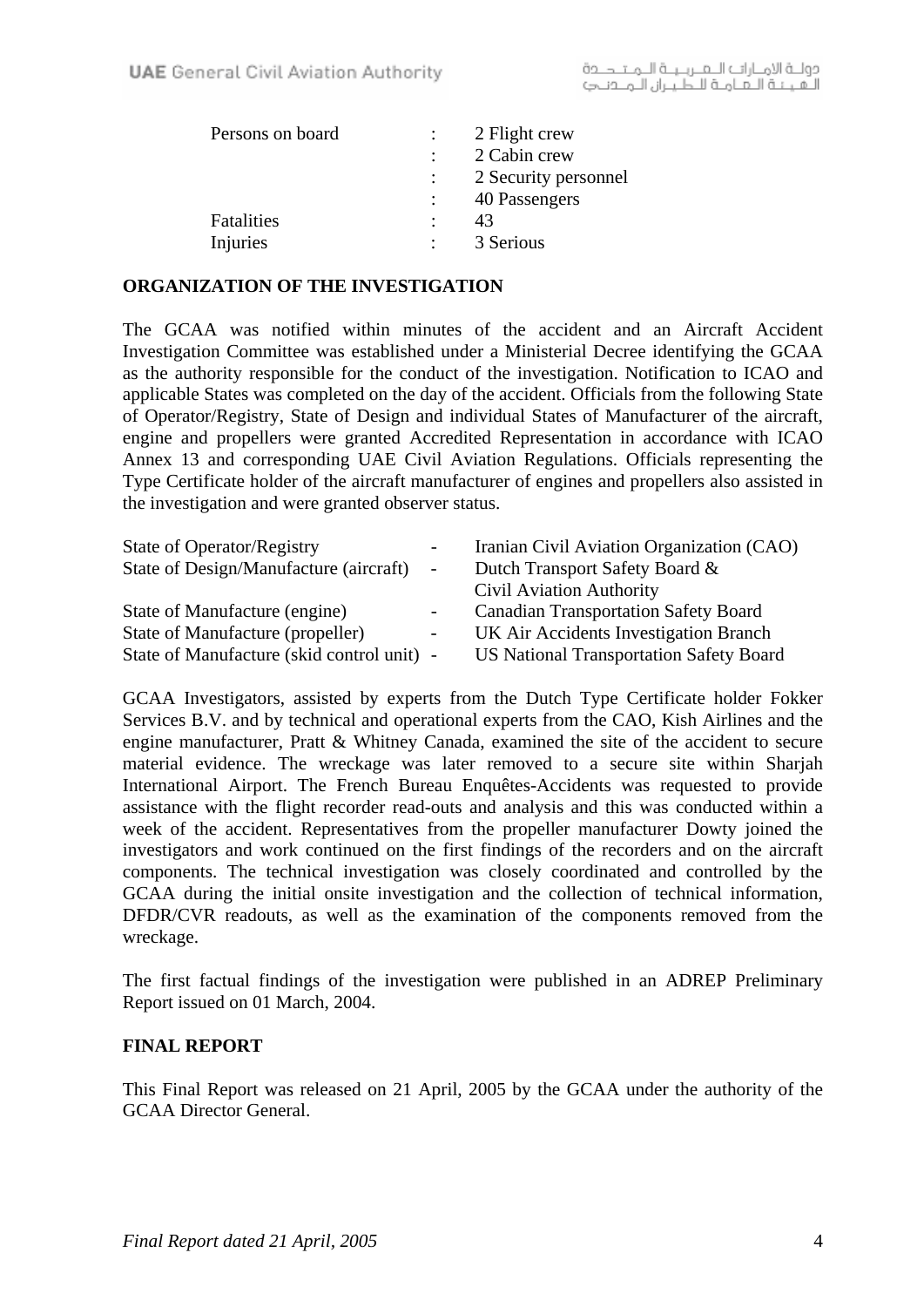# **TABLE OF CONTENTS**

#### **1. FACTUAL INFORMATION**

- 1.1 History of the flight
- 1.2 Injuries to persons
- 1.3 Damage to aircraft
- 1.4 Other damage
- 1.5 Personnel information
- 1.6 Aircraft information
- 1.7 Meteorological information
- 1.8 Aids to navigation
- 1.9 Communications
- 1.10 Aerodrome information
- 1.11 Flight recorders
- 1.12 Wreckage and impact information
- 1.13 Medical and pathological information
- 1.14 Fire
- 1.15 Survival aspects
- 1.16 Tests and research
- 1.17 Organizational and management information
- 1.18 Additional information
- 1.19 Useful or effective investigation techniques

# **2. ANALYSIS**

- 2.1 General
- 2.2 Flight Operations
- 2.3 Event
- 2.4 Technical
- 2.5 Human Factors
- 2.6 Summary

# **3. CONCLUSION**

- 3.1 Findings
- 3.2 Cause
- 3.3 Contributory cause

#### **4. RECOMMENDATIONS**

#### **5. APPENDICES**

- 1. Sharjah Approach Plots
- 2. ATC Transcript
- 3. CVR Transcript
- 4. Report on CVR Spectrum Analysis
- 5. DFDR Graphs
- 6. Dowty Propeller Reports and Analysis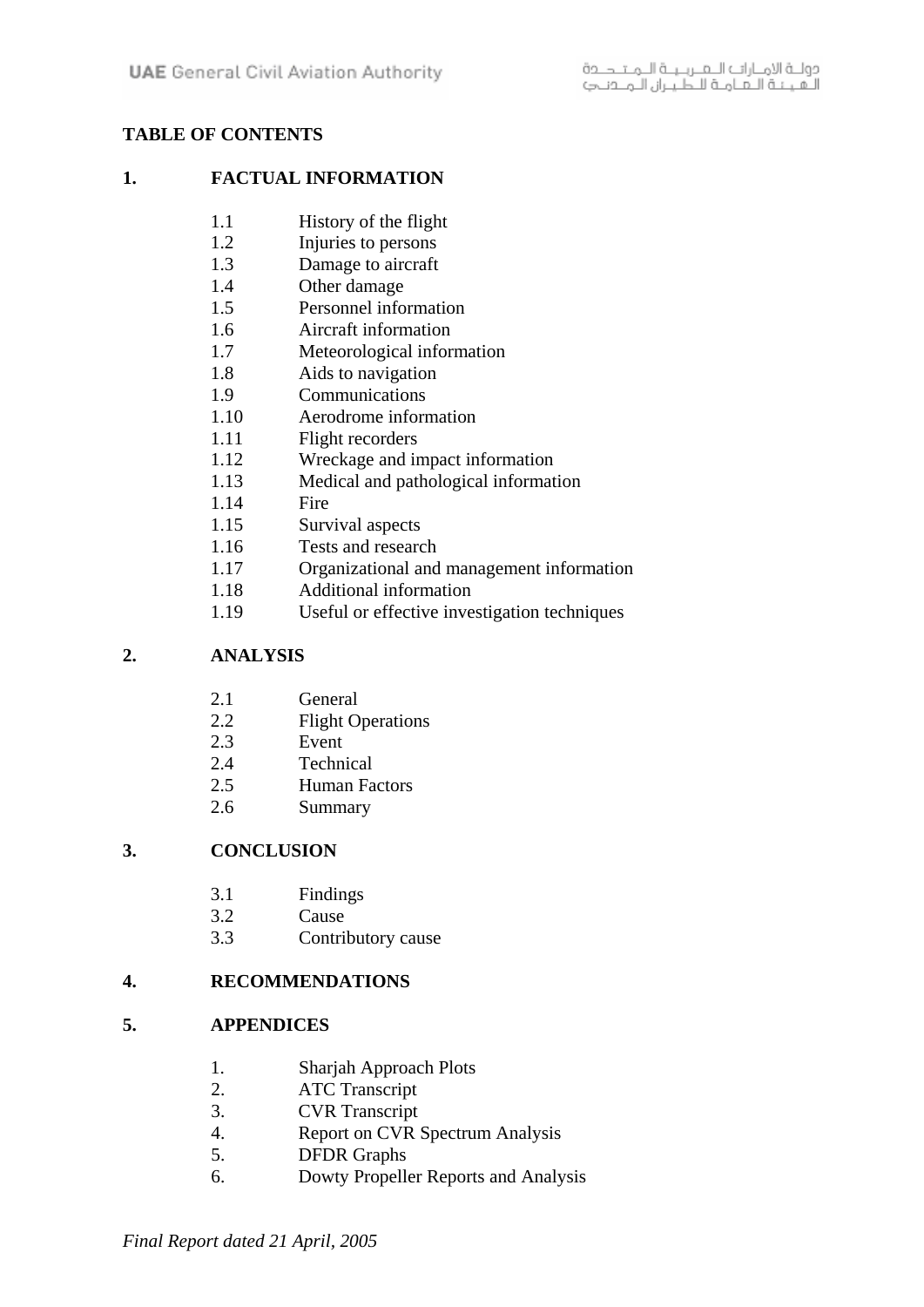# 7. Accident Photographs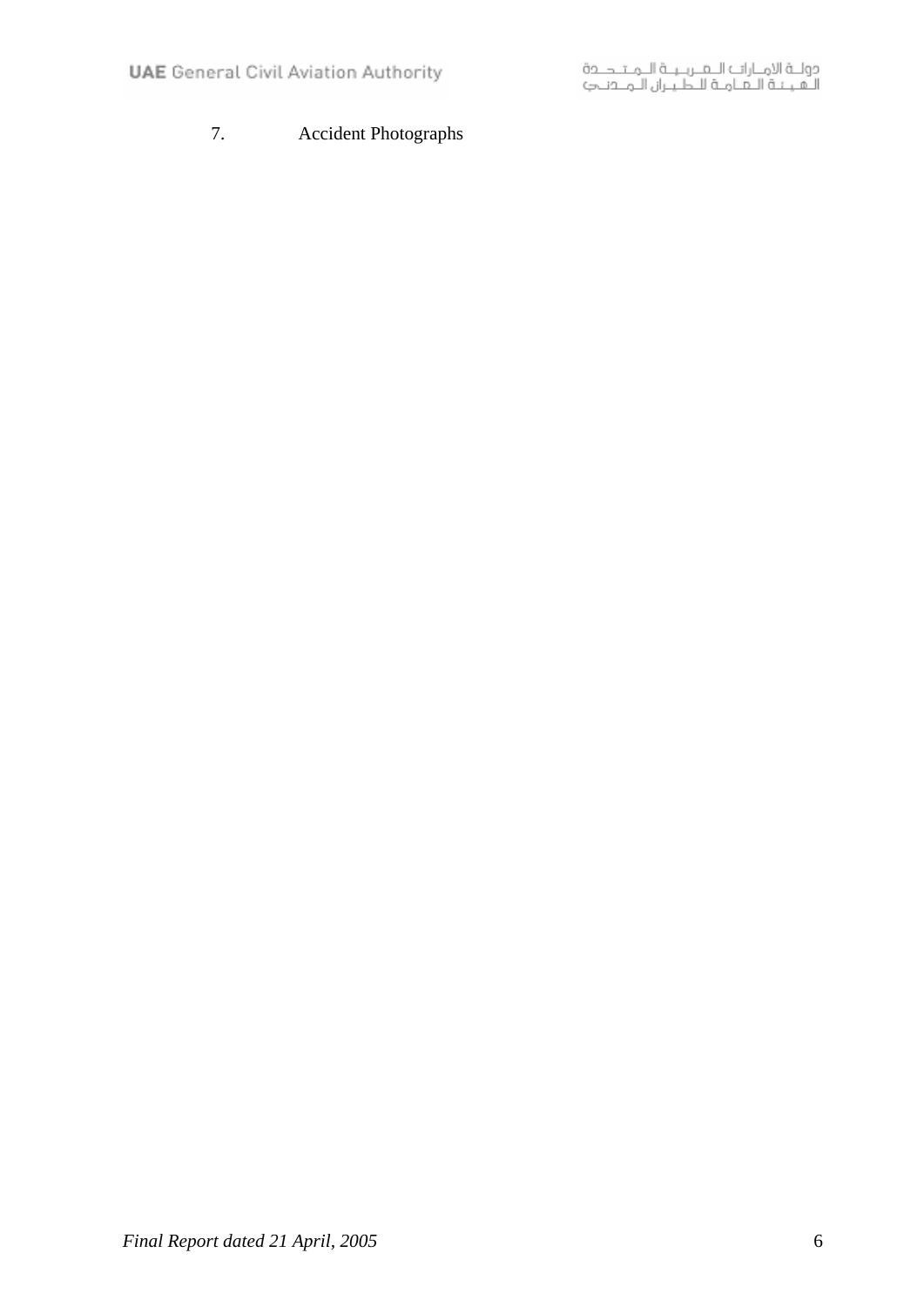# **ABBREVIATIONS USED IN THIS REPORT**

| agl         | Above Ground Level                                     |
|-------------|--------------------------------------------------------|
| amsl        | Above Mean Sea Level                                   |
| <b>ALT</b>  | Altitude                                               |
| <b>AOM</b>  | <b>Aircraft Operating Manual (Kish Airlines)</b>       |
| <b>ATC</b>  | Air Traffic Control                                    |
| <b>BEA</b>  | <b>Bureau Enquêtes Accidents</b>                       |
|             | CAA-NL Civil Aviation Authority - The Netherlands      |
| CAO         | Civil Aviation Organization (Islamic Republic of Iran) |
| cm          | centimetre(s)                                          |
| <b>CRM</b>  | <b>Crew Resource Management</b>                        |
| <b>CVR</b>  | Cockpit Voice Recorder                                 |
| <b>DFDR</b> | Digital Flight Data Recorder                           |
| <b>DME</b>  | <b>Distance Measuring Equipment</b>                    |
| <b>EEC</b>  | Electronic Engine Controller                           |
| EMI         | Electromagnetic Interference                           |
| FF          | <b>Fuel Flow</b>                                       |
| ft          | Feet                                                   |
| <b>GCAA</b> | General Civil Aviation Authority (UAE)                 |
| h           | hour(s)                                                |
| <b>HDG</b>  | Heading (Magnetic)                                     |
| hPa         | Hectopascals                                           |
| IAS         | <b>Indicated Air Speed</b>                             |
| <b>ICAO</b> | <b>International Civil Aviation Organization</b>       |
| kg          | Kilogram(s)                                            |
|             |                                                        |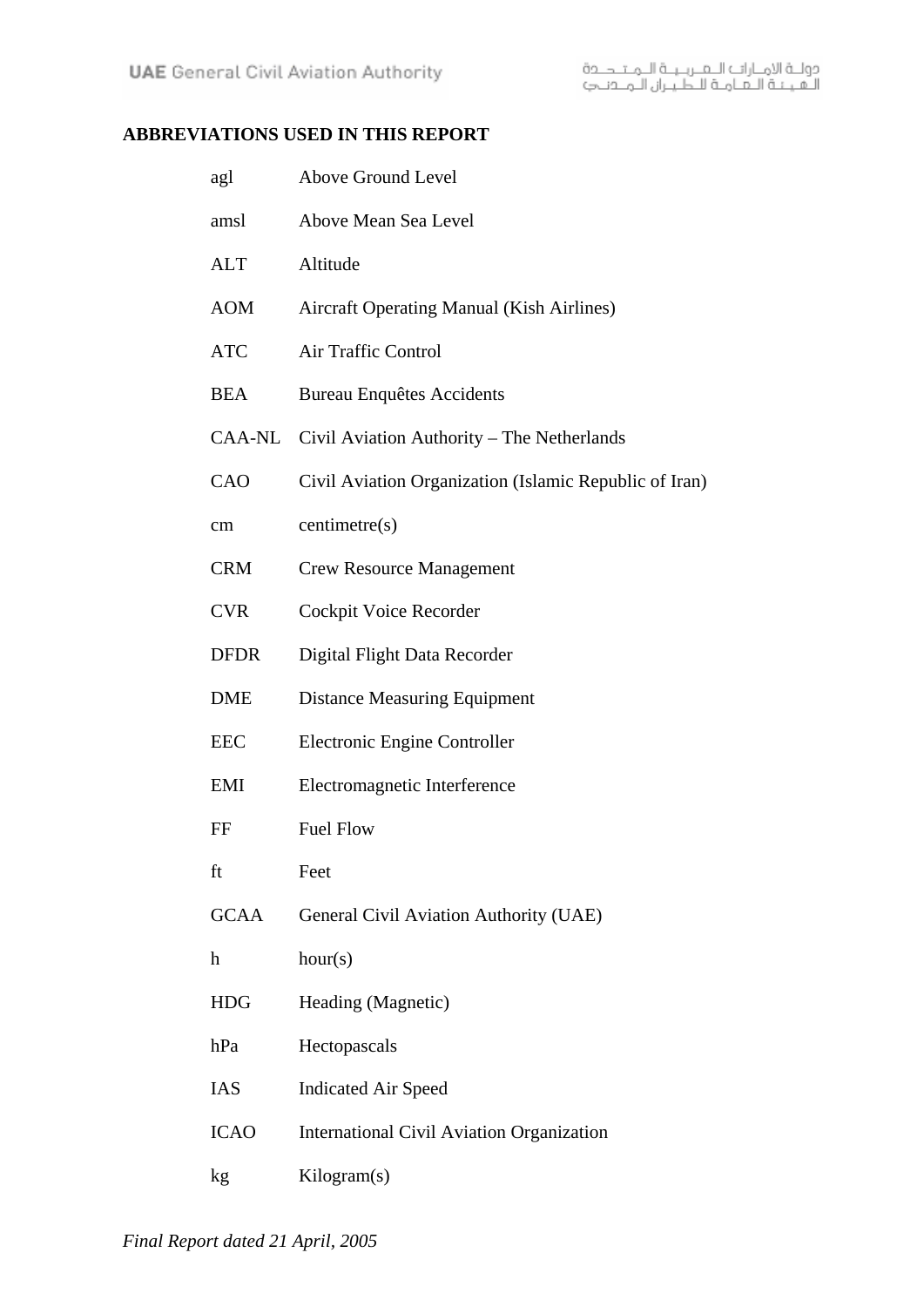- km Kilometre(s)
- kt Knots
- lbs pounds
- LH Left Hand
- m Metre(s)
- M Magnetic (heading)
- MDA Minimum Descent Altitude (for non precision approach)
- MHz Megahertz
- min Minute(s)
- MLG Main Landing Gear
- mm Millimetre(s)
- mph Miles per hour
- Nh (NH) High pressure rotor speed
- nm Nautical Mile(s)
- NP Propeller Speed
- PCU Propeller Control Unit
- PEC Propeller Electronic Control
- PF Pilot flying
- PLA Power lever angle
- PLP Propeller Low Pitch
- PNF Pilot not flying
- QNH Setting on altimeter sub scale to indicate altitude above mean sea level
- QRH Quick Reference Handbook (Kish Airlines)
- RH Right Hand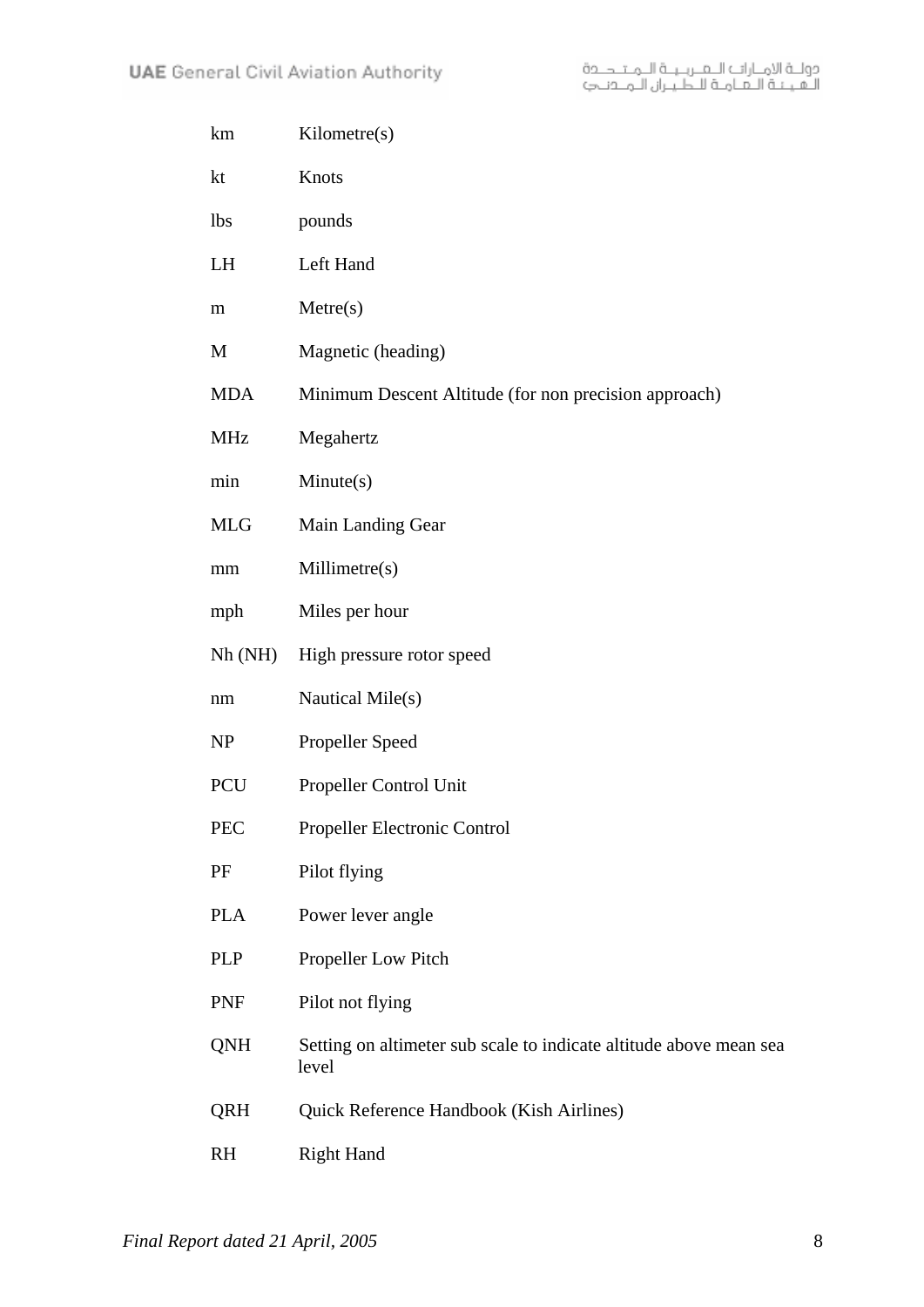| SCU         | <b>Skid Control Unit</b>                   |
|-------------|--------------------------------------------|
| sec         | Second(s)                                  |
| <b>SHJ</b>  | <b>Sharjah Aeronautical Designator</b>     |
| <b>SOP</b>  | Standard Operating Procedure(s) (operator) |
| <b>TAT</b>  | <b>Total Air Temperature</b>               |
| <b>TQ</b>   | Torque                                     |
| <b>UAE</b>  | <b>United Arab Emirates</b>                |
| <b>UTC</b>  | Coordinated Universal Time                 |
| <b>VMC</b>  | <b>Visual Meteorological Conditions</b>    |
| <b>VOR</b>  | <b>VHF Omni-directional Radio Range</b>    |
| <b>VREF</b> | Threshold Speed                            |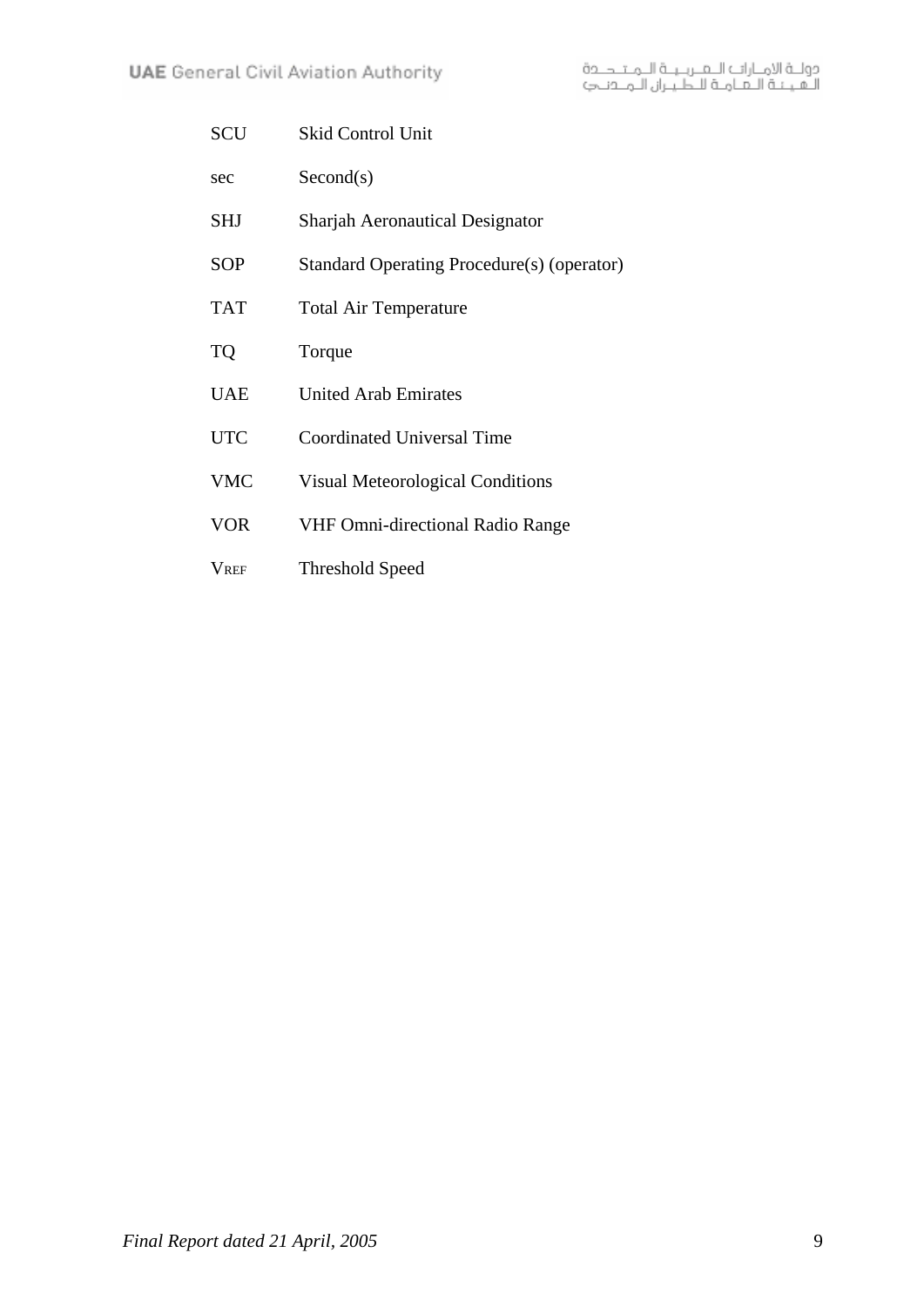# **1. FACTUAL INFORMATION**

# **1.1 History of the flight**

- 1.1.1 The aircraft was operating as a scheduled flight from Kish Island, Iran to Sharjah, UAE with the Captain initially as the pilot flying (PF). The crew reported nothing unusual to ATC for the take-off at Kish Island and the aircraft operated to Sharjah on the 35 min flight without event. The accident occurred on approach to Sharjah runway 12. The aircraft was operated in a dedicated passenger configuration as flight IRK 7170 and the radio call-sign was "Kish Air 7170".
- 1.1.2 At 1124 hours local time, the aircraft contacted Dubai Arrivals and was cleared from 9000 ft to 5000 ft and instructed to expect a VOR/DME approach to runway 12 at Sharjah International Airport. At 1129 hours the aircraft was further cleared to 2500 ft and cleared for the approach. The aircraft was under its own navigation and the daylight conditions were fine with excellent visibility. At 1135 hours the aircraft was instructed to contact Sharjah Tower and the pilot reported that the aircraft was established on the VOR final approach for runway 12. The Tower cleared IRK 7170 to land and advised that the wind was calm. This was acknowledged and there were no further radio transmissions from IRK 7170.

Another aircraft was positioned at the holding point of Sharjah runway 12 and the pilot was observing the progress of the Fokker F27 Mk.050 as he had been given a clearance to line up after this aircraft. The pilot stated that he saw the aircraft on what appeared to be a normal approach when it suddenly pitched down. It then commenced a steep left-hand spiral dive, which continued until impact with terrain. As far as he could recall, the aircraft impacted the ground approximately 10-15 seconds after the initial nose down movement in what he estimated to be a 60º nose down attitude. Impact was followed by a large volume of flame and smoke. Prior to impact, he stated that the aircraft appeared to be totally intact without any signs of fire. This was collaborated by the First Officer, who also witnessed the accident.

- 1.1.3 The crash alarm was activated immediately and rescue and fire trucks dispatched to the scene. The runway was closed and all inbound traffic diverted to regional aerodromes.
- 1.1.4 The aircraft impacted in a vacant sandy area within a residential area. The aircraft missed houses by about 60 m and crossed a bitumen road before coming to rest 50 m from the initial impact point. Local residents were able to assist with the rescue of those surviving passengers.

| Place of Accident: | 2.6 nm final to Sharjah International Airport, |                                           |  |  |
|--------------------|------------------------------------------------|-------------------------------------------|--|--|
|                    |                                                | United Arab Emirates Runway 12            |  |  |
|                    |                                                | Latitude : $25^{\circ} 21.35^{\circ} N$   |  |  |
|                    |                                                | Longitude : $055^{\circ} 28.63^{\circ}$ E |  |  |
|                    |                                                | Elevation : 110 ft amsl                   |  |  |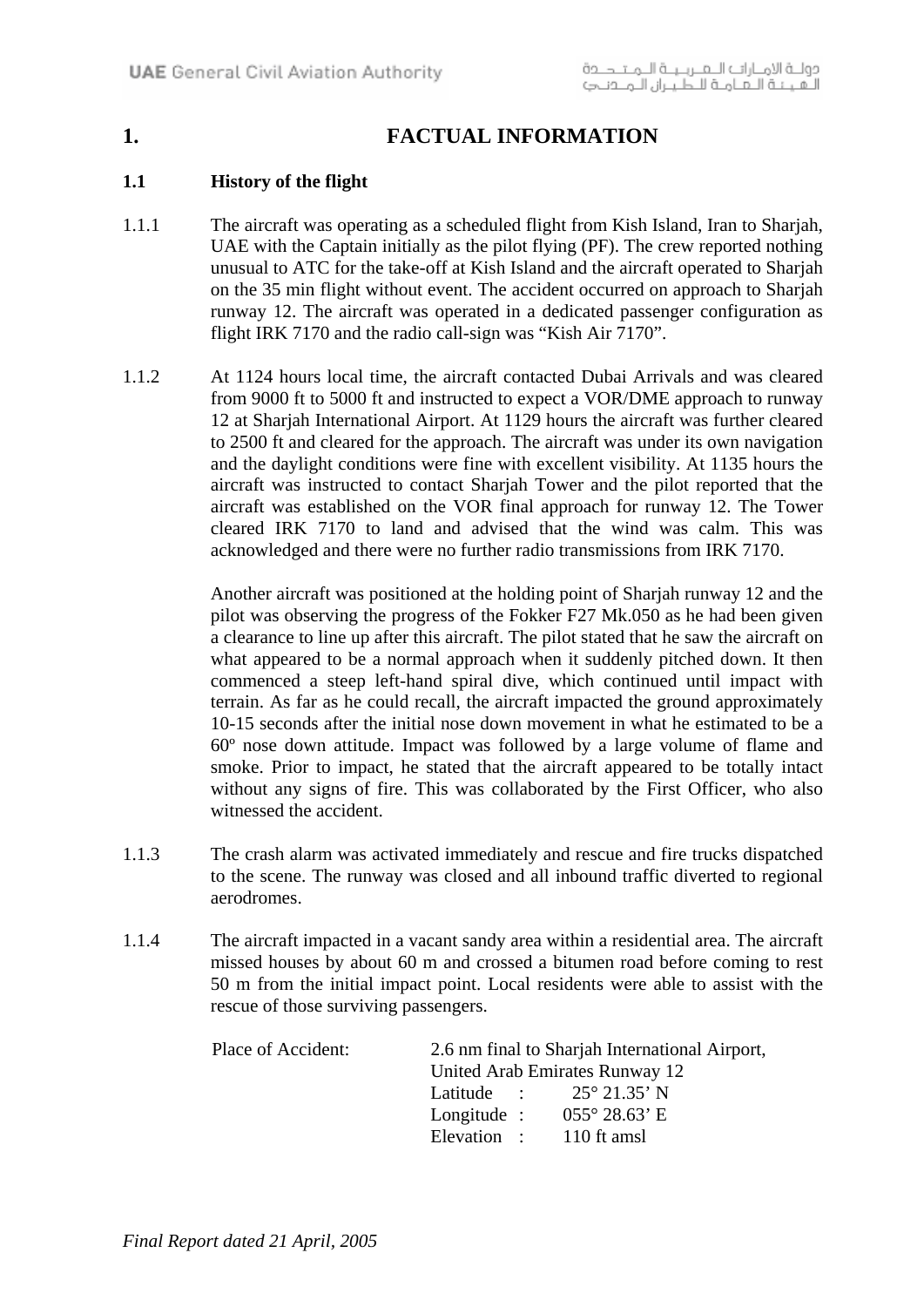| Date & Time | 10 February 2004 - 1138 hours local UAE time |
|-------------|----------------------------------------------|
|             | 10 February, 2004 - 0738 hours UTC           |

### **1.2 Injuries to persons**

There were a total of 43 fatalities and 3 survivors. Initially there were four survivors although one later died in hospital. Due to the severity of the injuries and subsequent fire, only a third of the fatalities were able to be recognized without the need of DNA sampling. The crew consisted of a Captain, First Officer, Purser, Cabin Crew member and two security personnel

| Injuries     | Nationality   | Crew           | Passengers     | Total in       | Others         |
|--------------|---------------|----------------|----------------|----------------|----------------|
|              |               |                |                | Aircraft       |                |
| Fatal        | Iranian       | 6              | 11             | 17             | $\theta$       |
|              | Indian        |                | 13             | 13             |                |
|              | Egyptian      |                | 3              | 3              |                |
|              | Algerian      |                | $\overline{2}$ | $\overline{2}$ |                |
|              | Filipino      |                |                |                |                |
|              | Bangladeshi   |                |                |                |                |
|              | Cameroonian   |                |                |                |                |
|              | Emirati (UAE) |                |                |                |                |
|              | Nepalese      |                |                |                |                |
|              | Nigerian      |                |                |                |                |
|              | Sudanese      |                |                |                |                |
|              | Syrian        |                |                |                |                |
|              | Total         | 6              | 37             | 43             | 0              |
| Serious      | Iranian       | 0              |                |                | 0              |
|              | Egyptian      |                |                |                |                |
|              | Filipino      |                |                |                |                |
|              | Total         | 0              | 3              | 3              | 0              |
| Minor        |               | $\overline{0}$ | $\overline{0}$ | $\overline{0}$ | $\overline{0}$ |
| None         |               | $\overline{0}$ | $\overline{0}$ | $\theta$       | $\overline{0}$ |
| <b>Total</b> |               | 6              | 40             | 46             | 0              |

#### **1.3 Damage to aircraft**

Most of the aircraft was completely destroyed on impact and the ensuing fire and only the tail section was relatively intact.

#### **1.4 Other damage**

Apart from a deep scrape in a bitumen road next to the wreckage there was no third party damage, nor any environmental damage.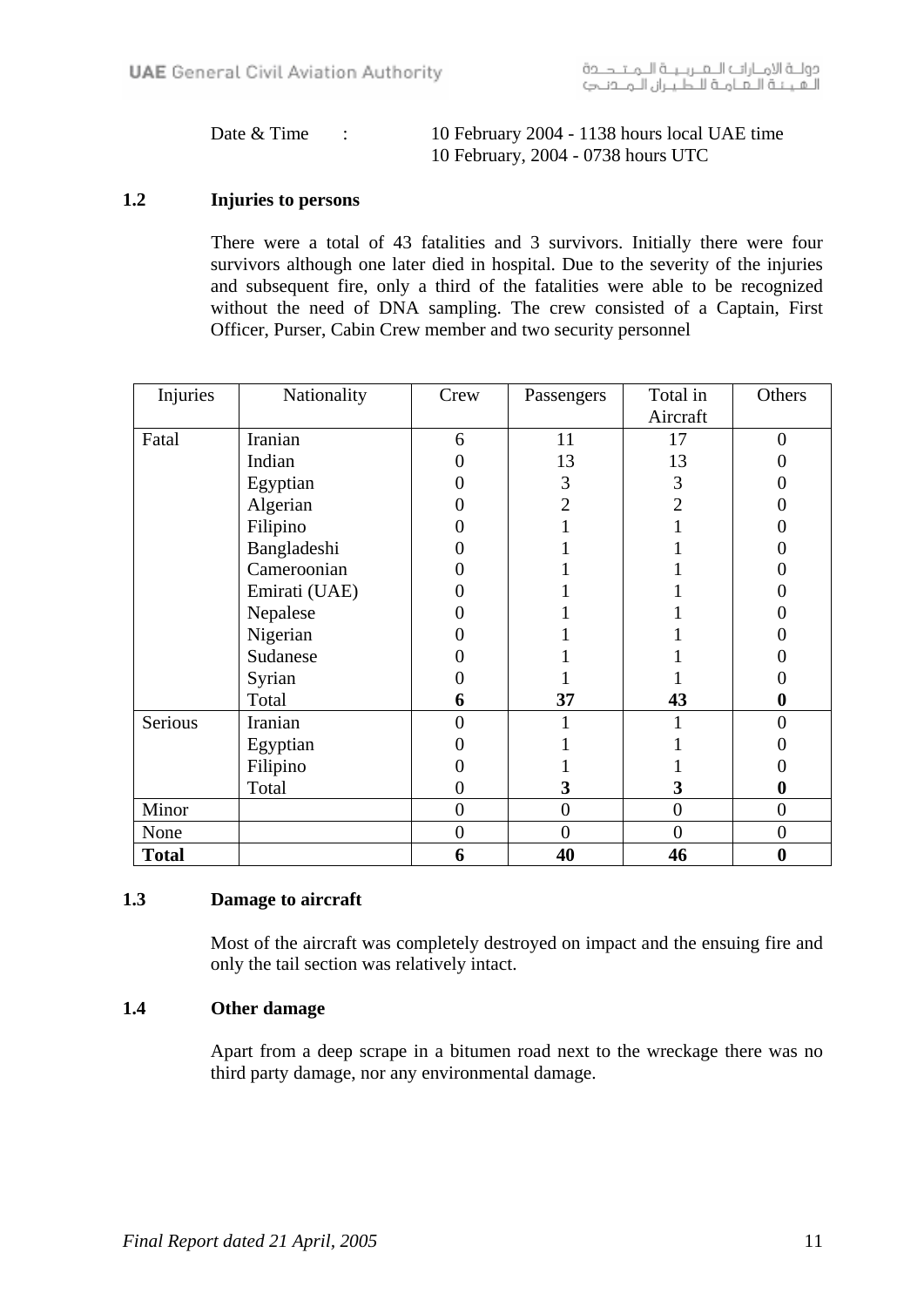# **1.5 Personnel information**

#### 1.5.1 General.

The required flight crew complement for the Fokker F27 Mk.050 was a Captain and First Officer. It was established that the Captain was occupying the left seat and was at the controls at the start of the events leading up to the accident. All crew members held the required licences, experience and training specific to their appointment.

| 1.5.2 | Captain                    |                | <b>Iranian National</b><br>Male 48 years                                                                                     |                                                                        |
|-------|----------------------------|----------------|------------------------------------------------------------------------------------------------------------------------------|------------------------------------------------------------------------|
|       | Licence                    | $\ddot{\cdot}$ | Valid ATP Licence<br>Fokker F27 Mk.050 command type rating                                                                   |                                                                        |
|       | <b>Medical Certificate</b> | $\ddot{\cdot}$ | Class 1 valid until 21 February, 2004                                                                                        |                                                                        |
|       | Flying experience          | $\ddot{\cdot}$ | Total all types<br>Other Types flown                                                                                         | 6440 hours<br><b>Fokker F27-500</b><br>Fokker F28<br>Military aircraft |
|       |                            |                | Total on Fokker F27 Mk.050 -<br>Last 90 days on F27 Mk.050 -<br>Last 7 days on F27 Mk.050 -<br>Last 24 hours on F27 Mk.050 - | 1516 hours<br>207.27 hours<br>28.40 hours<br>5.13 hours                |
|       | <b>Duty Times</b>          | $\div$         | Last 7 days<br>Last 48 hours                                                                                                 | 47.54 hours<br>13.48 hours                                             |
|       | Training                   | $\ddot{\cdot}$ | Fokker F27 Mk.050 initial<br>Last Line Check<br>Last Pilot Proficiency Check -                                               | 07 April 02<br>04 August 02<br>04 October 03                           |
| 1.5.3 | <b>First Officer</b>       |                | <b>Iranian National</b><br>Male aged 50 years                                                                                |                                                                        |
|       | Licence                    | $\vdots$       | Valid ATP Licence<br>Fokker F27 Mk.050 co-pilot type rating                                                                  |                                                                        |
|       | <b>Medical Certificate</b> |                | Valid until 26 March, 2004                                                                                                   |                                                                        |
|       | Flying experience          |                | Total all types<br>Other Types flown                                                                                         | 3978 hours<br><b>Fokker F27-500</b><br>Military aircraft               |
|       |                            |                | Total on Fokker F27 Mk.050 -<br>Last 90 days on F27 Mk.050 -<br>Last 7 days on F27 Mk.050 -<br>Last 24 hours on F27 Mk.050 - | 517 hours<br>132.29 hours<br>18.00 hours<br>3.36 hours                 |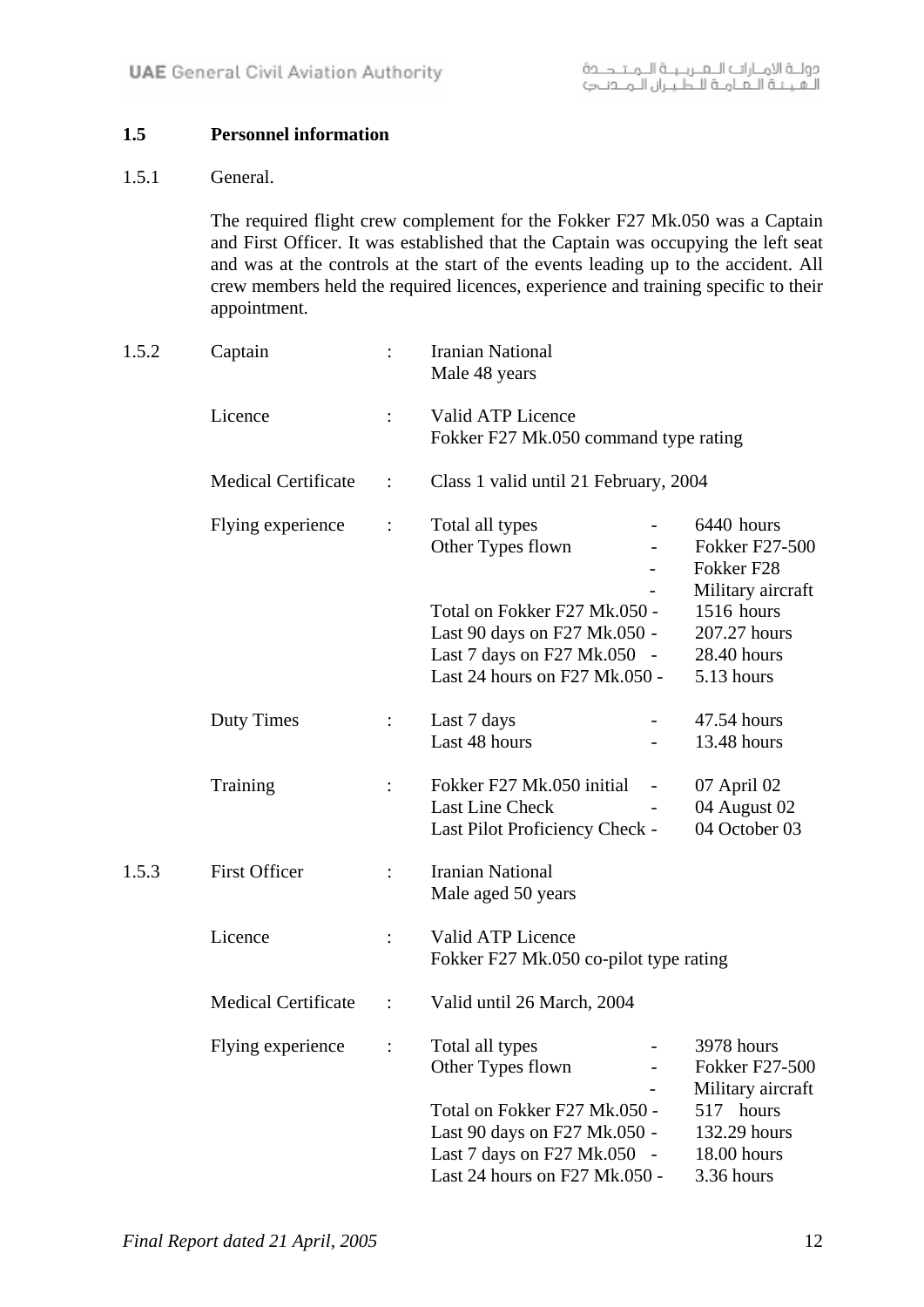| Duty Times | Last 7 days<br>Last 48 hours                                                                 | $30.00$ hours<br>$14.30$ hours |
|------------|----------------------------------------------------------------------------------------------|--------------------------------|
| Training   | Fokker F27 Mk.050 initial - 19 March 03<br>Last Line Check<br>Last Pilot Proficiency Check - | $10$ April 03<br>03 October 03 |

#### 1.5.4 Cabin Crew.

Documents were presented that indicated that the cabin crew member had conducted a formal cabin crew training course.

#### **1.6 Aircraft information**

1.6.1 General Information

| Certification of Registration: |                      | Registered in Iran as EP-LCA     |
|--------------------------------|----------------------|----------------------------------|
| Certificate of Airworthiness:  |                      | Issued 03 March, 2003 and valid  |
| <b>Registered Owner</b>        |                      | <b>Kish Airlines</b>             |
| <b>Registered Operator</b>     |                      | <b>Kish Airlines</b>             |
| Aircraft Manufacturer          |                      | Fokker Aircraft BV (Netherlands) |
| Type                           |                      | <b>Fokker F27 Mk.050</b>         |
| Serial No.                     | ÷                    | 20273 manufactured in 1993       |
| Total airframe hours           | $\ddot{\phantom{a}}$ | 20466 hours                      |
| Total cycles                   | $\ddot{\phantom{a}}$ | 19845 cycles                     |
|                                |                      |                                  |

1.6.2 Maintenance Details.

Maintenance performed in accordance with the manufacturer's Maintenance Schedule for Fokker F27 Mk 050

| Date of last inspection | "A" Check conducted 24 December, 2003 |
|-------------------------|---------------------------------------|
| Next maintenance review | 20600 hours or 31 April, 2004         |

1.6.3 Technical Considerations.

The aircraft maintenance documents indicated that the aircraft had no deferred defects since the last daily inspection on 10 February, 2004. The Aircraft Technical Flight Log indicated that the aircraft was serviceable at the initial departure aerodrome of Kish Island. There was full compliance with Airworthiness Directives and Service Bulletins.

1.6.4 Engine Details

|                 | Left            | Right           |
|-----------------|-----------------|-----------------|
| Manufacturer    | Pratt & Whitney | Pratt & Whitney |
| Type            | <b>PW-125B</b>  | <b>PW-125B</b>  |
| Serial No.      | 124197          | 125068          |
| Operating hours | 11,196          | 24790           |
| Cycles          | 8383            | 21437           |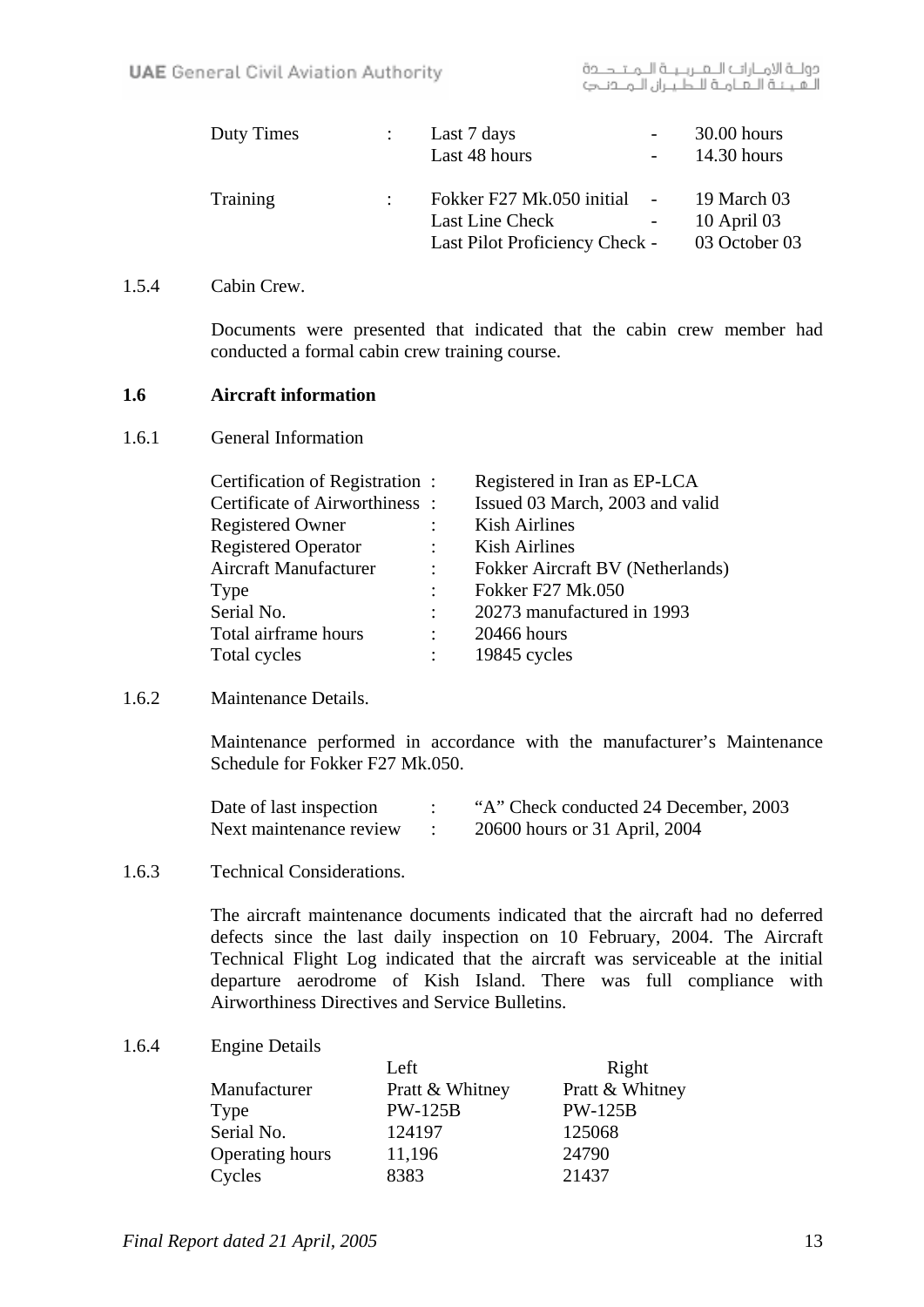There were no recorded defects for the flight or unscheduled maintenance since installation on 22 January, 2004.

1.6.5 Propeller details

Left Right

| Manufacturer             | <b>Dowty Propellers</b> | Dowty Propellers |
|--------------------------|-------------------------|------------------|
| Date of manufacture      | 13 January, 1988        | 12 August, 1992  |
| Type                     | R352/6-123-F/1          | R352/6-123-F/2   |
| Serial No.               | DRG/9401/87             | DAP/0044         |
| <b>Operating hours</b>   | 25868 hours             | 17161 hours      |
| Time Since Last Overhaul | 5730 hours              | 2380 hours       |

There were no recorded defects or unscheduled maintenance since overhaul and the aircraft technical logbooks indicated that there had been no scheduled or unscheduled maintenance conducted on the aircraft propeller components since the commencement of operations with Kish Airlines in March, 2002.

#### 1.6.6 Skid Control Unit

The operation of an unmodified Skid Control Unit was determined to have a bearing on this accident. There was a known undesirable condition during the landing gear lowering sequence, whereby the secondary stop protection solenoid was energized through the Skid Control Unit and the subsequent loss of protection could allow the power lever movement into a ground control range in flight if the power levers were moved through the mechanical stop. This component is fully described at paragraph 1.16. There were no entries in any of the aircraft log books regarding the servicing or replacement of this component.

#### 1.6.7 Operational details

A review of operational documentation indicated that the crew had all information for flight planning available prior to departure and there were no abnormalities found. The Kish Airline's Weight and Balance Manifest was a combined load sheet and weight and balance sheet and reflected the actual load of the aircraft. The details for this flight from Kish Island to Sharjah were;

| Dry Operating Weight             |   | 13515 kg                |
|----------------------------------|---|-------------------------|
| <b>Traffic Load</b>              |   | 2980 kg                 |
| Zero Fuel Weight                 |   | 16495 kg                |
| Fuel                             |   | 2000 kg (Jet A1)        |
| Take-off Weight                  |   | 18495 kg (Max 20820 kg) |
| Calculated % TO MAC              |   | 34.9                    |
| Estimated trip fuel              |   | $500 \text{ kg}$        |
| <b>Estimated Landing Weight</b>  | - | 17995 kg (Max 19730 kg) |
| Estimated % LDG MAC              |   | 34.7                    |
| <b>Average Passenger Weights</b> |   | 71.5                    |
| Cabin baggage                    |   | 120                     |
| Cargo                            |   | 0                       |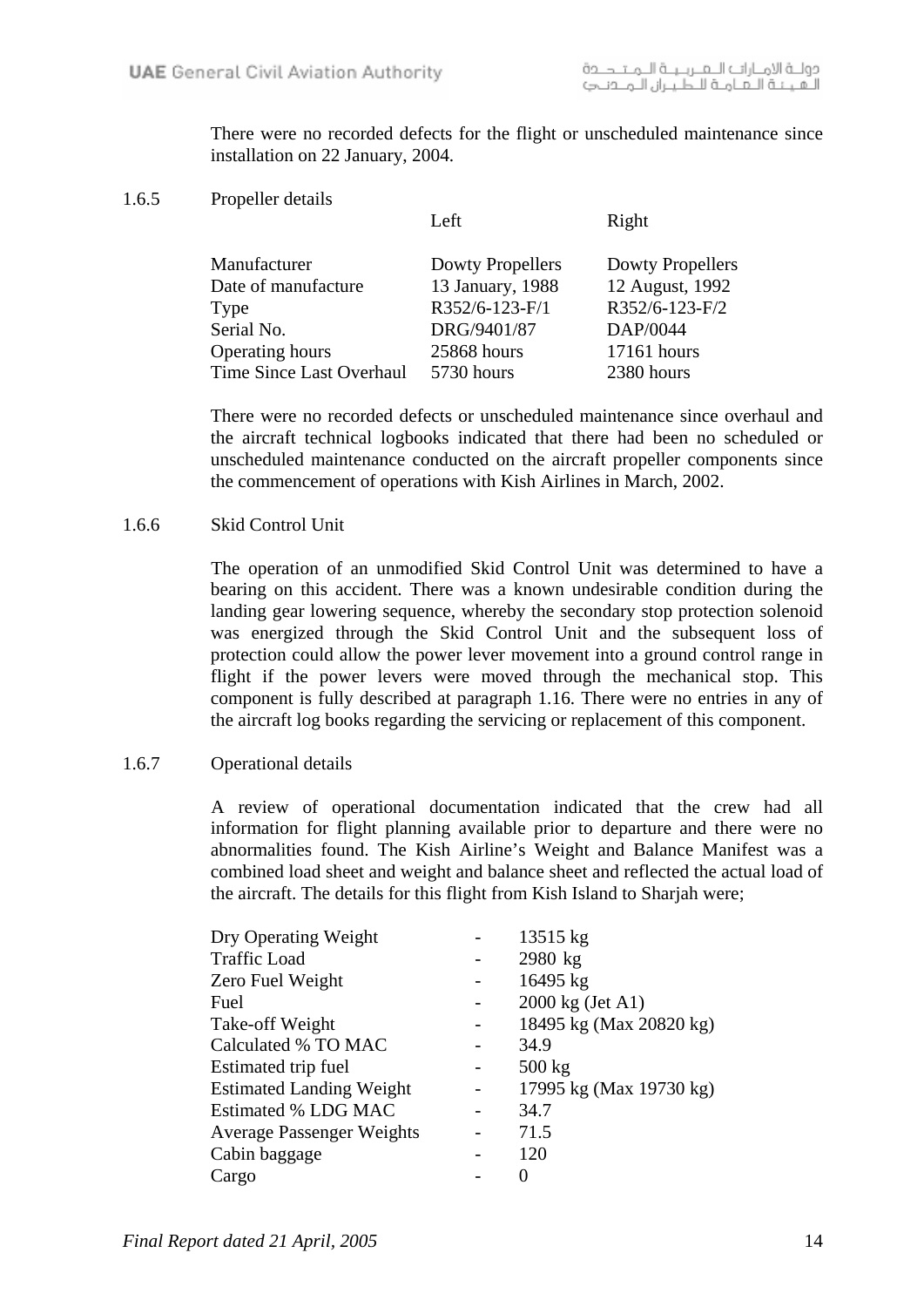#### **1.7 Meteorological information**

#### 1.7.1 General.

There was a general forecast of a weakening high pressure gradient covering the area with no low level instability expected. The actual weather at the time of the accident was fine with bright sunlight, slightly hazy with light and variable winds. Investigators at the scene reported clear skies and light variable winds with conditions as stated in the meteorological reports. Photographs taken from 2 km away and shortly after the accident occurred show the smoke rising almost vertically without wind effect.

- 1.7.2 Weather Conditions.
- 1.7.2.1 Sharjah Weather Report (Forecast). The forecast issued for the period 0000 to 2400 hours on 10 February, 2004 was 140/04 kt; CAVOK; BECMG 320/13 kt.
- 1.7.2.2 Sharjah Weather Report (Actual). The weather conditions recorded at 0730 UTC (8 minutes before the accident) and at 0746 hours UTC (8 minutes after the accident), were the same as recorded on the Airfield Terminal Information Service (ATIS). There were no reports of turbulence prior to the accident and helicopter crews operating into the accident site reporting smooth flying conditions.

|             |                      | 0730 hours UTC                                 |                      | 0746 hours UTC                 |
|-------------|----------------------|------------------------------------------------|----------------------|--------------------------------|
| Wind        |                      | Variable 3 kt<br>(variable $300-100^{\circ}$ ) |                      | 360/05 kt                      |
| Visibility  |                      | $> 10000 \text{ m}$                            |                      | $>10000 \text{ m}$             |
| Cloud       | $\ddot{\cdot}$       | nil                                            |                      | nil                            |
| Temperature | $\ddot{\cdot}$       | 23 $\degree$ C; Dewpoint 09 $\degree$ C:       |                      | $24^{\circ}$ C; Dewpoint 07° C |
| QNH         | $\ddot{\cdot}$       | 1022 hPa                                       | $\ddot{\phantom{a}}$ | 1022 hPa                       |
| Warnings    | $\ddot{\phantom{a}}$ | Nil                                            |                      | Nil                            |
|             |                      |                                                |                      |                                |

#### **1.8 Aids to navigation**

1.8.1 Navigation Aids.

The navigation aids at Sharjah are VOR/DME for runway 12 as well as an ILS for runway 30. They conform to, and are in compliance with, Annex 10, Volume 1, Radio Navigation Aids. The runway 12 VOR/DME was operating on 112.30 MHz and there was no known unserviceability or abnormality prior to the accident. A functional check was conducted shortly after the accident, which confirmed normal operation.

#### 1.8.2 Approach Chart

From the CVR, the Captain was heard to instruct the First officer to set 410 ft for the MDA, (published as 500 ft) and a final approach track of  $118^{\circ}$  M (published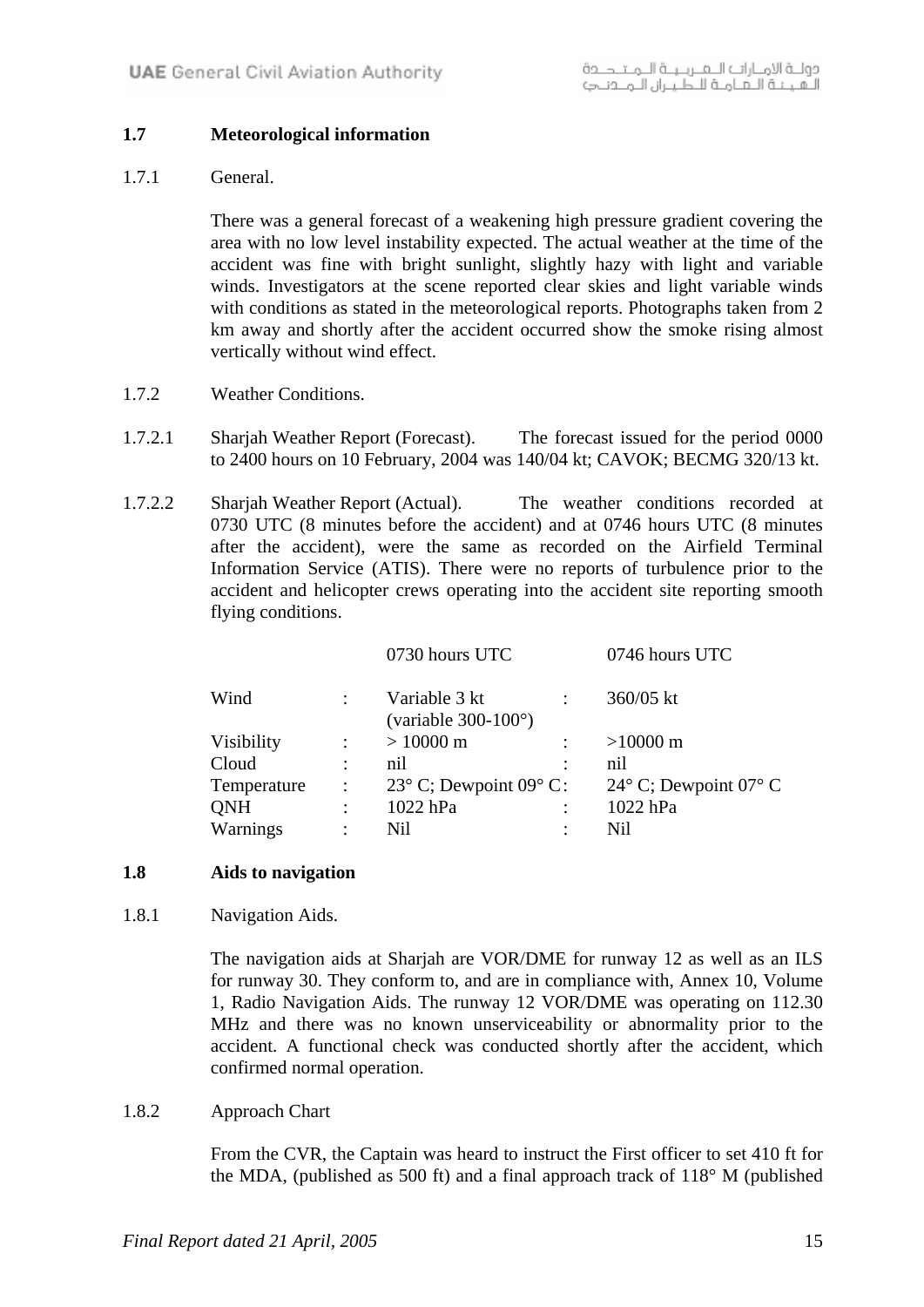as 117° M). No approach charts were found in the wreckage. All Sharjah approach charts were reviewed and apart from a reference of 410 (ft/min) in the Descent Gradient column, there were no references to these incorrect figures in the Jeppesen chart or the UAE AIP for VOR/DME runway 12. (Refer to Appendix 1).

1.8.3 Radar Plot.

The radar returns from Kish Air 7170 plot were recorded from the radar head at Dubai every 5 seconds from 10 nm. As a normal procedure to verify the aircraft's altitude corresponds to that observed on radar, an altitude check was requested by Dubai Approach when IRK 7170 was indicated as cruising at 9000 ft, just prior to descent. This altitude was confirmed by the aircraft. The radar plot, together with superimposed same time ATC communications, was available to the Investigation Team. The returns from the aircraft indicated that the aircraft intercepted the VOR/DME approach for runway 12 near position SAMAK (13 DME on the final approach track) at 2500 ft and when cleared for the approach at 8 nm DME descended to 900 ft at approximately 1500 ft/min remaining above the approach chart profile at a ground speed of  $200 \pm 2kt$ . Approaching 1000 ft and after 4 DME the rate of descent reduced, the ground speed reduced sharply by 30 kt in 20 seconds and shortly after the returns became erratic with a "NMC" (No Mode Charlie on the altitude encoding) followed by an indication of 100 ft altitude. The indications from the last three plot returns were:

| Time (UTC)  | Lat/Long           | <b>Bearing/distance</b><br>from SHJ VOR | Mode<br>$\mathbf C$<br>(alt) | Groundspeed<br>(kt) | Radar<br>track<br>$(^{\circ}M)$ |
|-------------|--------------------|-----------------------------------------|------------------------------|---------------------|---------------------------------|
| 07 h 38 min | N 25° 21' 24.9"    | 298/3.23 nm                             | $900$ ft                     | 187                 | 118                             |
| 15s         | $S$ 055° 28' 09.5" |                                         |                              |                     |                                 |
| 07 h 38 min | N 25° 21' 11.7"    | 295/3.06 nm                             | <b>NMC</b>                   | 177                 | No record                       |
| 20s         | S 055° 28' 13.3"   |                                         |                              |                     |                                 |
| 07 h 38 min | N 25° 21' 19.2"    | $300/2.87$ nm                           | $100$ ft                     | 168                 | No record                       |
| 25s         | $S$ 055° 28' 32.6" |                                         |                              |                     |                                 |

# **1.9 Communications**

All transmissions to the aircraft, as well as inter-agency telephone conversations, made by UAE ATC were clear, in the English language, and recorded. Transcripts were made of all communications involving IRK 7170 and the initial emergency response. There were no transmissions made by IRK 7170 indicating a problem and all conversation was given in a clear and unhurried manner. It was determined that the First officer made the communications to ATC from IRK 7170, except for all transmissions to Sharjah Tower. During all transmissions, no aircraft warning noises were heard. There was no transmission made on the recorded distress frequency of 121.5 MHz.

For arrivals into Sharjah, the Emirates Area Control Centre control and vector the aircraft until the aircraft approaches the Dubai airspace and the responsibility for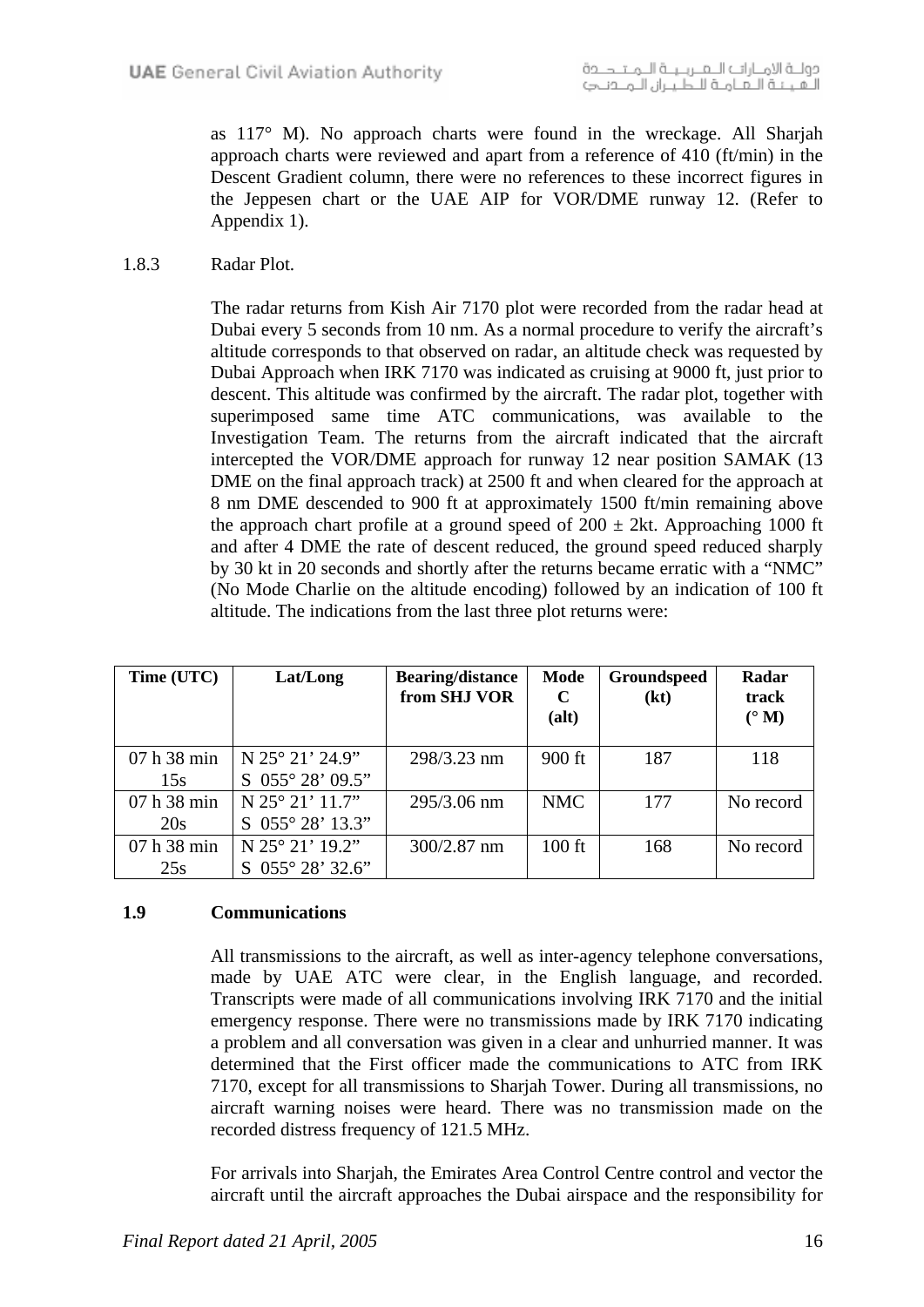arrival is transferred to Dubai Approach Control. For VOR/DME operations at Sharjah, Dubai Approach Control vector the aircraft towards the inbound VOR radial in accordance with Local Air Traffic Services Instructions and then transfer control to Sharjah Tower.

The UTC timing on the tapes was determined to be correct UTC time. (Refer to Appendix 2 for transcript). As all instructions issued by ATC were correctly acknowledged, radio communications between ATC and IRK 7170 were not considered a factor in this accident.

#### **1.10 Aerodrome information**

1.10.1 Aerodrome

Sharjah International Airport is a UAE international airport with full facilities. Runway 12 is aligned at 121° M and dimensions are 4060 m x 45 m with a Landing Distance Available of 3850 m. The approach to runway 12 is over a sparsely populated residential area with sandy vacate areas approximately 100 ft amsl.

1.10.2 Air Traffic Control

At the time of the accident the control tower was manned by correctly licensed and validated personnel.

1.10.3 Fire Services

Sharjah Airport Fire Services are categorised as Rescue and Fire Fighting (RFF) Category 9. The RFF facility was determined to be operating to RFF Category 9 at the time of the accident.

# **1.11 Flight recorders**

1.11.1 Recovery

The Cockpit Voice Recorder, a Fairchild Model A100A, S/N 62252, and the Digital Flight Data Recorder (DFDR), a Fairchild Model F800, S/N 05023 were retrieved from the relatively undamaged tail section of the aircraft in very good condition. They remained under GCAA control and were presented to the Bureau Enquetes Accidents (BEA) in Le Bourget, France on 16 February, 2004 for extraction of the DFDR data and CVR transcription. The opening of the recorders and downloading of the data were witnessed by members of the GCAA Investigation Team. Both the DFDR and CVR timings were adjusted to UTC time.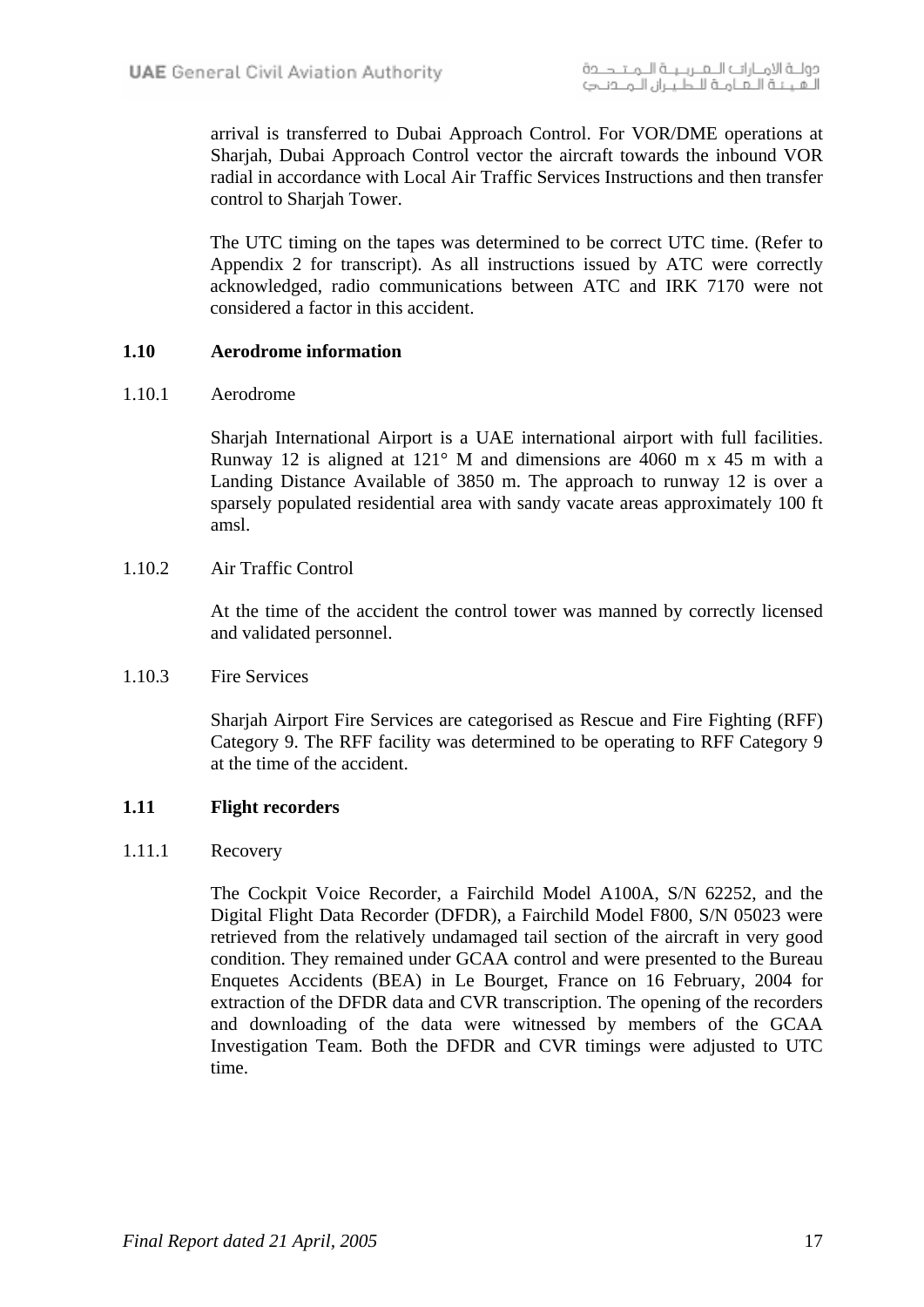# 1.11.2 Cockpit Voice Recorder

1.11.2.1 General. A satisfactory replay was obtained, which covered the conversations between crewmembers in Farsi and English, communications with Tehran, Dubai and Sharjah ATC in English and general cockpit sounds. The 32 minute duration recording was a good quality recording on 4 separate tracks (area microphone; Captain radio; First Officer radio and timing track). The replay commenced as the aircraft was climbing to 9000 ft after departure from Kish Island and ended within seconds of impact. Throughout the recording the crew is heard to conduct the approach briefing and pre-descent checklist in accordance with SOPs. The calculated threshold speed (VREF) was stated as 100 kt, the company final approach speed (VREF  $+10$ ) was stated as 110 kt and the final figure for the company approach speed corrected for headwind was stated as 115 kt. At no time does the crew make any reference to an unserviceability or abnormality. A full transcript was made commencing from the time the aircraft intercepted the final approach track until after the recording stopped at impact. (Refer to Appendix 3 for full transcript).

#### 1.11.2.2 Approach Anomalies

The Captain instructs the First officer to set 410 ft for the MDA, and not 500 feet as published on the Jeppesen chart and UAE AIP for VOR/DME runway 12. The Captain also instructed the First officer to set a final approach track of 118° M, and not the published track of 117° M.

#### 1.11.2.3 Human Factors

From the CVR, the Captain is heard to hand over control of the aircraft to the First Officer during the descent to 2500 ft and to tell the First Officer that this will be the First Officer's flight. The First Officer is not expecting this and he does not accept this willingly as he is not confident of his ability to conduct the VOR/DME approach into Sharjah. The First Officer is heard to say that he doesn't have the same experience as the Captain to conduct this approach and the Captain insists. The Captain, in an attempt to boost the First Officer's confidence, is heard to encourage him and continued to assist him during the conduct of the approach. This generates some discussion and the First Officer continues to fly with the Captain giving advice on inbound track capture and approach profile. There is an inconsistency with this exchange as the First Officer had over 4000 flight hours, of which 600 hours were on the F27 Mk.050 aircraft and he had another 2400 hours as pilot in command on large turbo-prop aircraft (C-130). It was difficult for the Investigation Committee to understand why this pilot believed he didn't have the necessary experience to conduct a simple straight-in non precision approach in day VMC conditions. However, from the DFDR and radar plot, the First Officer positioned the aircraft above the normal approach profile, at a high airspeed and not configured for landing. At the time the Captain takes over control, the aircraft is at least 50 kt over the normal final approach speed, above a normal approach profile of 3° glide slope, and less than 3 nm from the threshold. This may be indicative that the First Officer did not know the SOP approach speed and configuration.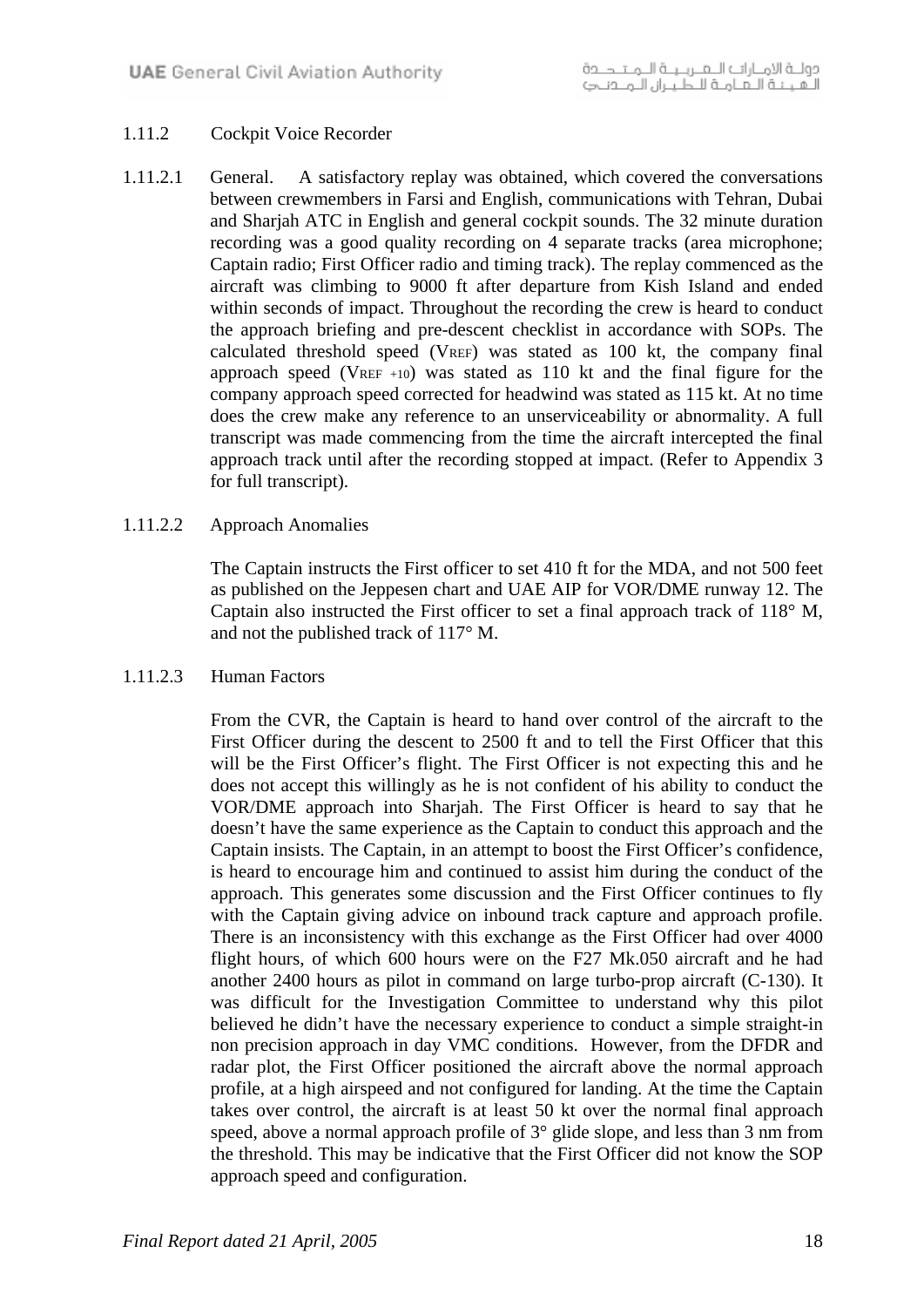The CVR indicated that the Captain took over control of the aircraft and intended to hand over control again to the First Officer once the aircraft was on the correct profile for landing. The flap lever and landing gear selector are heard on the CVR to be moved when above their respective Aircraft Flight Manual limiting speeds. When compared with the DFDR data, the landing gear was determined to be selected down at approximately 185 kt (limiting speed of 170 kt). This was calculated to be 14 sec before there was an audible increase in propeller noise.

1.11.2.4 Final Approach and Landing.

 The First Officer discusses the limiting altitudes and DME distances to be observed. On reaching the 4 nm point from the DME the First Officer is heard to disconnect the autopilot and shortly afterwards call for "Flap 10" then "landing gear down". The Captain then states that he has control. A few seconds later the propeller(s) RPM noise is heard increasing.

#### 1.11.2.5 Spectrum Analysis

A spectrum analysis was conducted on the CVR area mike from 07 hr 38 min 10- 12 s to determine if any sound on the CVR could be identified as the power levers moving into the ground control range. The spectrum analysis was based on the work carried out by the BEA during the investigation into the accident involving Luxair as well as further trials using the same aircraft type.(refer to Appendix 4). The target sounds heard were compared with a reference noise, and when analysed, presented several similarities in their shape, cadence and frequencies. The conclusion was the identification on the target noise as the movement of the ground range selector and then movement of the power levers. A further sound was heard similar to the movement of the power levers to a forward position

1.11.2.6 Combined CVR Comments and Spectrum Analysis

The following relevant comments and sounds are heard shortly after the autopilot is disconnected approaching 900 ft amsl (approximately 800 ft agl), 4 DME, at 185 kt in a clean configuration. The results of the additional spectrum analysis are included in italics

| <b>UTC Time</b>                                                                     | <b>Comment</b>                                                                                                                                                                                                                                                                         |
|-------------------------------------------------------------------------------------|----------------------------------------------------------------------------------------------------------------------------------------------------------------------------------------------------------------------------------------------------------------------------------------|
| 07 h 37 min 54 sec<br>57 sec<br>58 sec<br>$\overline{\phantom{a}}$                  | Flap 10 command from First Officer (PF)<br>click similar to flap lever hitting detent<br>$\blacksquare$<br>Landing gear down command from First Officer<br>$\overline{\phantom{a}}$<br>Click similar to landing gear lever hitting stop<br>Wind noise similar to landing gear and door |
| $38 \text{ min}$ 01 sec<br>$03 \text{ sec}$<br>$05 \text{ sec}$<br>$06 \text{ sec}$ | movement<br>Click similar to flap lever hitting detent<br>$\sim 100$<br>- "With Me" as Captain takes over (PF)<br>"I will make it" response from First Officer<br>$\blacksquare$<br>Triple chime commences (flap to $25^{\circ}$ without<br>landing gear)                              |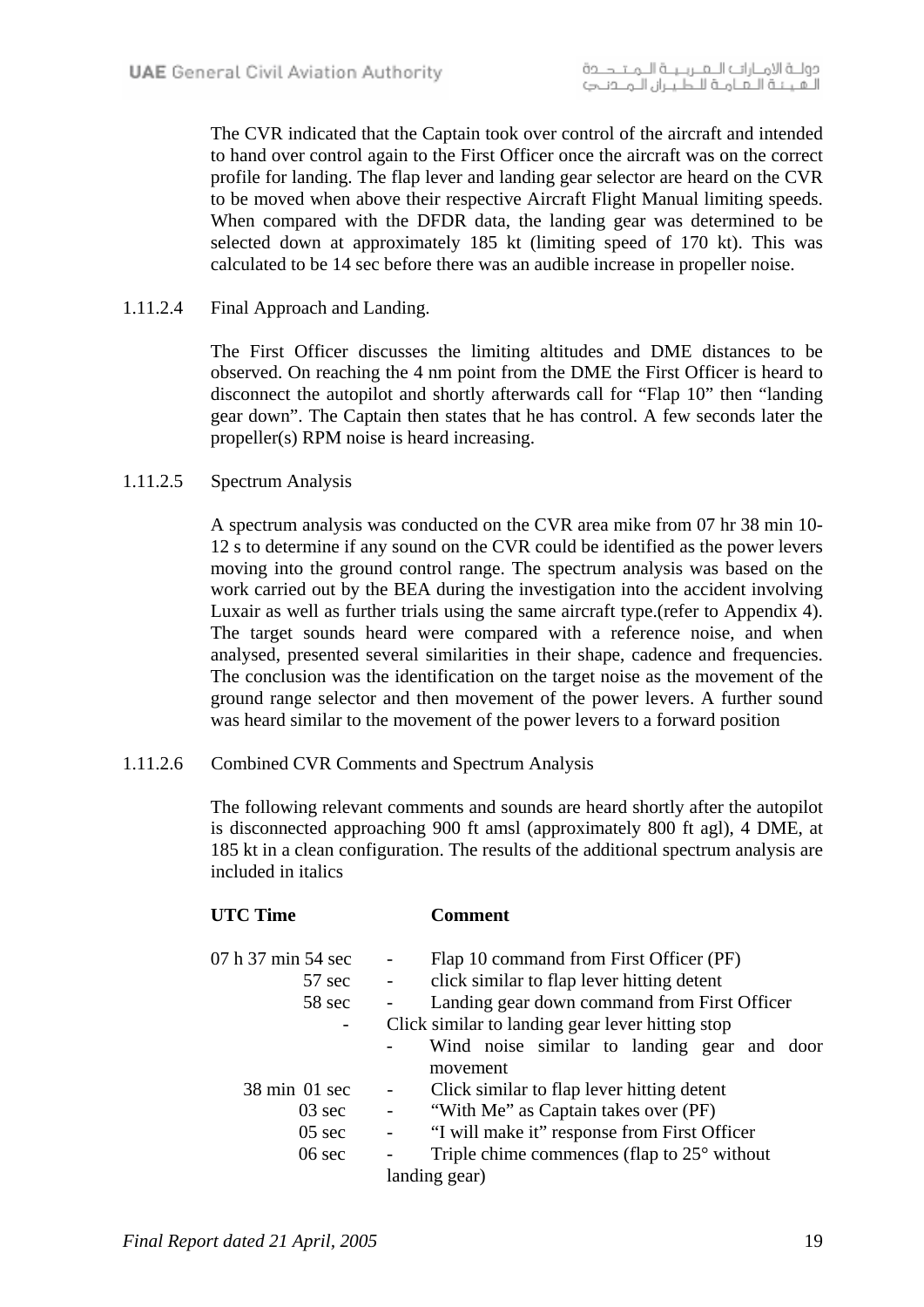| $07 \text{ sec}$   |                          | "I will give it back to you" from Captain                  |
|--------------------|--------------------------|------------------------------------------------------------|
| 08 sec             | $\qquad \qquad -$        | "Okay" from First Officer                                  |
| 10 <sub>sec</sub>  | $\qquad \qquad -$        | Triple chime stops (when landing gear down)                |
| $11.3 \text{ sec}$ | $\qquad \qquad -$        | sound consistent with lifting of ground range              |
|                    |                          | selectors                                                  |
| 12 sec             | $\overline{\phantom{0}}$ | Increase in propeller noise                                |
| 12 sec             | $\overline{\phantom{0}}$ | "Why! (or woe betide us)" from Captain                     |
| $12.6 \text{ sec}$ | $\overline{\phantom{a}}$ | sound consistent with release of ground range<br>selectors |
| $14.1 \text{ sec}$ |                          | sound consistent with movement of power levers             |
|                    | <i>(forward)</i>         |                                                            |
| 15 sec             |                          | "Push it forward" (possibly power levers)                  |
| $16 \text{ sec}$   |                          | "Can't raise it" (possibly nose attitude)                  |
|                    |                          |                                                            |

- 1.11.3 Digital Flight Data Recorder
- 1.11.3.1 General. A satisfactory extraction of the data was obtained but it was determined that there were no parameters for the landing gear, flying controls (aileron, elevator, rudder), power levers and lateral acceleration.
- 1.11.3.2 Approach & Event. The DFDR indicated that the aircraft had intercepted the final approach track for the VOR/DME runway 12 and descended from 2500 ft to 900 ft at an average airspeed of 195 kt, an average rate of descent of approximately 1000 ft/min and in a clean configuration. For the purposes of this report, event is defined as the movement of propellers into the ground control range.

| <b>UTC Time</b>                    |                          | Comment                                                    |
|------------------------------------|--------------------------|------------------------------------------------------------|
| 07 h 37 min 48 sec                 | $\sim$ $-$               | Autopilot disconnected                                     |
| $51 \text{ sec}$ -                 |                          | Torque reduction (LH 5%; RH 0%)                            |
| $57 \text{ sec}$ -                 |                          | Flap angle moves from $0^{\circ}$ at 186 kt at 960 ft amsl |
| $38 \text{ min } 06 \text{ sec}$ - |                          | Then from Flap $10^{\circ}$ at 183 kt at 950 ft amsl       |
| $10 \text{ sec}$ -                 |                          | Reaches Flap 25° at 162 kt at 1000 ft amsl                 |
| $38 \text{ min } 11 \text{ sec}$ - |                          | Commencement of event                                      |
|                                    |                          | 11-13 sec - Low pitch lights on indicating both propellers |
|                                    |                          | move below a nominal 10° blade angle                       |
|                                    |                          | Both propeller RPM increase,                               |
|                                    |                          | commencement of gradual pitch down to 27°                  |
|                                    |                          | commencement of gradual bank to left of 35°                |
|                                    |                          | Both engines reduce slightly below 74.01% NH               |
|                                    |                          | (which is the flight idle setting)                         |
|                                    |                          | Reduction in fuel flow                                     |
| $15 \text{ sec}$                   |                          | Sudden increase in                                         |
|                                    |                          | LH fuel flow<br>$\bullet$                                  |
|                                    |                          | LH Engine torque<br>$\bullet$                              |
|                                    |                          | LH Inter-turbine temperature (ITT)<br>$\bullet$            |
| 21 sec                             | $\overline{\phantom{a}}$ | reduction in pitch and roll angles                         |
| $26 \text{ sec}$                   |                          | Roll angle $12^{\circ}$ to left                            |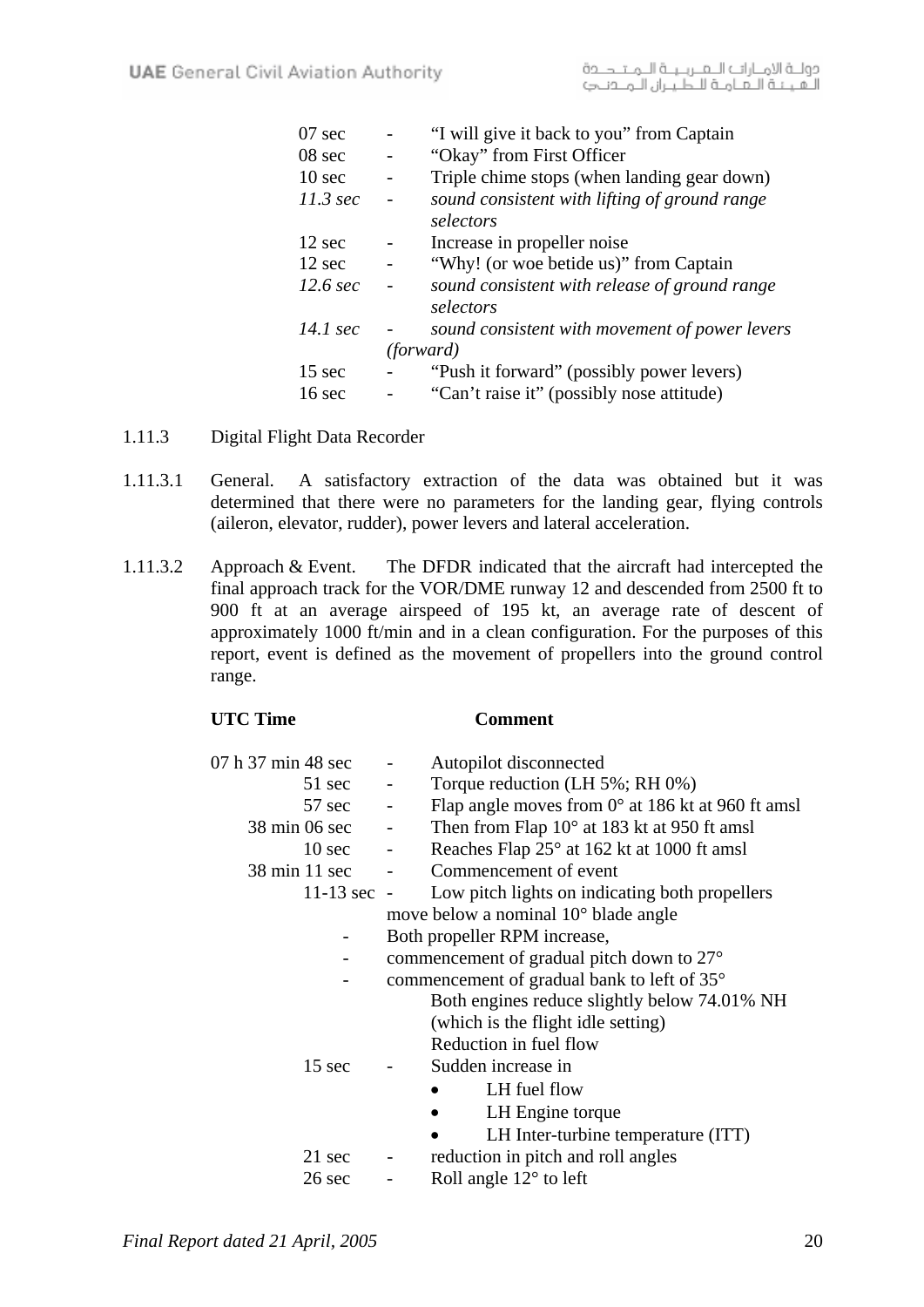|                    | Pitch $17^{\circ}$ nose down                      |
|--------------------|---------------------------------------------------|
|                    | commencement of increase in pitch and roll angles |
| $29.5 \text{ sec}$ | Recording stops                                   |
|                    | Heading $062^\circ$ M                             |
|                    | Speed 113 kt                                      |
|                    | Roll angle 47°                                    |
|                    | Pitch 17° nose down                               |

### 1.11.3.3 Low Pitch (LO PITCH) indications

The DFDR parameter for the low propeller pitch lights indicate that the left propeller entered the ground control range about 1 sec prior to the right propeller, yet the propeller RPM parameters indicated that both propellers moved simultaneously into the ground control range. This discrepancy of the low pitch lights could be explained by the parameter sampling rate, which is 1 per sec. It is conceivable that the time difference was only a fraction of a second but the low pitch light of the right propeller was recorded in the next sample. (Refer also to paragraph 1.16.2.7)

- 1.11.3.4 Engine/propeller relationship. The engine, aircraft and propeller manufacturers were in agreement that propeller behaviour in a ground control range during flight was unpredictable. However, from analysis of the DFDR data, there was a general consensus as to the propeller behaviour. The analysis estimations are summarized in the following table and reference should be made to paragraph 1.16 for further explanation and description.
- 1.11.3.5 Initial Power Lever Position. There is no DFDR parameter to indicate the position of the power levers. At time 07 h 37 min 51 sec, there is a power reduction, which equates to the power levers being at the flight idle detent even though there is a slight residual torque on the left engine. At the time of the event at 07 h 38 min 11 sec the DFDR indicated a reduction in fuel flow for both engines. At 07 h 38 min 12 sec the DFDR indicated a reduction in both engine high pressure rotor speed (Nh) below that calculated for flight idle. The command for a reduction in fuel flow can only be made by a power lever thus confirming both power levers were moved to a position below flight idle.
- 1.11.3.6 DFDR Summary. The following table indicates the DFDR engine and propeller data with the propeller pitch change event commencing at 07 h 38 min 11 sec.

.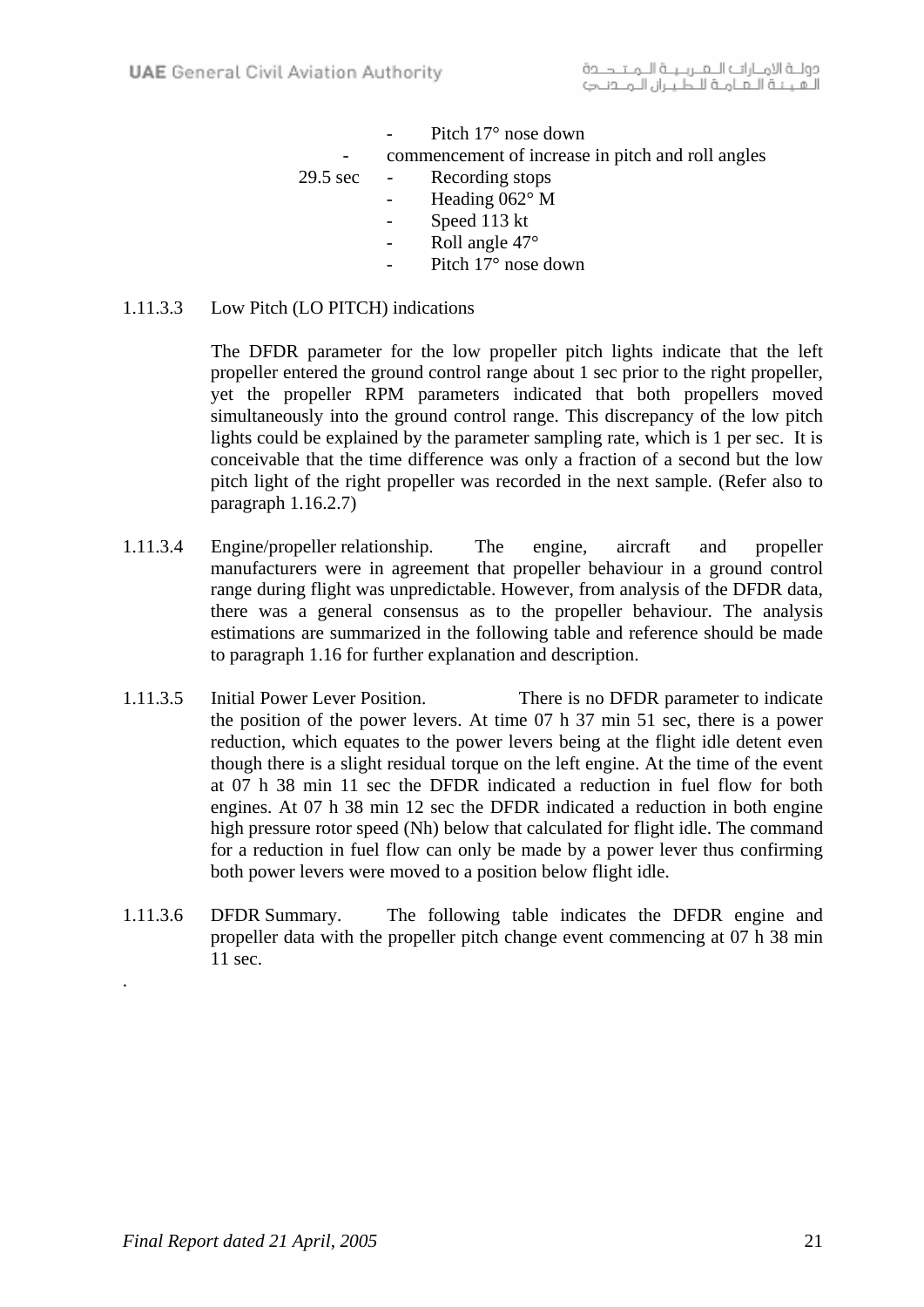| <b>TIME</b> | <b>TAT</b> | <b>IAS</b> | <b>ALT</b> | <b>HDG</b> | TQ LH | <b>TQ RH</b> | NP LH | NP RH | PLP LH      | PLP RH      | NH LH | NH RH | FF LH  | FF RH  |
|-------------|------------|------------|------------|------------|-------|--------------|-------|-------|-------------|-------------|-------|-------|--------|--------|
| hh:mm:ss    | deg C      | <b>kts</b> | ft         | deg        | $\%$  | $\%$         | %     | %     | disc        | disc        | $\%$  | $\%$  | lbs/hr | lbs/hr |
| 7:38:01     | 23,8       | 183        | 951        | 116        | 3,6   | 0,0          | 85,3  | 85,2  | $\mathbf 0$ | 0           | 76,1  | 77,0  | 275    | 245    |
| 7:38:02     | 23,8       | 179        | 954        | 116        | 3,6   | 0,0          | 85,3  | 85,1  | 0           | $\Omega$    | 75,8  | 76,8  | 268    | 245    |
| 7:38:03     | 23,8       | 178        | 954        | 116        | 3,6   | 0,0          | 85,3  | 85,1  | 0           | $\mathbf 0$ | 75,9  | 76,8  | 275    | 250    |
| 7:38:04     | 23,8       | 173        | 960        | 115        | 3,6   | 0,0          | 85,3  | 85,1  | 0           | 0           | 75,8  | 76,8  | 268    | 250    |
| 7:38:05     | 23,8       | 169        | 973        | 116        | 3,6   | 0,0          | 85,1  | 85,0  | 0           | 0           | 75,9  | 76,8  | 274    | 245    |
| 7:38:06     | 23,3       | 168        | 990        | 116        | 4,5   | 0,0          | 85,3  | 85,1  | 0           | 0           | 76,5  | 76,6  | 281    | 239    |
| 7:38:07     | 23,3       | 164        | 990        | 116        | 3,9   | 0,0          | 85,2  | 85,1  | 0           | 0           | 77,2  | 76,3  | 303    | 239    |
| 7:38:08     | 23,3       | 161        | 995        | 116        | 3,5   | 0,0          | 85,2  | 85,1  | 0           | 0           | 77,0  | 76,2  | 291    | 240    |
| 7:38:09     | 23,2       | 156        | 1004       | 116        | 2,1   | 0,0          | 85,2  | 85,1  | 0           | 0           | 75,8  | 76,2  | 262    | 245    |
| 7:38:10     | 23,8       | 153        | 1004       | 115        | 2,9   | 0,0          | 85,2  | 85,1  | 0           | 0           | 75,2  | 76,5  | 256    | 227    |
| 7:38:11     | 23,8       | 153        | 1008       | 115        | 0,0   | 0,0          | 86,1  | 85,3  | 1           | $\bf{0}$    | 74,5  | 75,2  | 250    | 187    |
| 7:38:12     | 23,3       | 146        | 1006       | 115        | 1,3   | 0,0          | 94,5  | 94,2  |             | 1           | 72,9  | 73,4  | 209    | 187    |
| 7:38:13     | 23,8       | 139        | 974        | 113        | 4,5   | 0,0          | 89,7  | 99,0  | 1           | 1           | 72,3  | 73,6  | 202    | 338    |
| 7:38:14     | 23,3       | 135        | 950        | 113        | 6,8   | 0,0          | 86,1  | 101,3 | 1           | 1           | 78,6  | 78,0  | 401    | 245    |
| 7:38:15     | 23,3       | 135        | 923        | 114        | 13,6  | 0,0          | 85,9  | 102,0 | 1           | 1           | 81,2  | 77,7  | 375    | 397    |
| 7:38:16     | 23,2       | 132        | 884        | 112        | 44,5  | 0,2          | 88,9  | 105,5 | 1           |             | 87,5  | 82,6  | 583    | 413    |
| 7:38:17     | 22,7       | 127        | 824        | 107        | 82,6  | 0,0          | 88,4  | 106,5 | 1           | 1           | 93,4  | 81,8  | 914    | 338    |
| 7:38:18     | 22,7       | 127        | 764        | 103        | 98,8  | 0,0          | 86,1  | 106,5 | 1           | 1           | 96,0  | 81,1  | 1141   | 374    |
| 7:38:19     | 22,7       | 124        | 692        | 100        | 35,0  | 0,0          | 75,1  | 104,5 |             | 1           | 90,6  | 80,5  | 1071   | 221    |
| 7:38:20     | 22,7       | 123        | 621        | 94         | 23,7  | 0,0          | 67,3  | 100,8 |             | 1           | 83,1  | 76,8  | 338    | 233    |
| 7:38:21     | 22,7       | 130        | 543        | 87         | 6,8   | 0,0          | 76,4  | 98,3  |             | 1           | 82,7  | 75,5  | 410    | 239    |
| 7:38:22     | 22,7       | 129        | 454        | 82         | 4,0   | 0,0          | 87,8  | 97,3  | 1           | 1           | 79,8  | 75,2  | 287    | 250    |
| 7:38:23     | 22,7       | 131        | 355        | 78         | 5,5   | 0,0          | 87,5  | 97,2  |             |             | 77,9  | 75,4  | 250    | 250    |
| 7:38:24     | 23,3       | 130        | 264        | 74         | 3,4   | 0,0          | 85,2  | 97,0  | 1           | 1           | 76,4  | 75,9  | 234    | 368    |
| 7:38:25     | 23,8       | 128        | 182        | 71         | 12,8  | 1,9          | 87,4  | 101,8 | 1           | 1           | 79,2  | 82,0  | 293    | 560    |
| 7:38:26     | 23,8       | 124        | 106        | 67         | 39,0  | 0,0          | 88,9  | 106,1 | 1           | 1           | 87,2  | 85,1  | 573    | 354    |
| 7:38:27     | 23,3       | 122        | 38         | 61         | 56,8  | 0,0          | 87,1  | 106,8 |             | 1           | 90,4  | 83,1  | 750    | 362    |
| 7:38:28     | 23,3       | 116        | 4975       | 53         | 69,0  | 2,8          | 85,9  | 106,8 | 1           | 1           | 92,1  | 83,1  | 867    | 391    |

Flight Data Recorder information for propeller/engine (Commencement of event in red)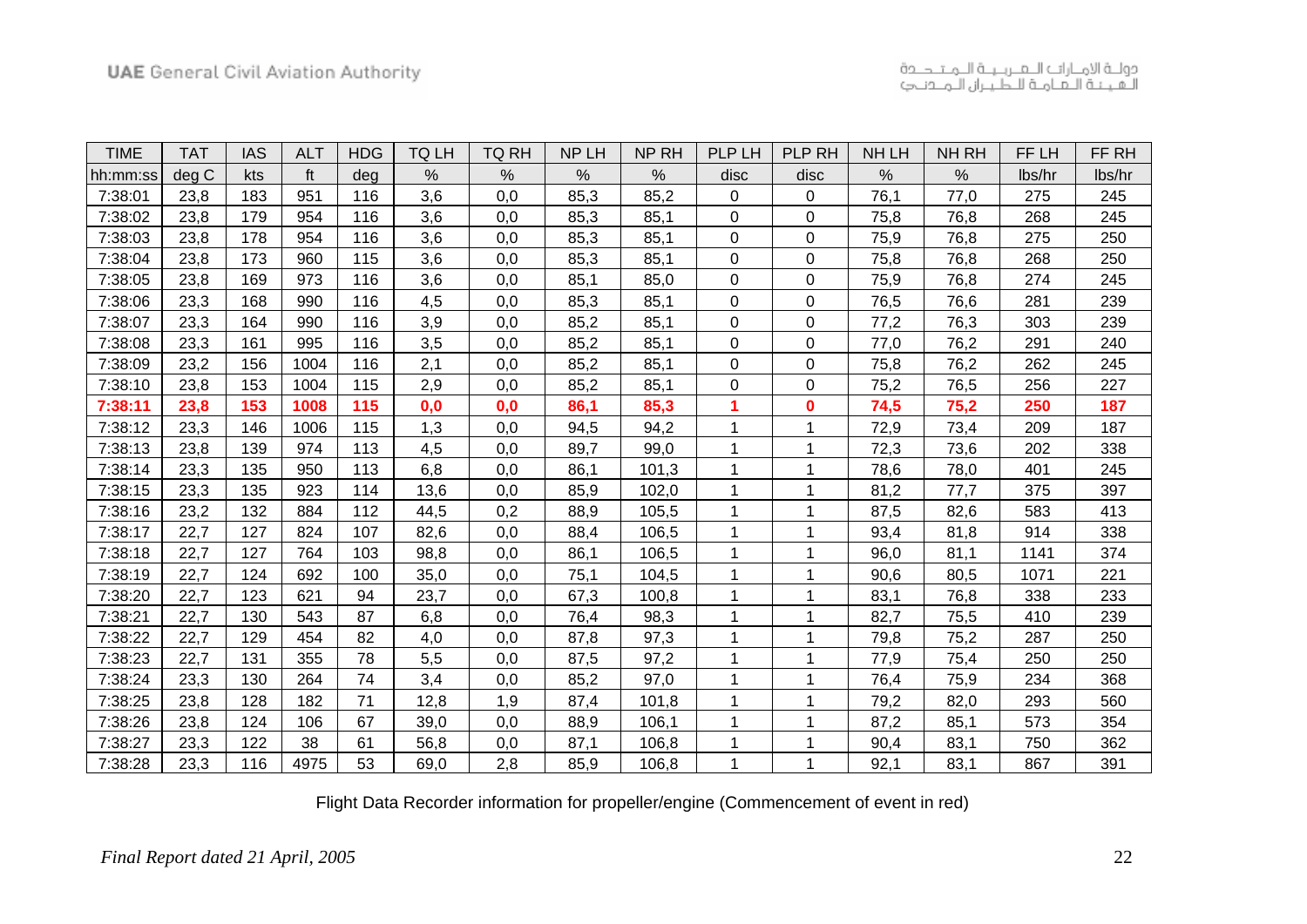- 1.11.3.7 Human Factors. From the DFDR data, the flap and landing gear is selected above their respective limiting speed. Flap 10 is selected at 186 kt (limiting speed of 180 kt); Flap 25 is selected at 183 kt (limiting speed of 160 kt), and the landing gear is selected at approximately 185 kt (limiting speed of 170 kt). The approach is non standard as the speed is 60 kt fast and the aircraft is not configured with flap 10, landing gear down as required in the Kish Airlines AOM Volume 2.
- 1.11.3.8 Previous Flight. A check was conducted on the DFDR data from the previous landing conducted by this aircraft to ensure that there was no abnormality with the propeller ground/flight mode for the take-off and landing. The data indicated normal operations and discounted any power lever/engine control rigging possibilities.

#### **1.12 Wreckage and impact information**

1.12.1 There was a single crater found in a flat sandy area on the opposite side of the road to where the majority of the wreckage was found. The scorched sand crater indicated an impact explosion but no impact information such as aircraft attitude or heading could be determined. As the wreckage of the cockpit, fuselage and tail section was located within 30m of the initial impact crater, it could be determined that the aircraft had a low horizontal velocity at the time of impact. There was evidence of scraping across the road in the direction of where the burnt out cabin was located indicating that the momentum of the aircraft on impact was towards 050° M. The severed tail section was aligned 330° M. whilst the burnt out fuselage wreckage indicated that the aircraft came to rest on a heading of 340° M. No aircraft components were found outside this small debris field.



Impact point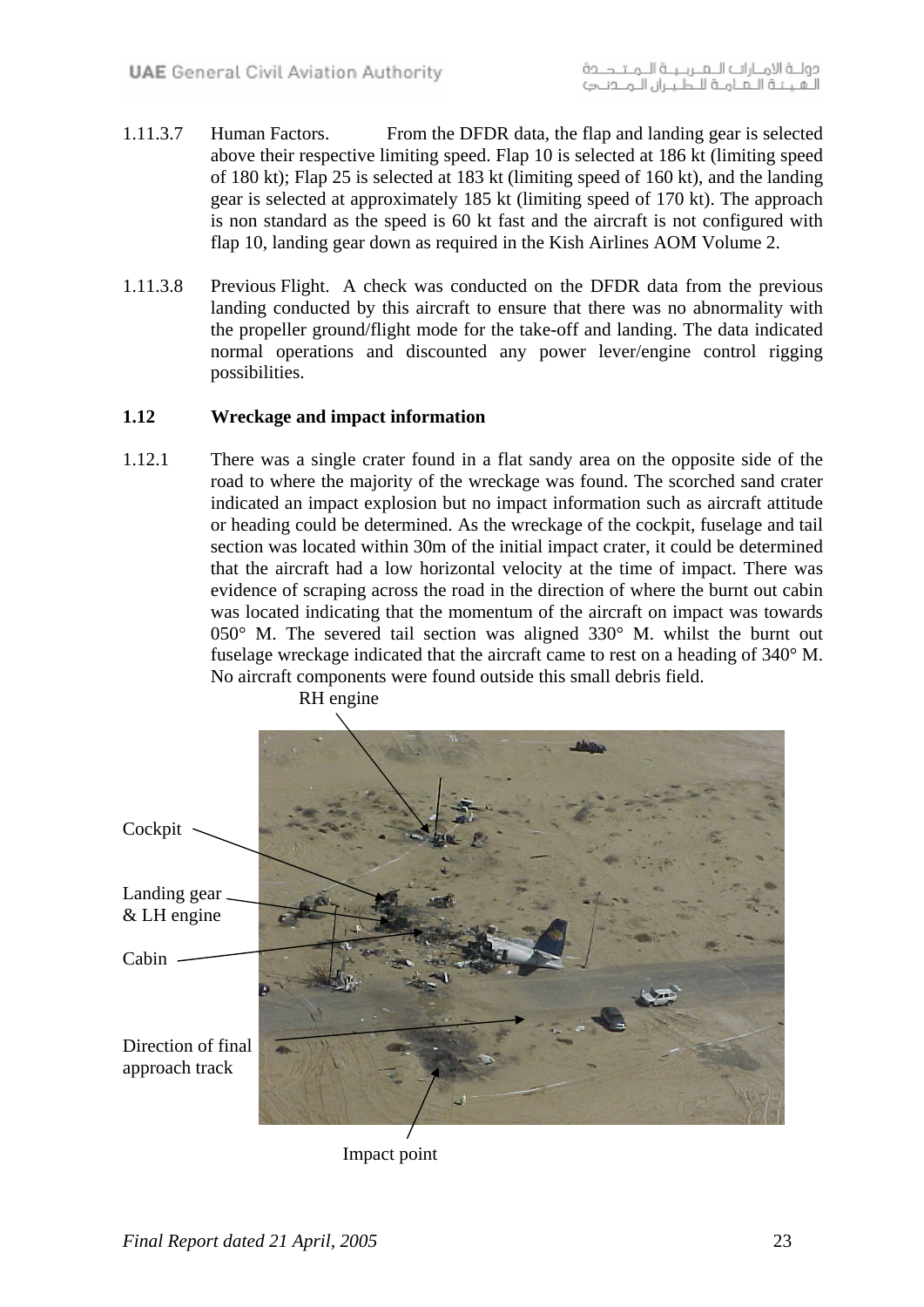### 1.12.2 Landing Gear.

The landing gear was recovered from the main fuselage area and it could be determined that it was down and locked at the time of impact.

1.12.3 Flaps.

The flap jacks were all recovered and it was established that Flap 25° was set.

1.12.4 Cockpit.

Parts of the instrument panel were found but all cockpit instruments were totally destroyed. From one section of the centre console, it was clearly established that the landing gear lever was in the down position. Part of the power lever quadrant was recovered with the left power lever almost full forward and the right power lever about mid travel. The ground idle stop mechanism was burnt out and the position could not be established.

1.12.5 Engines.

The left engine was severely burnt as it was in the main wreckage whilst the right engine was thrown 50m clear on impact. Both of the power turbines were observed to be undamaged. Both the left and right hand engines displayed circumferential deformation to the compressor low pressure impellers characteristic of the gas generators being powered at the time of impact. There was no evidence of any release of internal engine components, nor evidence of bird ingestion, on any engine.

1.12.6 Propellers.

All propeller blades had sheared at the hubs on impact and were recovered from various sections of the debris field. Being of composite construction no impact information could be determined. The hubs were recovered as well as the applicable beta tubes, Propeller Control Units, Propeller Electronic Controllers, overspeed governors, but only one feathering pump could be found.

1.12.7 Skid Control Unit

The Skid Control Unit was found in a severely burnt condition.

1.12.8 Cabin Baggage and Freight

The recovered cabin baggage reflected that stated on the weight and balance manifest.

1.12.9 Weapon

A loaded 0.38 inch pistol, of Spanish make, serial number 13707 was found in the wreckage. Kish Airlines advised that a Sky Marshall was authorized to carry this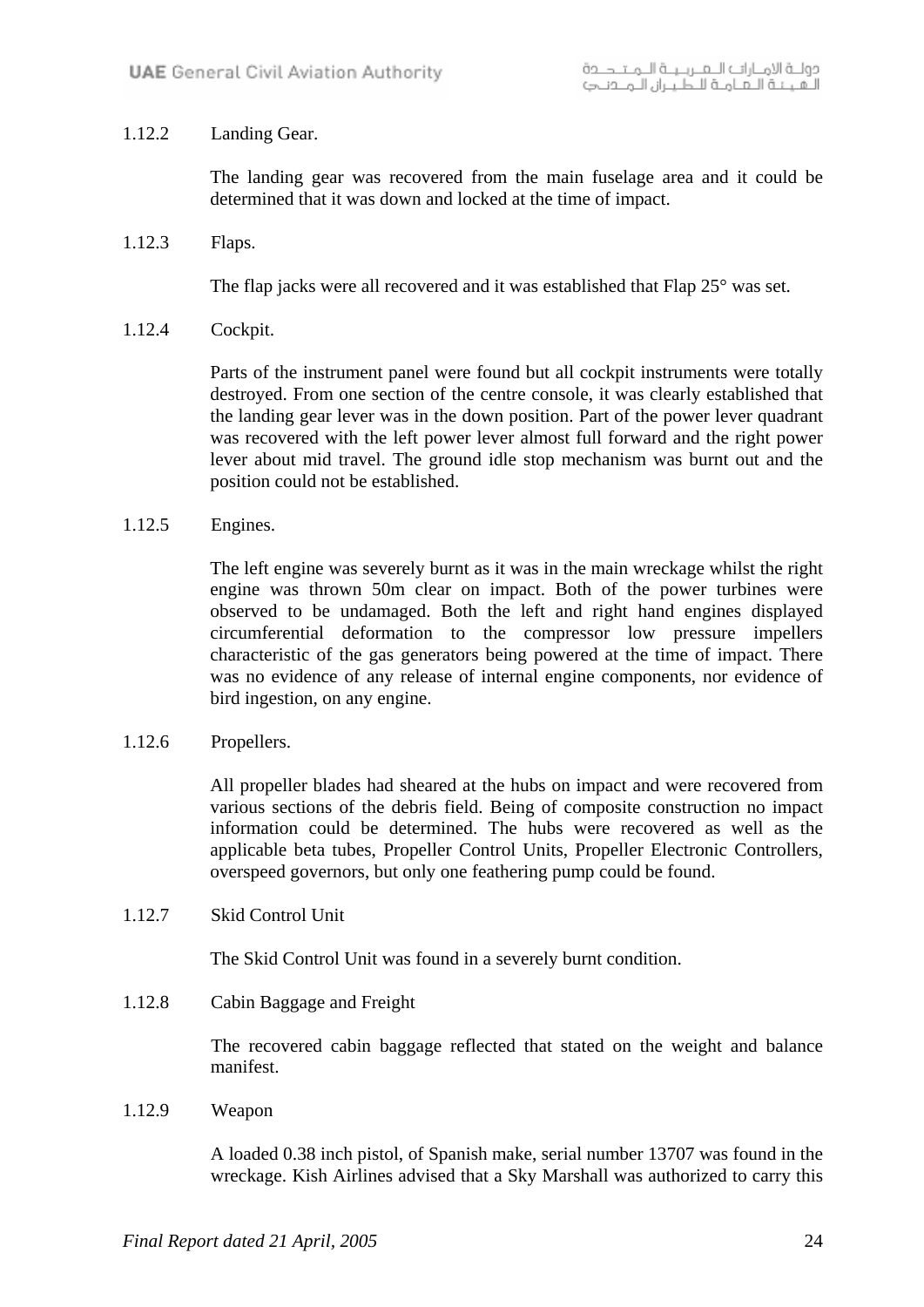weapon with 36 bullets. Forensic testing confirmed that the weapon was one issued to the Sky Marshall and had not been fired.

#### **1.13 Medical and pathological information**

- 1.13.1 Investigation of the flight crewmembers' medical history confirmed that they met the CAO and ICAO Annex 1 medical standards for the licences held. Both pilots had a limitation for the wearing of glasses whilst exercising the licence privileges. There were no indications of any disorder that could have had a bearing on this accident.
- 1.13.2 The results of the pathological and toxicological examinations detected no carbon monoxide, drugs or alcohol in either pilot's system.
- 1.13.3 There was no evidence that physiological factors or incapacitation affected the performance of flight crew members.

#### **1.14 Fire**

- 1.14.1 From the scorching of the impact crater, adjacent power line and road, and further substantiation by witnesses, there was a large explosion on impact. The fire immediately engulfed the remains of the cockpit section. The fire spread to the main cabin area, totally destroyed it.
- 1.14.2 The rescue and fire fighting vehicles were not at the scene for almost 25 min after the accident. The access to the site by the rescue and police services was hampered by the number of private vehicles and people crowded into the restricted residential area. The fire was extinguished about 30 minutes after the accident but the wreckage continued to smoulder for a further hour.

#### **1.15 Survival aspects**

There were four survivors initially found in the fuselage section however one died on the way to hospital. A witness, who was on the scene very quickly, stated that the main fuselage was still intact when he arrived and he could hear people inside requesting help. Attempts were made to gain access to these passengers through the front door but it would not move as it appeared to be crushed and fire prevented access to the cabin through open sections of the fuselage. The fire intensified very quickly forcing rescuers away and it quickly engulfed that section of the fuselage. A photograph taken approximately 10 minutes after the accident showed the cabin totally engulfed. There may have been more survivors if immediate access to the cabin had been achievable. The survivors could not remember any details of their seating position although it was most likely that they were seated in the middle section of the main cabin behind the wing.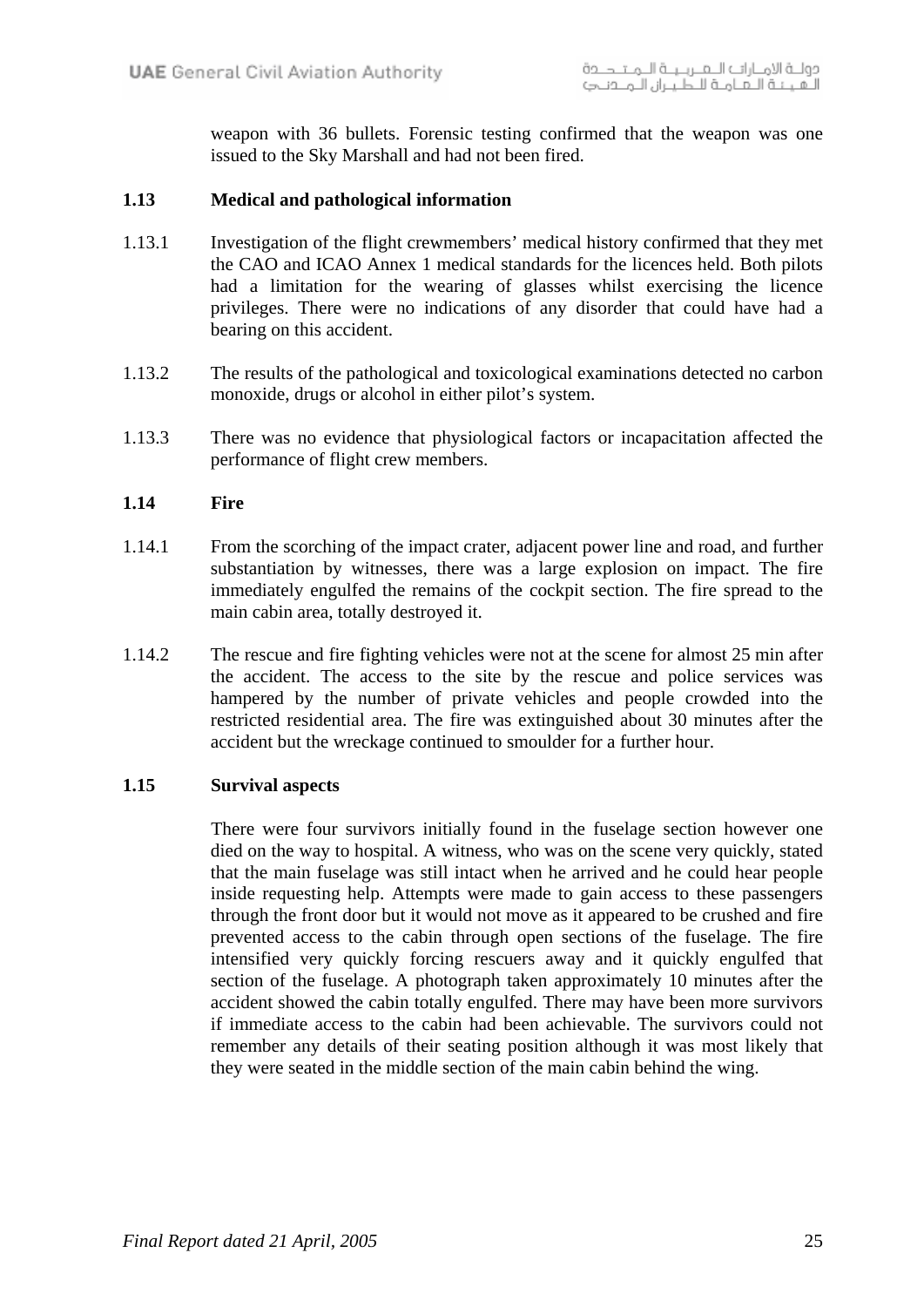### **1.16 Tests and research**

#### 1.16.1 General.

The DFDR determined that both propellers entered a ground control mode as the propeller low pitch light illuminated. The Investigation Committee conducted the following research into the propeller(s) system and associated components.

- 1.16.2 Propeller
- 1.16.2.1 Description. The engine drives a variable-pitch, constant speed propeller. The pitch ranges from feathered, through zero pitch to full reverse. The propeller pitch angle varies in flight from  $+15^{\circ}$  to approximately  $+45^{\circ}$ . Propeller pitch is controlled by balancing oil pressure provided by a high pressure pump driven by the propeller gear box, against the coarse pitch seeking force provided by counterweights attached to the blade roots. Should the oil pressure fail, such as after an engine failure, the counterweights assist the propeller blade angle to autocoarsen to +55°, which is a low drag windmilling condition. Automatic or manual feathering would achieve a blade angle of +82.5°. The propeller pitch angle in the ground control range varies on the ground from  $+15^{\circ}$  to  $-17^{\circ}$ . Please refer to the Dowty Propeller report at Appendix 6 for a more detailed explanation of the propeller system, normal operation and analysis. Illustration 1 below indicates the power lever angle (PLA) and propeller pitch angle relationship.



#### **POWER LEVER ANGLE**

#### **ILLUSTRATION 1**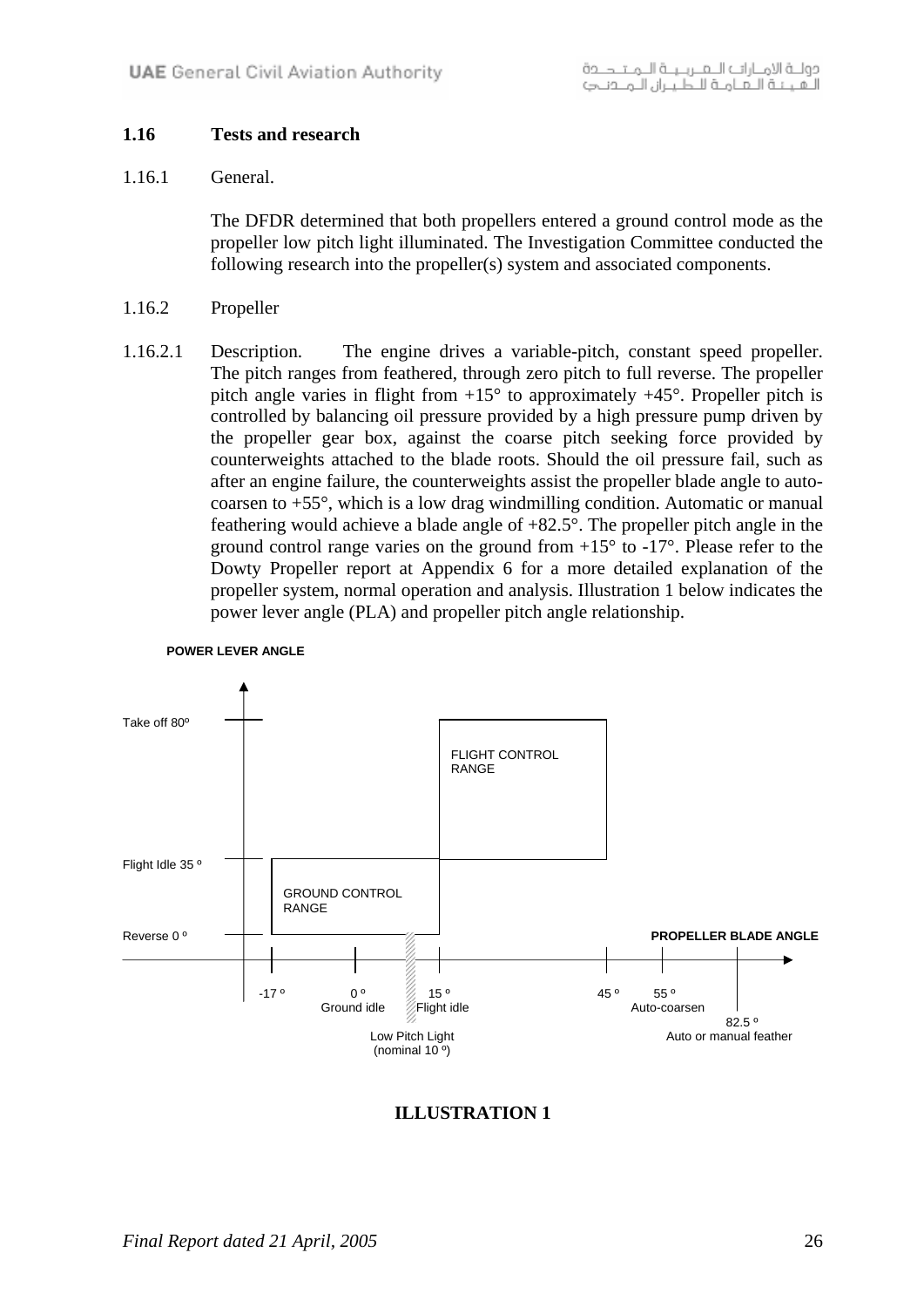

#### **ILLUSTRATION 2**

- 1.16.2.2 Control Ranges. There are two control ranges.
	- (a) Flight Control Range. When the power levers are positioned at, or above, the flight idle detent, constant speed control is regulated automatically. This range is used for take-off and all phases of flight until landing. The Propeller Electronic Controller unit (PEC) controls propeller speed by varying the blade angle and propeller synchronizing is automatic.
	- (b) Ground Control Range. On the ground, when the power levers are positioned at the ground idle detent, propeller pitch is directly controlled by the power lever position. The transition from constant speed control as described in paragraph (a) and direct propeller pitch control occurs when the power lever is positioned about half way the range between the ground idle detent and the flight idle detent. Below the ground idle detent position propeller pitch moves to reverse. The ground control range is also referred to the beta range as propeller pitch is controlled directly by varying high oil pressure through a beta tube to achieve the desired blade angle according to the power lever position. The ground control range is used for propeller braking effect such as for varying taxi speed and deceleration after landing.
- 1.16.2.3 Flight Protection. For a Fokker F27 Mk.050 in flight, should both propellers move into a ground control range, the resultant drag would affect the lift over the wings and tail plane and the aerodynamic lift/weight and thrust/drag moments would be altered. There may be an asymmetric condition to further affect the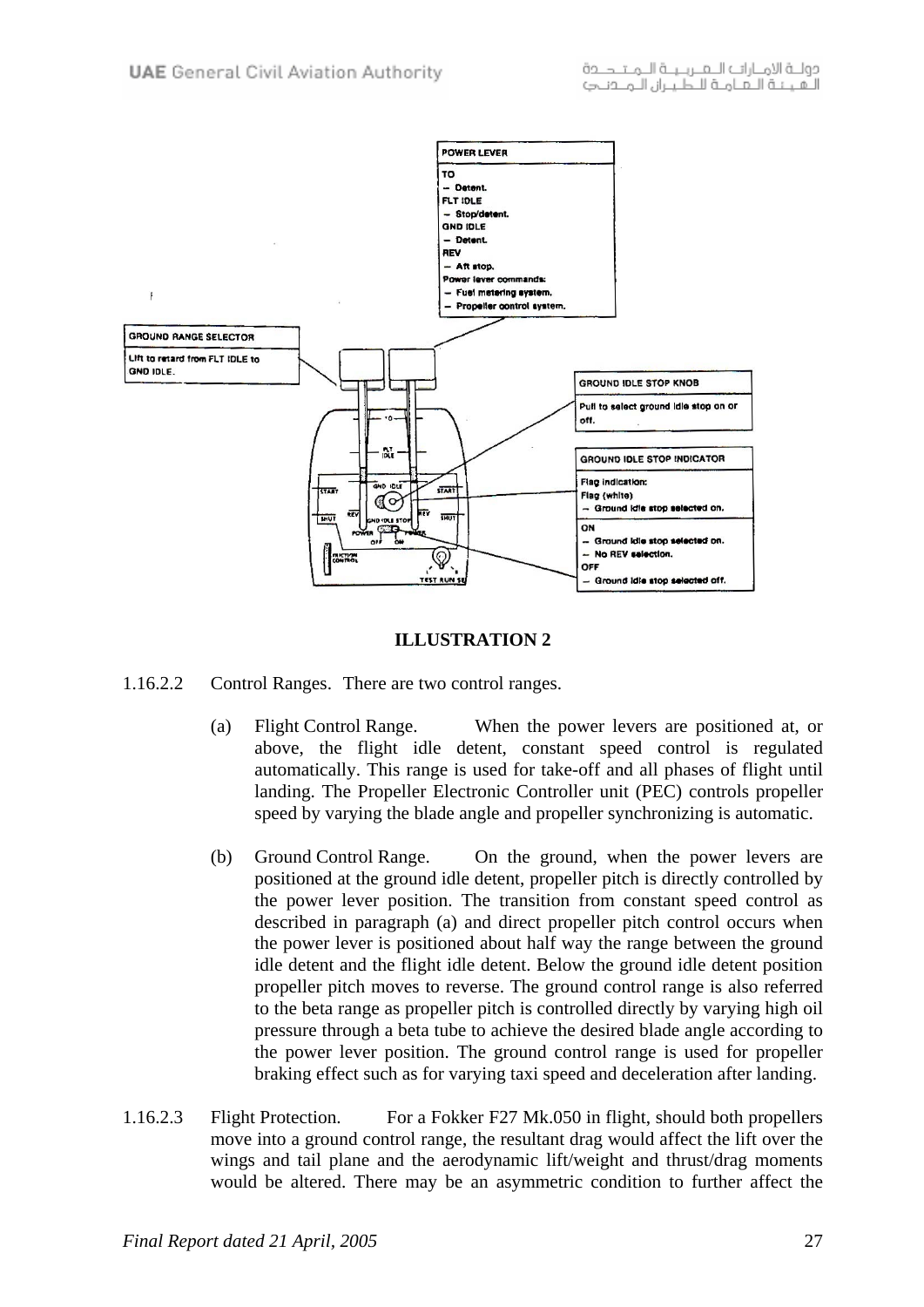controllability of the aircraft and the responsiveness of the engine may be affected by the propeller behaviour. The use of the ground control range in flight is considered by the Certification Authority (CAA-NL) to be a catastrophic event and as such, the effects on the aircraft controllability, propeller behaviour, and engine responsiveness have not been explored by the manufacturers. However, it is accepted that this condition would be extremely dangerous. Therefore, for the Fokker F27 Mk.050, the power levers are prevented from moving into the ground control range in flight by;

(a) Mechanical flight idle stop (primary stop). To select ground control range after landing, the power levers must be in the flight idle position. The Ground Range Selector, which is fixed to the power levers, must be then physically lifted by a pilot to remove the mechanical stop so that the power lever can be moved backwards. This mechanism is designed to require a positive action by a pilot and cannot be accidentally moved. Refer to Illustration 3.



**ILLUSTRATION 3** 

(b) Electrical flight idle solenoid (secondary stop). Although not a requirement at the time the Fokker F27 Mk.050 was type certificated, there is an electrical flight idle solenoid (secondary stop) for each propeller located on each engine. Once energized the solenoid removes a flight idle lock lever. Each solenoid is powered through one Skid Control Unit and/or the Ground/Flight switches (refer paragraph 1.16.5 and Illustration 5). The solenoid prevents the corresponding power lever from moving from the flight idle position into a ground control range. Refer to Illustration 4.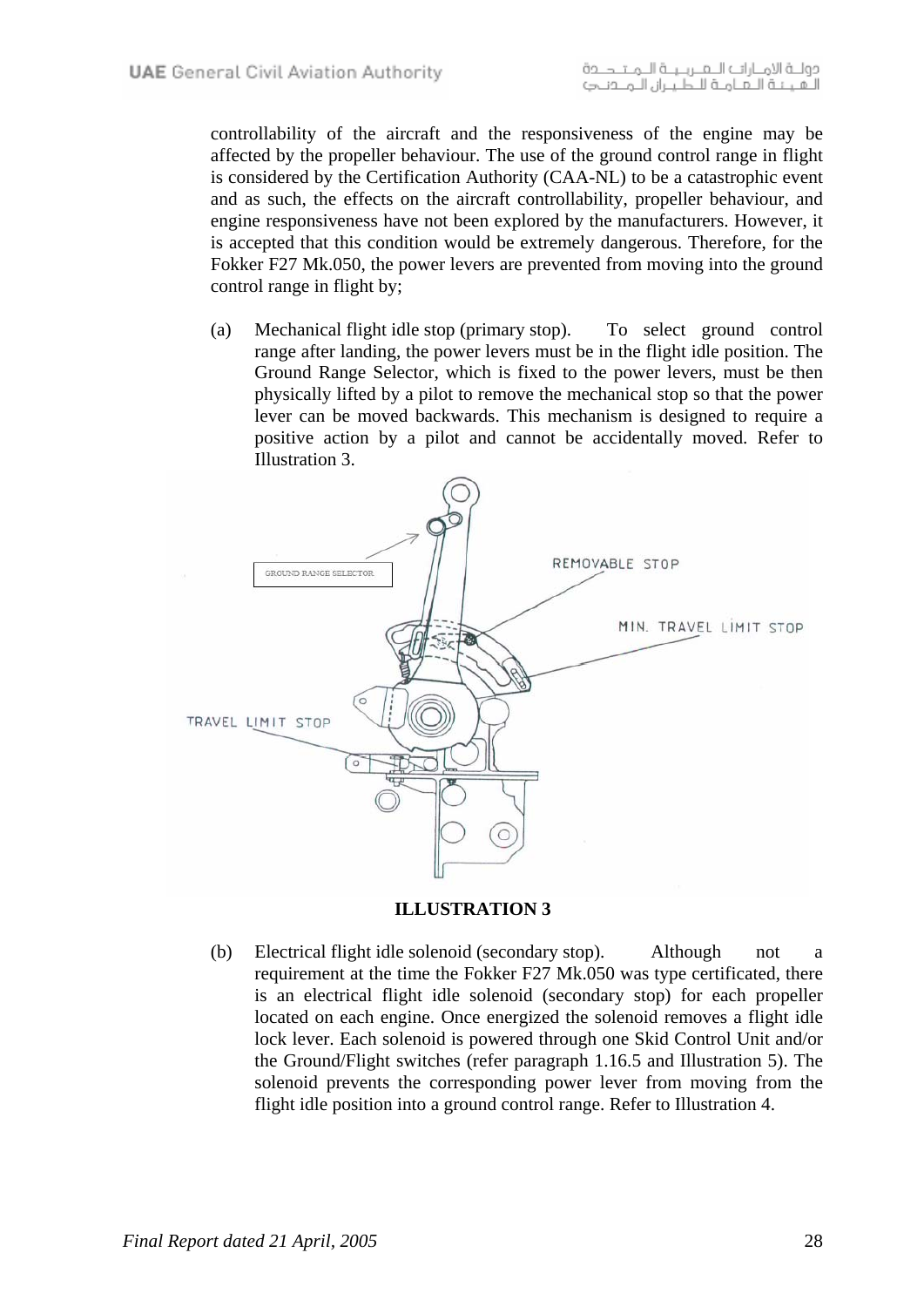

**ILLUSTRATION 4** 

1.16.2.4 Loss of Protection in Flight

The electrical flight idle solenoid is designed as a back up safety feature to provide protection in case the primary protection fails or is removed by the pilot. Other than the reasons listed below, the aircraft manufacturer determined that there could be no system failure, or a combination of system failures, which could simultaneously overcome both electrical stops and place both propellers into the ground control range whilst airborne. The only known reasons for this secondary stop being deactivated in flight are as follows and except for (e) below, the loss of protection is limited to a period of 16 sec.

- (a) Lowering of the undercarriage when both up-lock switches are deenergized within approximately 40 micro sec of each other and only with a Skid Control Unit Part Number (6004125); or
- (b) EMI disturbance signals to either Skid Control Unit Part Numbers 6004125 or 6004125-1, or an unmodified aircraft (SBF50-32-035)
- (c) Use of the anti-skid test function to either Skid Control Unit Part Numbers 6004125 or 6004125-1; or
- (d) Cycling of the TOW switch (enables towing of the aircraft) to Skid Control Unit Part Numbers 6004125; or
- (e) Failure of one of the Ground/Flight switches to the Ground mode.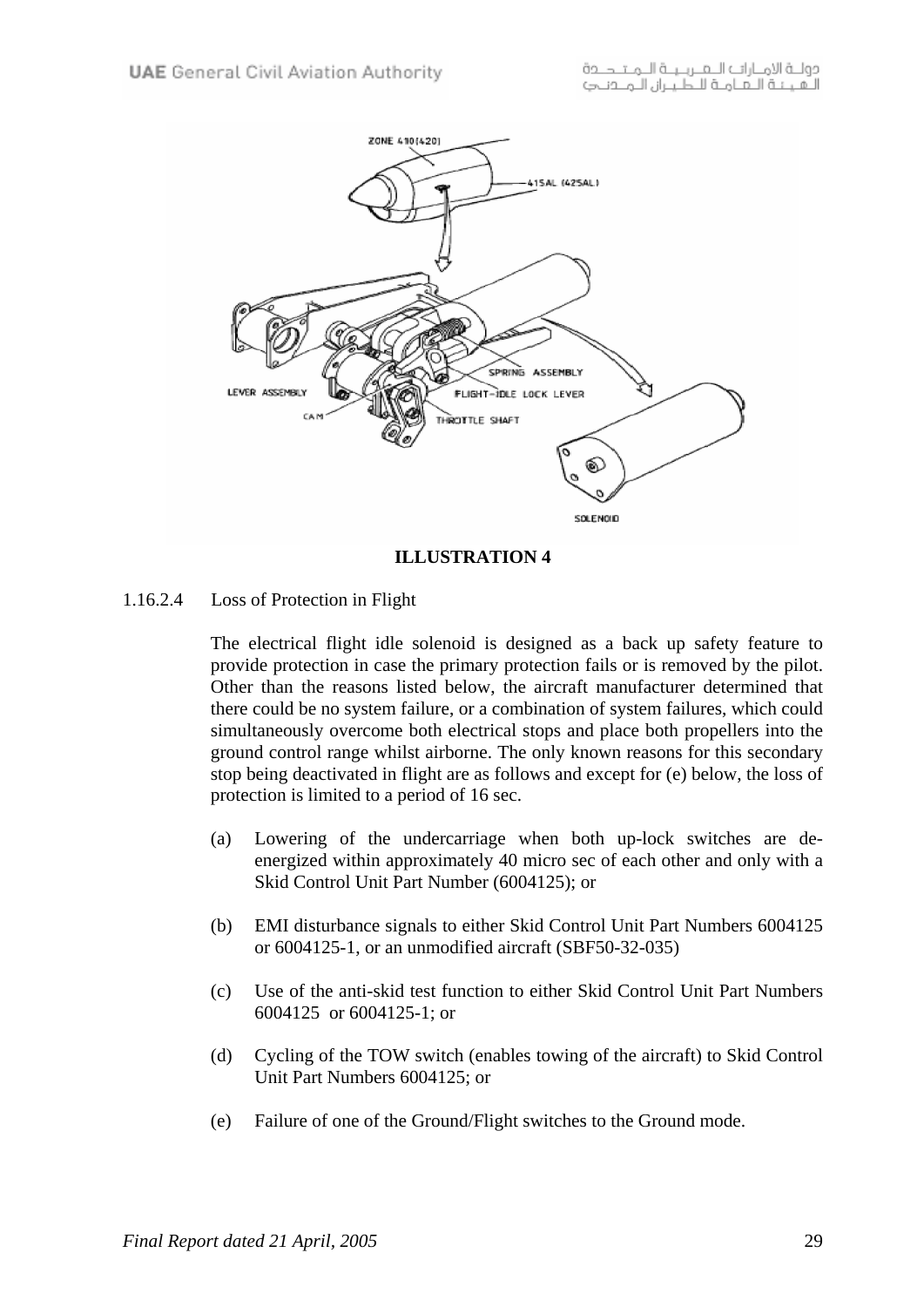For this accident, the aircraft manufacturer indicated that (b) above; the likelihood of EMI on both wheel speed signals exactly at the same time was most unlikely and that (c) and (d) above could be discounted as the data provided by the flight recorders indicated that these switches were not activated and there was no evidence of an associated system failure. The reference to "aircraft manufacturer" means Fokker Aircraft B.V or Fokker Services B.V (refer also to paragraph 1.17.4).

1.16.2.5 Propeller Precaution

To ensure that pilots are aware of the danger of attempting to move a propeller into the ground control range in flight, the Fokker F27 Mk.050 Aircraft Operating Manual, Chapter 2, page 2.06.01 states:

#### **PROPELLER OPERATING LIMITS**

#### **WARNING: DO NOT ATTEMPT TO SELECT GROUND IDLE IN FLIGHT. IN CASE OF FAILURE OF THE FLIGHT IDLE STOP, THIS WOULD LEAD TO LOSS OF CONTROL FROM WHICH RECOVERY MAY NOT BE POSSIBLE.**

- 1.16.2.6 Ground Idle Stop Knob. A selectable Ground Idle Stop knob is installed at the pedestal to prevent selection of the power levers to the reverse position during a rejected take-off. This knob moves a mechanical lock so that the power levers cannot be moved from the ground idle detent towards reverse. Kish Airlines had issued a written instruction that the Ground Idle Stop knob was to be left in the "ON" position at all times for all flights. There was no reference heard on the CVR during the approach checklist indicating the position of the Ground Idle Stop knob. The positioning of this knob was not considered relevant as it had no effect on the resultant propeller behaviour.
- 1.16.2.7 Low Propeller Pitch Light. Should the power lever be brought into a ground control range, a blue light (LO PITCH) illuminates at a nominal figure of  $+10^{\circ}$ propeller pitch angle and this is a recorded parameter on the DFDR. From the DFDR, both propellers low pitch lights illuminated and remained on until impact. As the right propeller was just in a flight control range on impact, further research was conducted on the tolerances of a low pitch light switch to determine how this could occur. The propeller manufacturer indicated the setting of the light switch could be within the range of  $10^{\circ}$  - 13.5° and that once the switch was set, there would be virtually no change to this range. The conclusion therefore was that the right propeller blade angle was moving within the ground control range towards the flight control range at impact and the next recording of the DFDR low pitch light parameter, which is every second, most likely would have indicated a change to the light off position.
- 1.16.3 Propeller Technical Analysis
- 1.16.3.1 General. The propeller components such as the propellers, hubs, beta tubes, pitch control units, feathering pumps and propeller electronic controllers were sent to the manufacturer Dowty Propellers of Gloucester, United Kingdom for further analysis under the direct supervision of the GCAA Investigation Team. The research involved the propeller pitch settings on impact and any obvious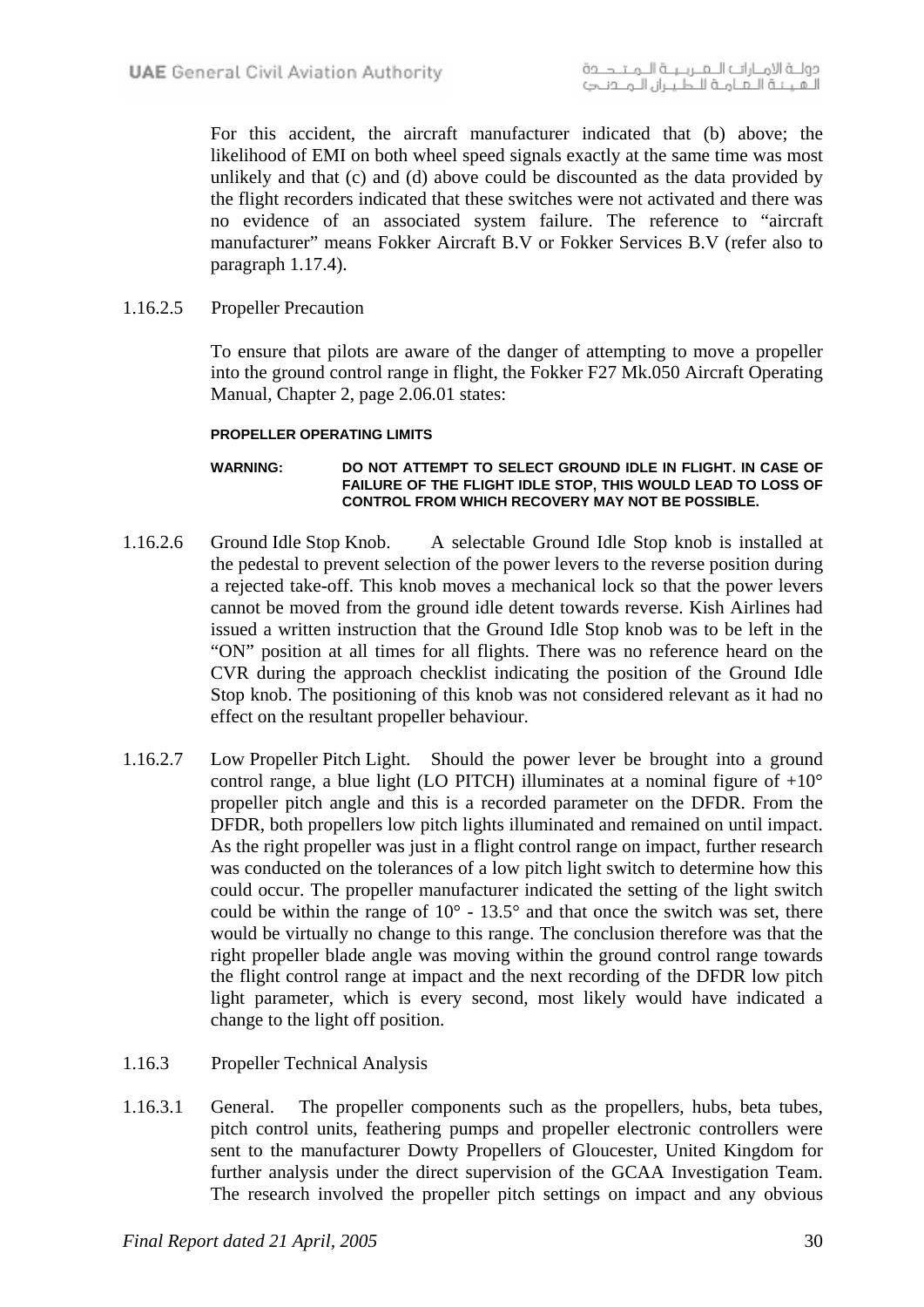malfunctions. Although the two propeller electronic controllers included a memory chip, it was established that any faults recorded, which could have indicated a propeller system fault, would activate a warning light on the pilot master panel in the cockpit. No single warning chime was heard on the CVR and there was no discussion by either pilot regarding any system faults. In addition, the propeller electronic controllers are only effective when the power levers are in the flight control range (above flight idle).

1.16.3.2 Relationship between Power Lever and Beta Tube Movement

Propeller pitch is linked mechanically to the position of the beta tubes in the PCU. When a power lever is moved to flight idle on approach for landing, the PCU hydro-electrical control system normally pressurises the fine pitch oil way to drive the beta tubes forward towards finer pitch. This is in order to maintain propeller RPM when the airspeed is low. The propeller is then being operated in beta control. The beta tubes and propeller stop moving toward fine when the propeller pitch reaches 15° because, below this point, the porting in the beta sleeve in the PCU cuts off fine pitch oil from the propeller and allows the coarse pitch-seeking counterweight forces to hold pitch at 15°. This is a key feature of the propeller system design and specifically addresses safety aspects as required by the certifying authorities.

In order for propeller pitch to fall below  $15^{\circ}$  and into the ground control range, only the power lever can determine the beta sleeve position through the PCU. Therefore the Ground Range Selector, which is fixed to the power levers, must be physically lifted by a pilot to remove the mechanical stop so that the PCU could position the beta tubes accordingly. Should there be a disconnect in the linkage between the beta sleeve and the power lever, a spring in the PCU would move the beta sleeve back to a 19.4° position, so preventing access to the ground control range.

- 1.16.3.3 Findings. The propeller manufacturer concluded that the propeller system was capable of correct operation up to the point of impact. Only a power lever movement could have caused the propeller pitch to move into the ground control range. The left hand propeller was determined to have impacted the ground at a blade angle of approximately -18°, which equates to the full reverse position and the right hand propeller was found to have impacted the ground at a blade angle of approximately  $+15^{\circ}$ , which is just in the flight control range. The accuracy of these positions was considered as  $\pm 2^{\circ}$ . Refer to Appendix 6 for the report from Dowty Propellers.
- 1.16.4 Propeller Behaviour
- 1.16.4.1 DFDR Analysis. The following propeller behaviour and power lever positions are based on the DFDR data and is summarised in the following table and accompanying notes.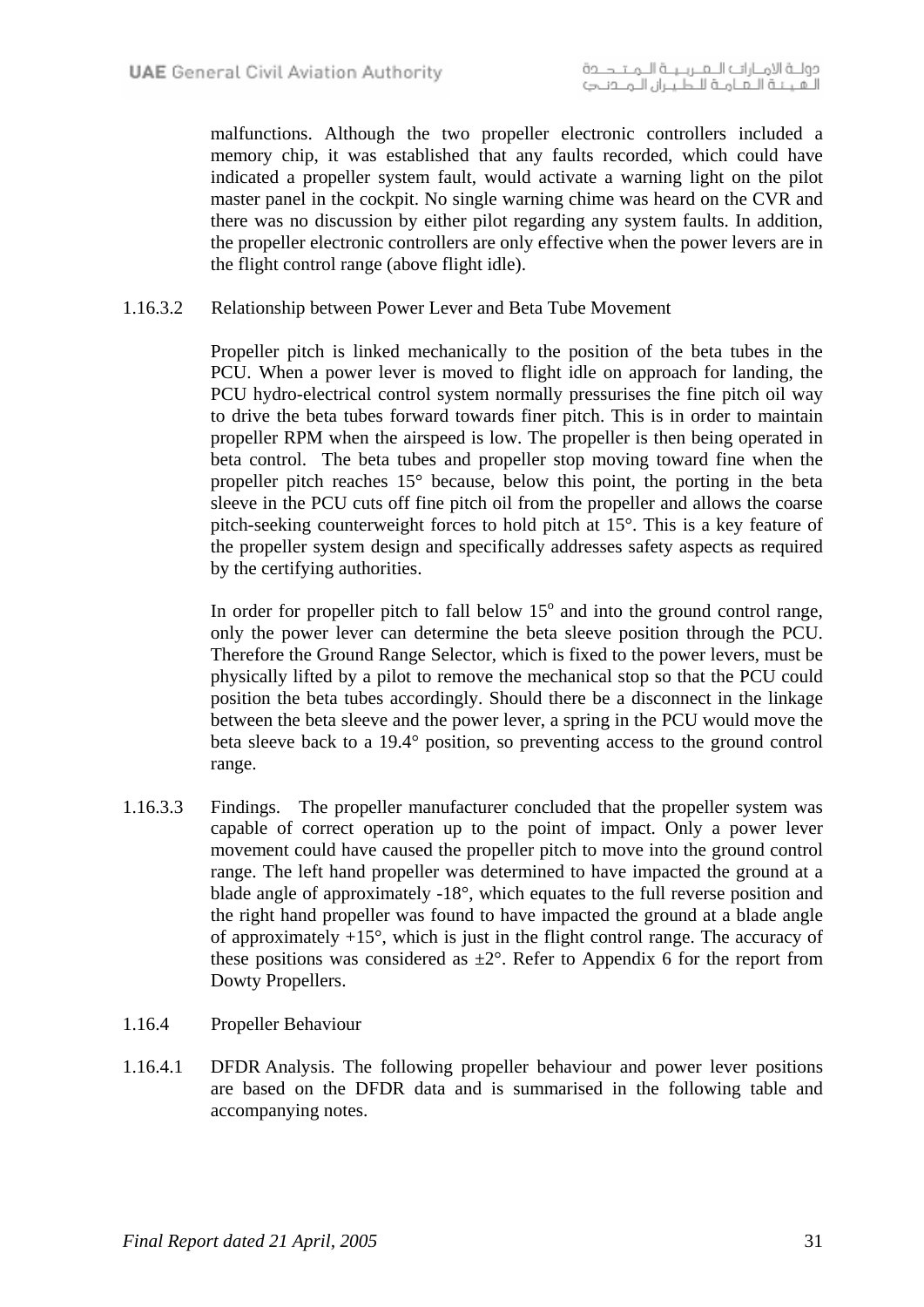دولــة الامــارات الـــعــربــيــة الـــمــتـــــدة<br>الــقــيــة الــعــامــة للــطـيــران الــمـــدنــجـ>

| Time reference | Engine related crew                        |                           | Left hand powerplant | Right hand powerplant |                                                                                 |  |  |
|----------------|--------------------------------------------|---------------------------|----------------------|-----------------------|---------------------------------------------------------------------------------|--|--|
|                | actions                                    | Propeller pitch           | Engine power         | Propeller pitch       | Engine power                                                                    |  |  |
| 7:38:10        |                                            | +23 degrees               | Idle                 | +23 degrees           | Idle                                                                            |  |  |
| 7:38:11        | Power levers pulled                        | Between $+3$ and $-2$     | Idle                 | Between $+7$ and $+3$ | Idle                                                                            |  |  |
|                | back into the                              | degrees [2]               |                      | degrees [3]           |                                                                                 |  |  |
|                | ground range [1]                           |                           |                      |                       |                                                                                 |  |  |
| 7:38:12        |                                            | Moving to reverse         | Idle                 | No change             | Idle                                                                            |  |  |
| 7:38:13        | Power levers<br>slammed to the             | Moving to reverse         | 98 SHP               | No change             | Idle                                                                            |  |  |
|                | take-off position [4]                      |                           |                      |                       |                                                                                 |  |  |
| 7:38:14        |                                            | Moving to reverse         | <b>144 SHP</b>       | No change             | Idle                                                                            |  |  |
| 7:38:15        |                                            | Moving to reverse         | <b>287 SHP</b>       | No change             | Idle                                                                            |  |  |
| 7:38:16        |                                            | Moving to reverse         | 973 SHP              | No change             | Slight increase in Nh, fuel<br>flow limited by propeller<br>overspeed governor. |  |  |
| 7:38:17        |                                            | Moving to reverse         | 1793 SHP             | No change             | Fuel flow limited by propeller<br>overspeed governor.                           |  |  |
| 7:38:18        |                                            | -17 degrees               | 2090 SHP (max CRZ is | No change             | Fuel flow limited by propeller                                                  |  |  |
|                |                                            |                           | 2030)                |                       | overspeed governor.                                                             |  |  |
| 7:38:19        | Power levers pulled<br>back to flight idle | No change                 | 646 SHP              | No change             | Idle                                                                            |  |  |
| 7:38:20        |                                            | Moving out of reverse [5] | 391 SHP              | No change             | Idle                                                                            |  |  |
| 7:38:21        |                                            | Moving out of reverse     | <b>128 SHP</b>       | No change             | Idle                                                                            |  |  |
| 7:38:22        |                                            | No change                 | 86 SHP               | No change             | Idle                                                                            |  |  |
| 7:38:23        |                                            | No change                 | <b>118 SHP</b>       | No change             | Idle                                                                            |  |  |
| 7:38:24        | Power levers<br>pushed forward.            | Moving to reverse         | 71 SHP               | No change             | Idle                                                                            |  |  |
| 7:38:25        |                                            | Moving to reverse         | <b>274 SHP</b>       | No change             | Slight increase in Nh                                                           |  |  |
| 7:38:26        |                                            | Moving to reverse         | 853 SHP              | No change             | Slight increase in Nh, fuel<br>flow limited by propeller<br>overspeed governor. |  |  |
| 7:38:27        |                                            | Moving to reverse         | 1215 SHP             | No change             | Fuel flow limited by propeller                                                  |  |  |

*Final Report dated 21 April, 2005* 32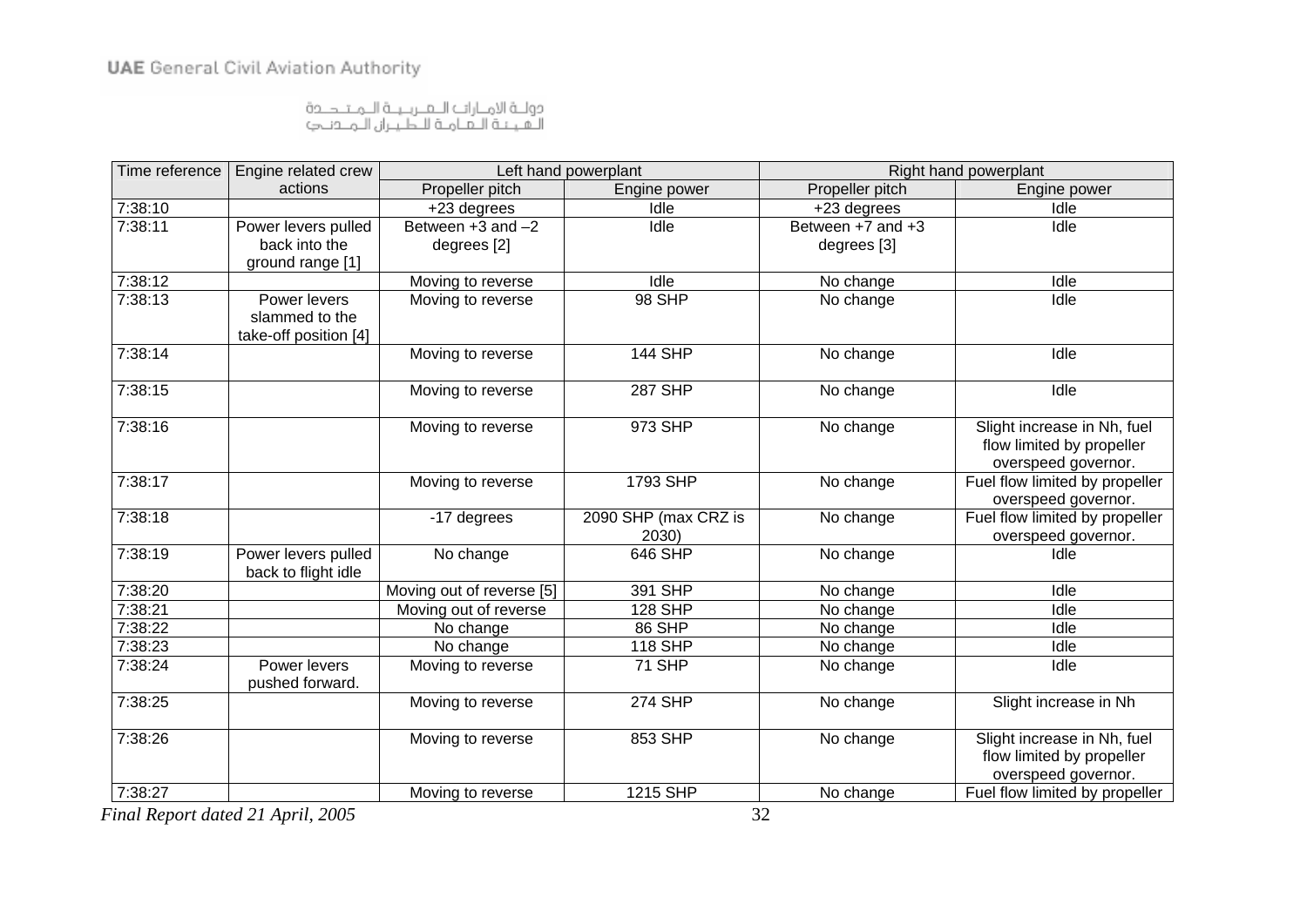# دولــة الامــارات الـــعـــربــيــة الـــمــتــــــدة<br>الــعــيــتـة الــعــامــة للــطـيــران الــمـــدنـــجـ>

|         |                   |          |                | overspeed governor.            |
|---------|-------------------|----------|----------------|--------------------------------|
| 7:38:28 | Moving to reverse | 1456 SHP | Increasing [6] | Fuel flow limited by propeller |
|         |                   |          |                | overspeed governor.            |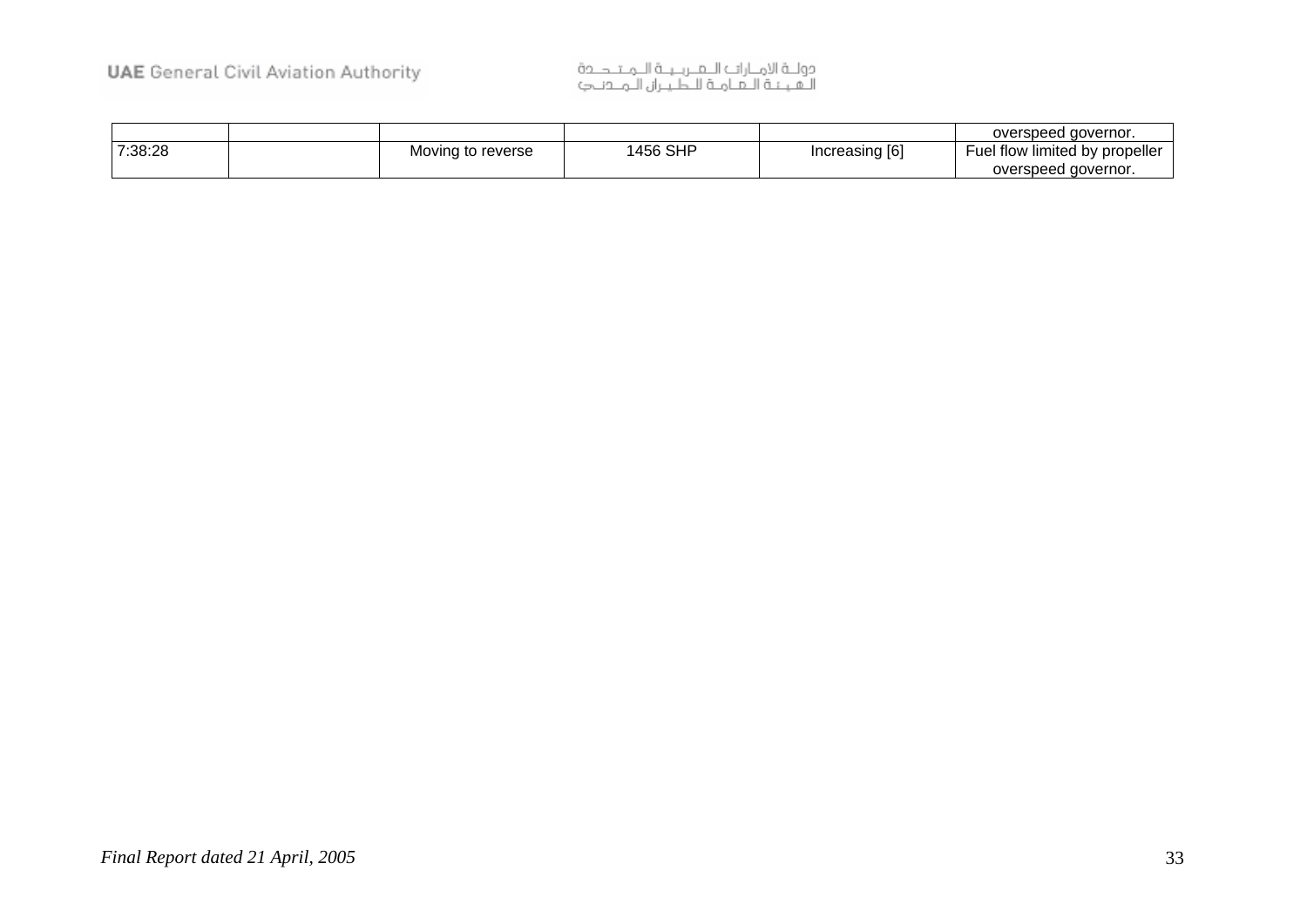#### Notes:

- [1] The propeller low pitch signals on the DFDR data indicates that both power levers were moved into the ground range. The exact position to where they were moved cannot be determined, but it can be narrowed down as follows:
	- The highest position is the point where full beta control is established. Beta control should start when the power levers are retarded to a position approximately halfway between flight and ground idle.
	- The lowest position is ground idle because the SOP of Kish Air requires the ground idle stop to be ON during all phases of flight and no comments or noises were identified on the CVR tape that could suggest that the stop was selected to the OFF position.
- [2] The propeller blade angles associated with the power lever positions specified in [1] are  $+7$  degrees (nominal) for the beta entry point and  $-2$  degrees (nominal) for ground idle. Since the left hand propeller subsequently moved to the reverse position when the power lever was returned to the flight range, it can be concluded that the initial propeller pitch was at or below the self pitch change neutral point (where the sum of the aerodynamic, centrifugal and counterweight blade twisting moments is zero) when coarse pitch oil pressure was lost, which is estimated to be approximately +3 degrees for a propeller speed of 90 percent and an indicated airspeed of 140 knots, but not lower than –2 degrees.
- [3] The right hand propeller moved eventually to the minimum flight idle position and must therefore have been at or above the self pitch change neutral point, which is estimated to be approximately +3 degrees for a propeller speed of 100 percent and an indicated airspeed of 140 knots, but not higher than +7 degrees.
- [4] The variations in high pressure rotor speed (Nh) on both engines show that the crew continued to operate both power levers synchronously after beta entry (see figure 1). The excursions on the right hand engine are however much smaller due to interference from the propeller overspeed governor. The power increase on the left hand engine between 7:38:13 and 7:38:18 indicates that the power levers were placed in the take-off position.
- [5] The increase in propeller speed at 7:38:20 and 7:38:21, while engine power is still declining, indicates that the propeller is partly coming out of the full reverse position. This only happens during the period that the left hand propeller speed is below the selected constant speed setting (i.e. 85 percent).
- [6] The pitch angle of the right hand propeller may have increased during the final second(s) because the (coarse) self pitch changing moment became higher due to the reduction in forward speed.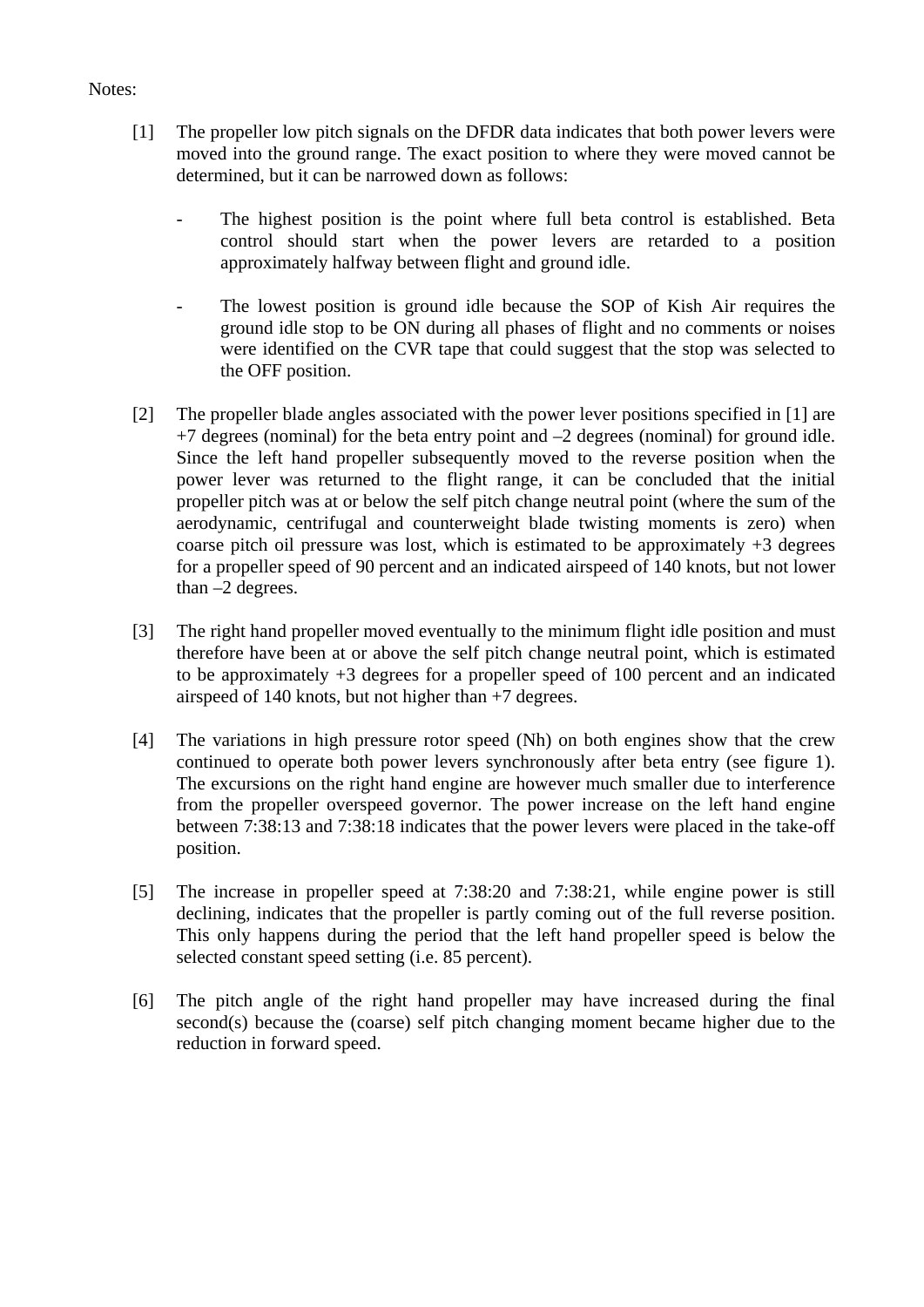1.16.4.2 Research-Movement Into Ground Control Range. Should a power lever be moved into the ground control range whilst airborne and the secondary stop did not function, it was possible for the propeller to quickly achieve a blade angle corresponding to the power lever position. The DFDR data and CVR spectrum analysis determined that the power levers were positioned into the ground control range. All manufacturers agreed that propeller behaviour within the ground control range in flight was unpredictable.

1.16.4.3 Research-Movement Back Into Flight Control Range.

All manufacturers agreed that propeller behaviour from the ground control range to the flight control range was unpredictable due to many variable factors. The following additional information is provided to explain those factors.

(a) Control modes.

The Fokker F27 Mk.050 propeller control system has two basic control modes:

- (1) Beta control for ground handling with a fixed relationship between power lever position and propeller blade angle. This control mode is active in the range from full reverse up to halfway between ground and flight idle. Propeller pitch is controlled in both directions (i.e. coarse and fine) by means of oil pressure.
- (2) Constant speed control for in-flight operation. This control mode is active above the beta range. Propeller pitch is changed in coarse direction by means of counterweights on the propeller blades and controlled in fine direction by means of modulated oil pressure. Fine pitch selections are limited in the constant speed range by a minimum blade angle set by the power lever position. This minimum blade angle will be reached in-flight only with a flight idle selection at very low forward speeds.

Either control mode can be selected by placing the power lever above or below the halfway position between ground and flight idle.

(b) Counterweight forces.

The blade twisting moments created by the propeller counterweights are not constant but diminish with a reduction in blade angle, to become zero at flat pitch. In reverse pitch the counterweights provide a blade twisting moment in the opposite direction, i.e. fine/reverse seeking. Forward speed of the aircraft will introduce an additional (aerodynamic) blade twisting moment that drives the blades to fine/reverse pitch. At the normal in-flight blade angles, these aerodynamic blade twisting moments are insignificant.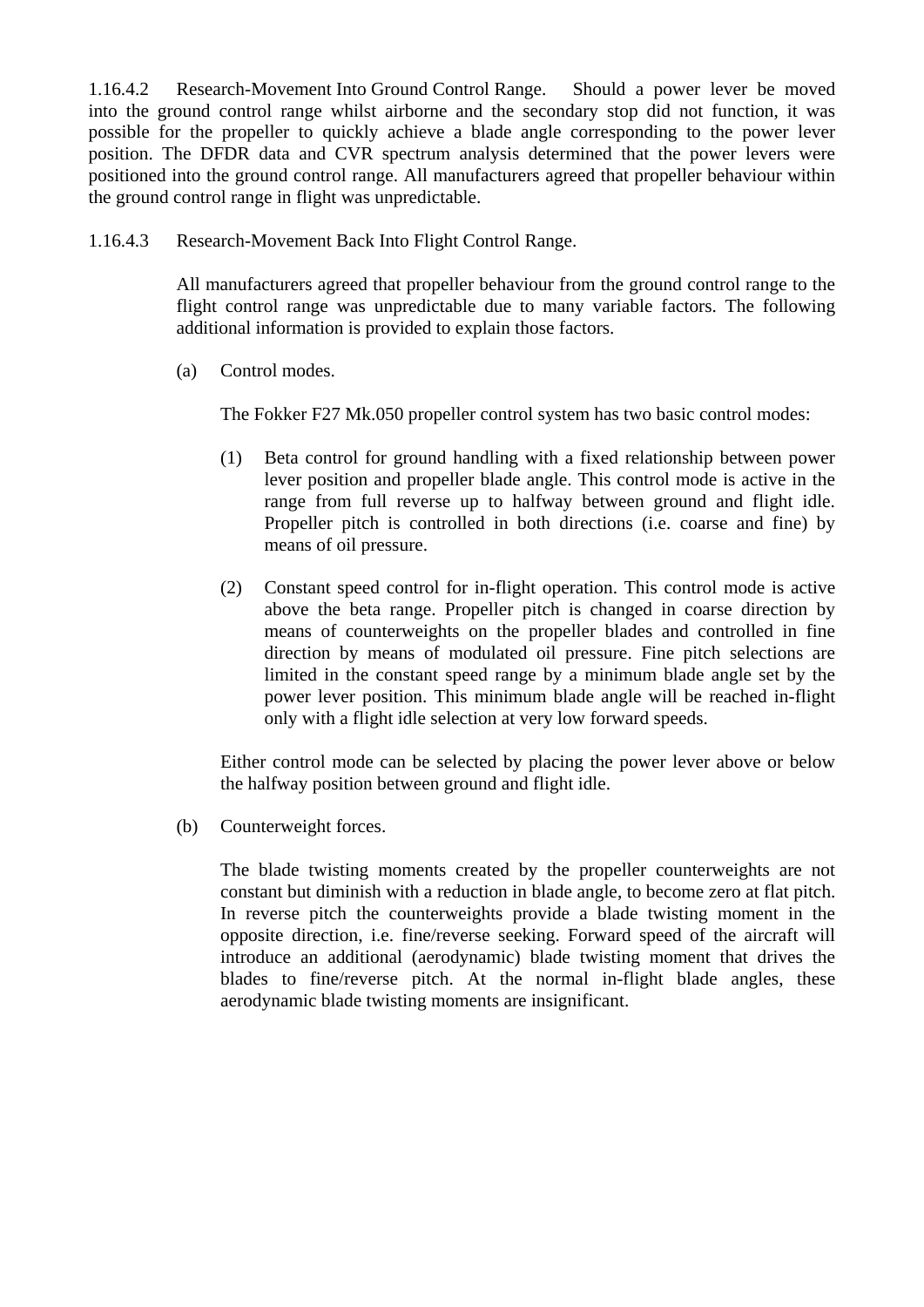(c) Loss of propeller pitch control

A rapid power lever movement from beta range into the constant speed range may result in a propeller hang-up due to the fact that coarse pitch oil pressure is lost before the blades had attained a pitch angle where the counterweights provide sufficient blade twisting moment to coarsen the blades. The probability that the propeller blades will not coarsen into the normal flight range will increase with forward speed due to the additional aerodynamic blade twisting moments.

(d) Rate of Power Lever Movement

Both the CVR and DFDR evidence suggest that the power levers were moved back into the flight control range shortly after the event occurred. Whilst it is not known just how far and how fast the levers were positioned, it is considered most likely the First Officer moved them fully forward quickly 2 sec after the initiation of the event under the instruction of the Captain and existing situation. Both the aircraft and propeller manufacturers indicated that the chances for the propeller to regain the flight control range are improved, but not guaranteed, if the power levers are slowly moved forward and the initial power lever position was not below the ground idle position.

(e) Summary

Due to the unpredictable propeller behaviour, movement of the power lever from within the ground control range to the flight control range would have little initial effect on the movement of the propeller pitch towards the flight control range.

- 1.16.5 Skid Control Unit (SCU)
- 1.16.5.1 General. The SCU was designed to give optimum brake operation for all runway conditions by using wheel speed sensors in each main landing gear axle. However in addition the SCU consists of components, which energize the flight idle stop solenoids, and when energized, remove the secondary stop protection. (refer to paragraph 1.16.5.2 below for the SCU/solenoid relationship). As it was ascertained that the electrical flight idle solenoids did not prevent the power levers from moving into the ground control range, further research was conducted on the SCU. An analysis of the SCU was carried out by the manufacturer, Aircraft Braking System Corporation (ABSC) of Ohio, USA. It was ascertained from their investigation that this unit was the original unmodified version (part number 6004125) but no analysis of its operating performance could be determined due to the severe fire damage.
- 1.16.5.2 SCU/Solenoid Relationship. The flight idle stop solenoids are energized by the Ground Control Relay, which in turn is activated by either the;
	- (a) RH GND/FLT switch; OR
	- (b) LH GND/FLT switch; OR
	- (c) Wheel speed > 20 mph from RH inboard AND outboard wheel; OR
	- (d) Wheel speed > 20 mph from LH inboard AND outboard wheel.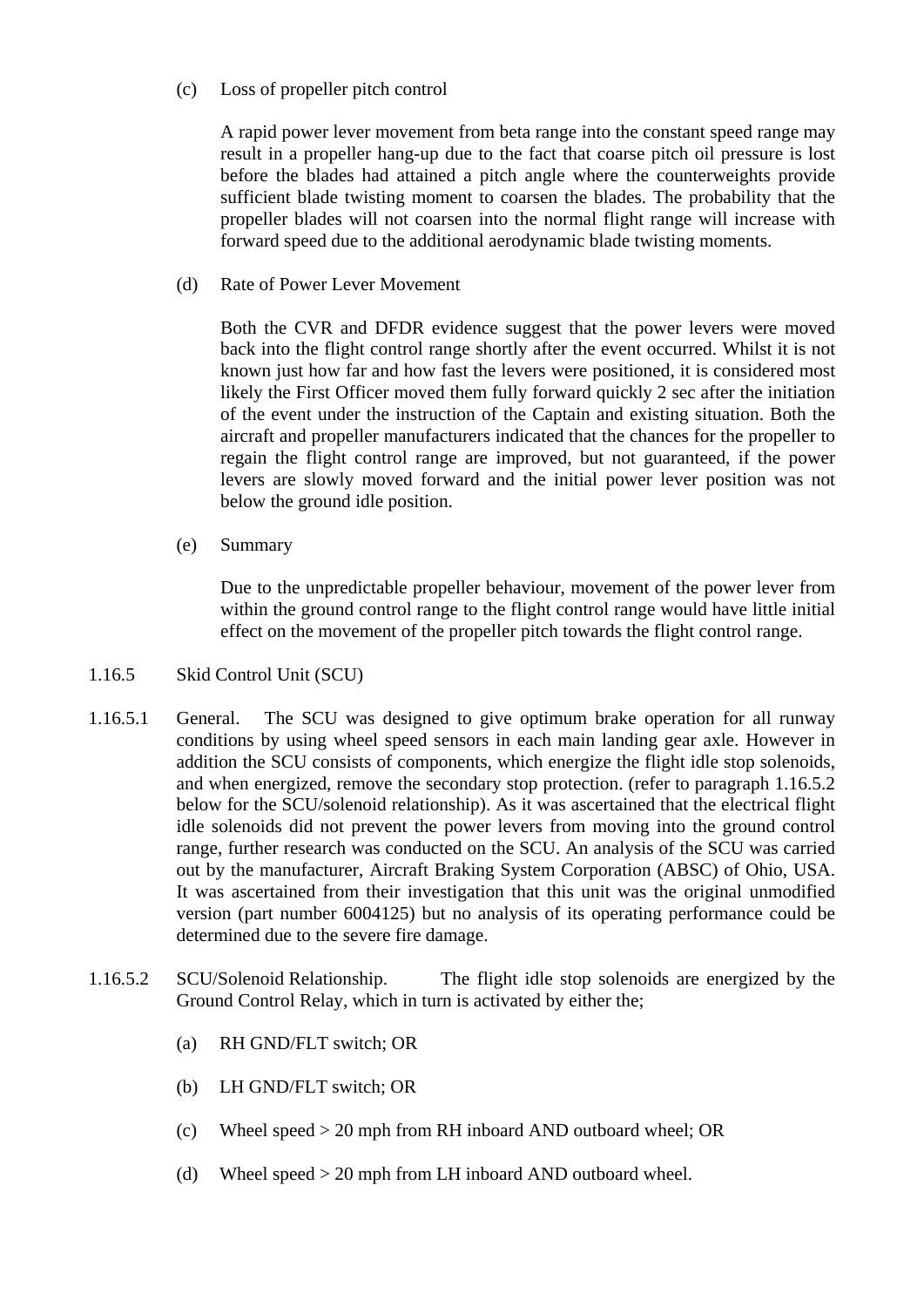The latter two wheel speed signals are obtained from the Skid Control Unit. The Skid Control Unit is basically designed to provide optimum brake operation for all runway conditions. One of the basic inputs for this is the wheel speed of the different MLG wheels, sensed by the wheel speed sensors in each wheel axle. Hence, by using the wheel speed discretes from the Skid Control Unit, the Skid Control Unit forms a part of the system to control the Flight Idle Stop solenoids. The following Illustration 5 shows the relationship between the SCU and an electrical flight idle solenoid.



1.16.5.3 Undesired System Behaviour. The Skid Control Unit contains two channels which are electrically powered separately. The inboard card is powered when the RH MLG comes out of the up lock position and the outboard card when the LH MLG comes out of the up lock position.

> In 1992 it became apparent that during power up the wheel speed discrete >20 MPH was activated for about 20 milliseconds. When the inboard and outboard wheel speed discretes overlap each other for a short duration the Ground Control Relay is activated (ref diagram) and subsequently the Flight Idle Stop solenoids are energized for 16 seconds (the 16 second delay has been introduced to prevent on/off switching in case of bouncing during the landing). In view of the short duration of the power up pulses it can be concluded that this only occurs when both MLG-up lock switches are activated at almost the same moment. To solve this phenomenon ABSC issued ABSC SB Fo50-32- 04.

> Subsequent to loss of braking reports it also appeared that EMI on the wheel speed wiring or on the Skid Control Unit test switch wiring could cause wheel speed signals as well. Subsequently Fokker Services issued SBF50-32-035 which improves the Skid Control Unit grounding and thus the EMI susceptibility. Furthermore, activating the anti skid test button in the cockpit, recommended by the Aircraft Operating Manual to check the anti-skid system in flight after a lightening strike with landing gear down, would also cause temporary activation of the >20MPH wheel speed discretes. To rectify all known abnormalities, ABSC issued SB 6004125-32-01(includes ABSC SB Fo50- 32-04 modification) which was covered by Fokker Services SBF50-32-038 (which asks also for accomplishment of SBF50-32-035).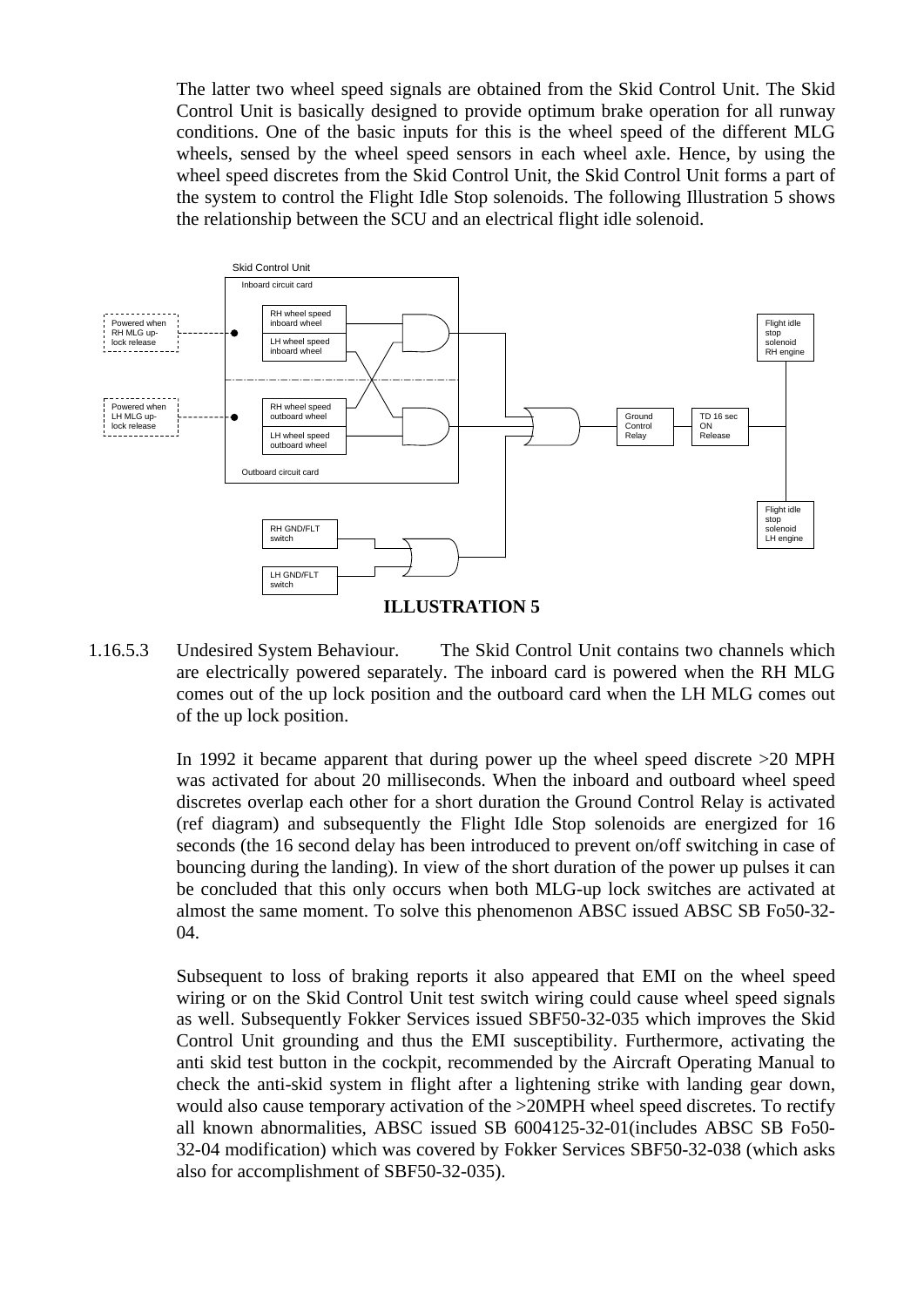Provided there was an inboard and outboard wheel speed discretes overlap, a possibility therefore existed on Fokker F27 Mk.050 aircraft with a Skid Control Unit Part Number 6004125 for the propeller(s) to be placed in a ground control mode should the power levers be deliberately or inadvertently brought over the mechanical primary stop whilst the Flight Idle Stop solenoids are energised.

- 1.16.5.4 Skid Control Unit Modification. To initially resolve this undesired system behaviour, ABSC SB Fo50-32-04 was issued. Once this first modification (Part Number 6004125- 1), as notified by ABSC SB Fo50-32-04, was incorporated the aircraft manufacturer stated that there was no possibility of inadvertent energizing of the solenoid (unless EMI or use of the anti-skid test switch). ABSC then issued SB 6004125-32-01, which resolved the EMI and test switch anomalies.
- 1.16.6 Previous Accidents/Incidents Involving Fokker F27 Mk.050.

A similar accident had occurred to a Luxair Fokker F27 Mk.050, LX-LGB on 06 November, 2002. In that accident the Final Report from the Ministry of Transport of the Grand-Duchy of Luxembourg stated that the pilot brought the power levers over the mechanical stop and that the electrical solenoid stop did not prevent the propellers from entering the ground control range. This resulted in a drag situation from which recovery was not achieved. It was determined during that investigation that the event occurred within 16 sec of the landing gear being lowered and an unmodified SCU (Part Number 6004125) was fitted. From comparison of the engine/propeller plots of the DFDR data, the similarities between the recorded propeller and engine parameters are evident.

1.16.7 Performance.

From the aircraft load sheet, fuel documents and existing meteorological data, it was calculated that the threshold speed (VREF) at a Flap 25 setting should have been 99 knots giving a company recommended final approach speed (VREF  $+10$  kt) of 109 kt.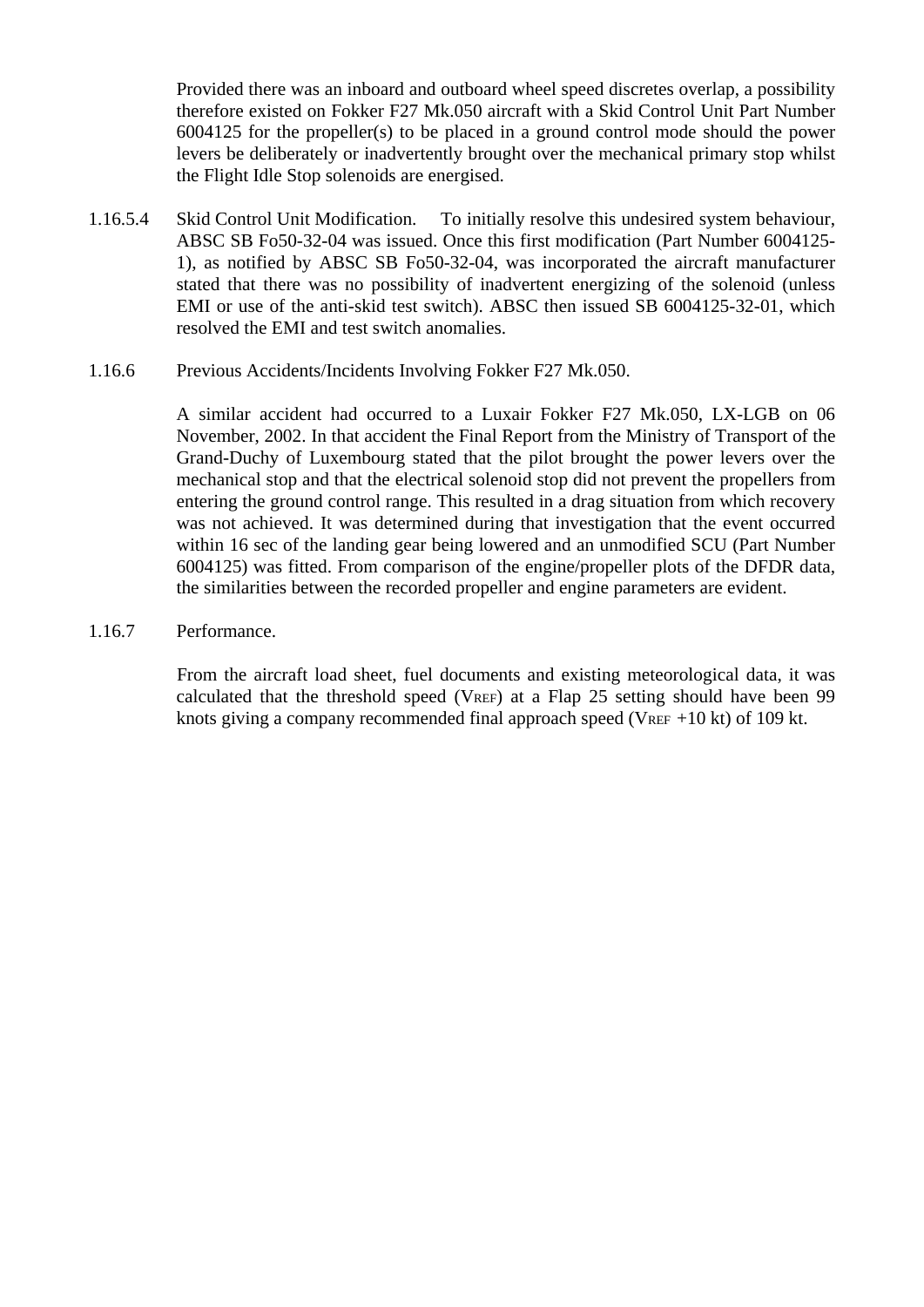#### 1.16.8 Standard Operating Procedures (SOPs).

The Kish Airlines AOM, Volume 2, on non precision approach procedures indicated an initial approach speed of 160 kt, reducing to 130 kt before the final approach fix. The aircraft was 190 kt at less than 3 nm from the threshold, and the DFDR had determined that the flap and landing gear limits had been exceeded contrary to the Aircraft Flight Manual and SOPs. The use of incorrect MDA and final approach track figures indicate that the crew briefing may have not been made using the current Jeppesen approach charts and contrary to the SOPs.

- 1.16.9 Other Technical Tests.
- 1.16.9.1 Enhanced CVR Testing. During the accident investigation of the Luxair Fokker F27 Mk.050, LX-LGB, noise spectrum analysis testing was conducted by the BEA and a comparison made with another Fokker F27 Mk.050 aircraft. The BEA was requested by the Accident Investigation Committee to conduct a similar enhancement test of the area mike sounds using data already gathered from this previous accident. The testing involved the area mike sounds recorded on the CVR at the time corresponding to when the propellers changed from the flight control mode to the ground control mode on the DFDR. During these tests, it was positively determined that a sound similar to the lifting of the Ground Range Selector was identified confirming that a pilot had brought the power levers over the mechanical stop into a ground control range position. A second test determined that it was unlikely that the ground idle stop knob was used.

#### 1.16.9.2 Simulator Trials.

Trials were conducted in a Fokker F27 Mk.050 simulator, certified to JAR STD 1A level C standards. The use of the simulator was not intended to verify data, but merely to obtain a greater understanding of the aircraft systems and its operation. The simulator session was conducted using the same aircraft weight and meteorological conditions as IRK 7170. The following trials were conducted by a pilot member of the Committee;

- (a) Familiarization of the Fokker F27 Mk.050 instruments and systems. This permitted the team members to relate technical issues and system components with handling characteristics.
- (b) Effect of flap and landing gear extension. There were considerable elevator control forces experienced when lowering flap initially to 10° and then to 25° at a speed slightly above the limiting speeds. In addition it was noted that a triple chime sounded when 25° was selected and finished when the landing gear was down and locked.
- (c) Effects of propeller drag. This exercise was not able to be accomplished as there was no malfunction available to simulate a ground control mode in the air.
- (d) Whilst in flight, the power levers could not be physically moved into the ground control range. In addition, the Ground Range Selector could not be accidentally lifted.
- (e) There were no obvious ergonomic design abnormalities noted regarding power lever movement, detents and indicators.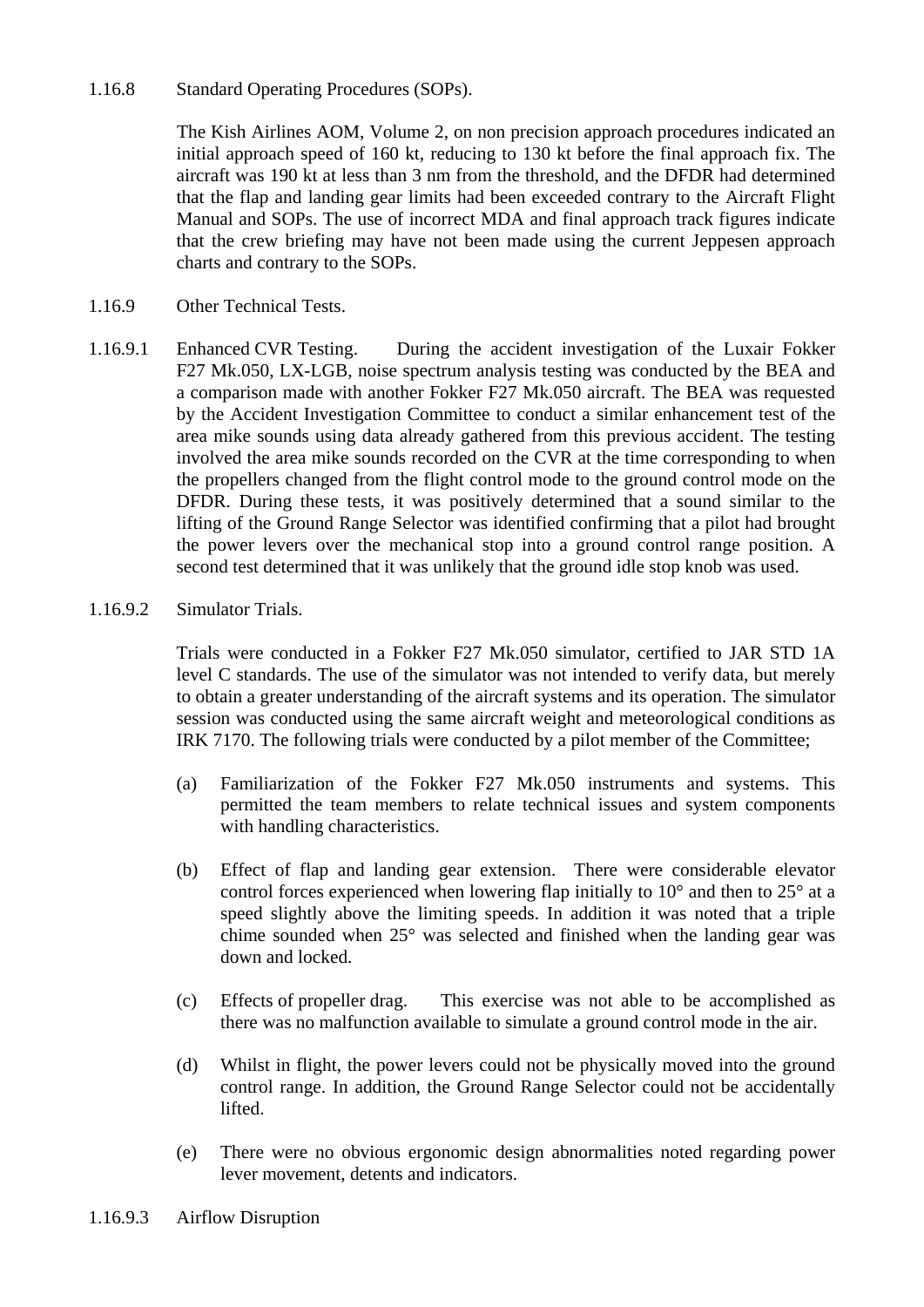On the CVR the Captain was heard to infer that he couldn't raise the aircraft nose ("can't raise it"). In addition the DFDR indicated a 28° nose down pitch attitude shortly after the event. Whilst no trials had been conducted during the certification process, it was reasonable to assume that if both propellers went into a ground control mode in flight, there would be a decrease of lift of unknown magnitude over the wing directly behind the propellers and a large part of the tail plane and elevator would be in turbulent low speed airflow. In addition there would be aerodynamic moments associated with lift/drag and thrust/weight coupling so that the end result would be that the aircraft pitched down and pitch control could not be regained.

- 1.16.10 Previous Use of Ground Control Range In Flight.
- 1.16.10.1 Intentional. The propeller manufacturer stated that a slight movement between the mechanical lock and the electrical lock was provided by design. Provided that the solenoid operated correctly, this movement could result in additional propeller drag and could vary from aircraft to aircraft. The aircraft manufacturer investigated this further and determined that, at a high approach speed, the additional drag would be negligible. From discussions with technical personnel during the investigation, there were hearsay reports that pilots had deliberately raised the Ground Range Selector in flight on non specific turbo-propeller types and moved the power levers from the mechanical flight idle stop to the electrical flight idle stop to take advantage of the additional propeller drag. The use of this prohibited technique was to slow the aircraft down during a high speed approach. The accuracy of these hearsay reports could not be established and remains as hearsay. The reason for the use of the ground control range in the previous Fokker F27 Mk.050 accident involving Luxair was not determined. (refer to paragraph 1.16.6)
- 1.16.10.2 Unintentional. In a Fokker F27 Mk.050 Service Letter 137 to operators, the manufacturer stated that it had been reported that unintentional movement of the power levers by the handling pilot from the mechanical flight idle stop to the electrical flight idle stop had occurred in flight during turbulent weather conditions.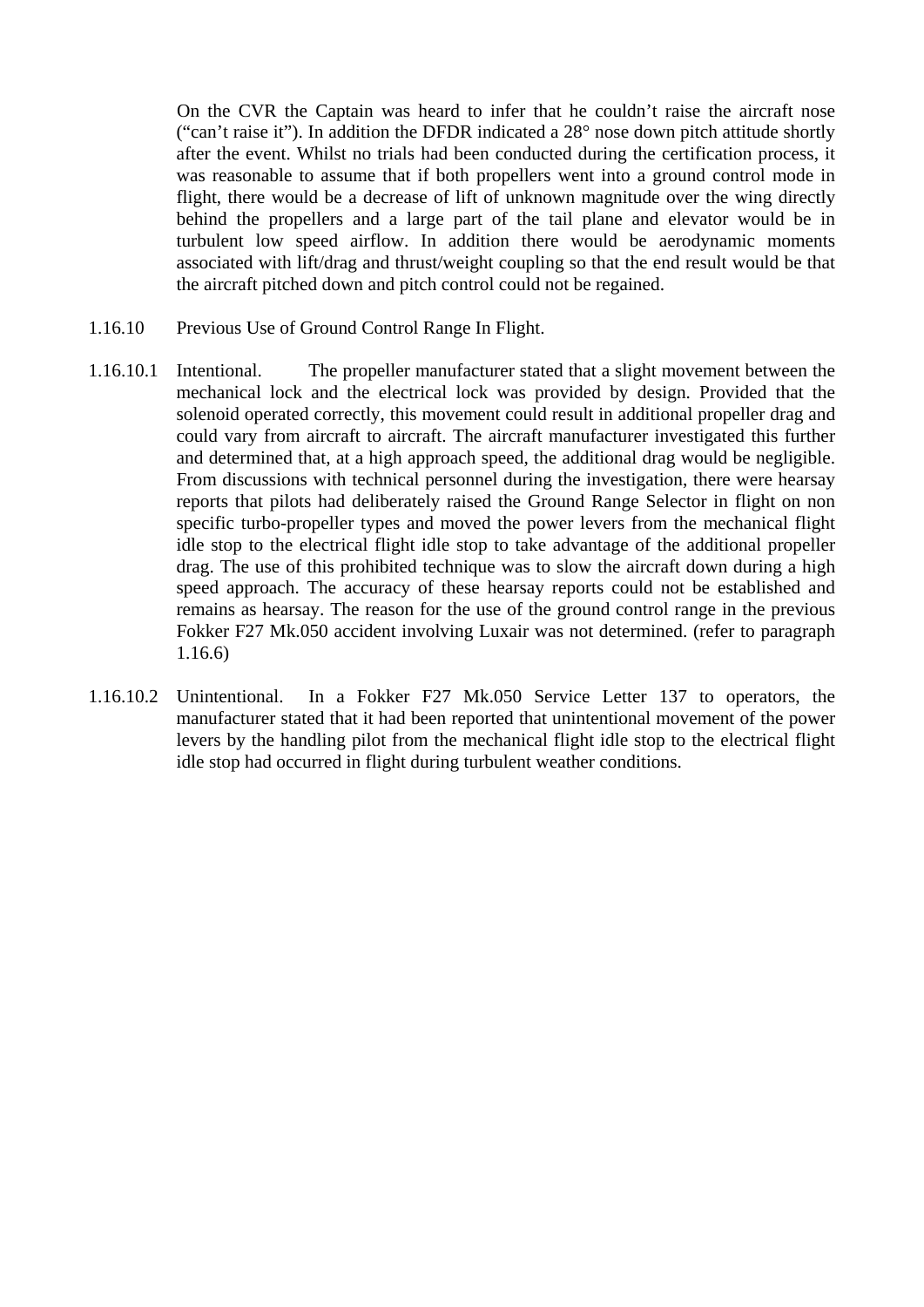### **1.17 Organizational and management information**

- 1.17.1 Operator
- 1.17.1.1 The Kish Airline organization was adequate in all audited areas and all management personnel were experienced and well qualified. There were adequate management policies and demonstrated financial viability.
- 1.17.1.2 Crew Resource Management Training (CRM). The operator had a formal and documented CRM course, which was approved by the CAO. Whilst the crew had conducted the operator's CRM course, the comments heard on the CVR from the crew indicated that during the approach phase of this flight, co-ordination and co-operation between crewmembers was not indicative of CRM principles.
- 1.17.1.3 Training. The Captain was a line Captain and not a Training Captain and there was no evidence that he had any instructional experience or training qualifications. Both pilot's initial training was conducted in accordance with CAO requirements. The initial ground school was conducted by Kish Airlines using an approved syllabus and the flight training was conducted in Stockholm, Sweden using a Fokker 27 Mk.050 simulator, which was certified to JAR STD 1A standards. The instruction given was by a CAO approved instructor and all recurrent checks were given every six months by CAO designated check airmen. The recurrent training included approved Line Operational Flight Training in the simulator and there were no adverse findings in either pilot's training reports. From the documentation it was noticed that both flight crew members had conducted flights from Kish Island to Sharjah on a regular basis. For a pilot to deliberately move the power levers back into the ground control range presupposes that the pilot had used this technique before or had been told about this technique from another pilot who had possibly used it. Kish Airline's management pilots were interviewed on this subject and none knew of any previous instances or general discussion having taken place on this subject. There was no restriction on landings by First Officers.
- 1.17.1.4 Operational Documentation. A review was conducted of the documentation and communication aspects. All manuals and documentation sighted by the investigation team were in good order and met the CAO requirements. All correspondence relating to the SCU from the State of Manufacture and the manufacturer was received by the operator. In respect to the All Operators Message AOF 50.022 warning from the manufacturer, it was received in the first instance by the Engineering Director of Kish Airlines. It was then copied to the Flight Operations Director, who created a Crew Information File (CIF No. 8), which required all crew members to be aware of primary protection and emphasized the importance of ensuring that the ground range selector levers are never lifted in flight. It was ascertained that the Captain of this aircraft had signed this CIF, having indicated that he had read it. The operator had received the Airworthiness Directive BLA Nr 2003-091 from the State of Manufacture. The operator stated that they fully intended to comply with this Airworthiness Directive before the time limit of 01 May, 2004 but the SCU was unmodified on the Fokker 27 Mk.050 fleet at the time of the accident.
- 1.17.1.5 Maintenance Documents. All maintenance documents indicated that the maintenance had been conducted in accordance with the CAO approved maintenance schedule. There had been no maintenance on the propellers or the SCU since the purchase of the aircraft in 2002. All documents were found to be in order.
- 1.17.2 Regulatory Authority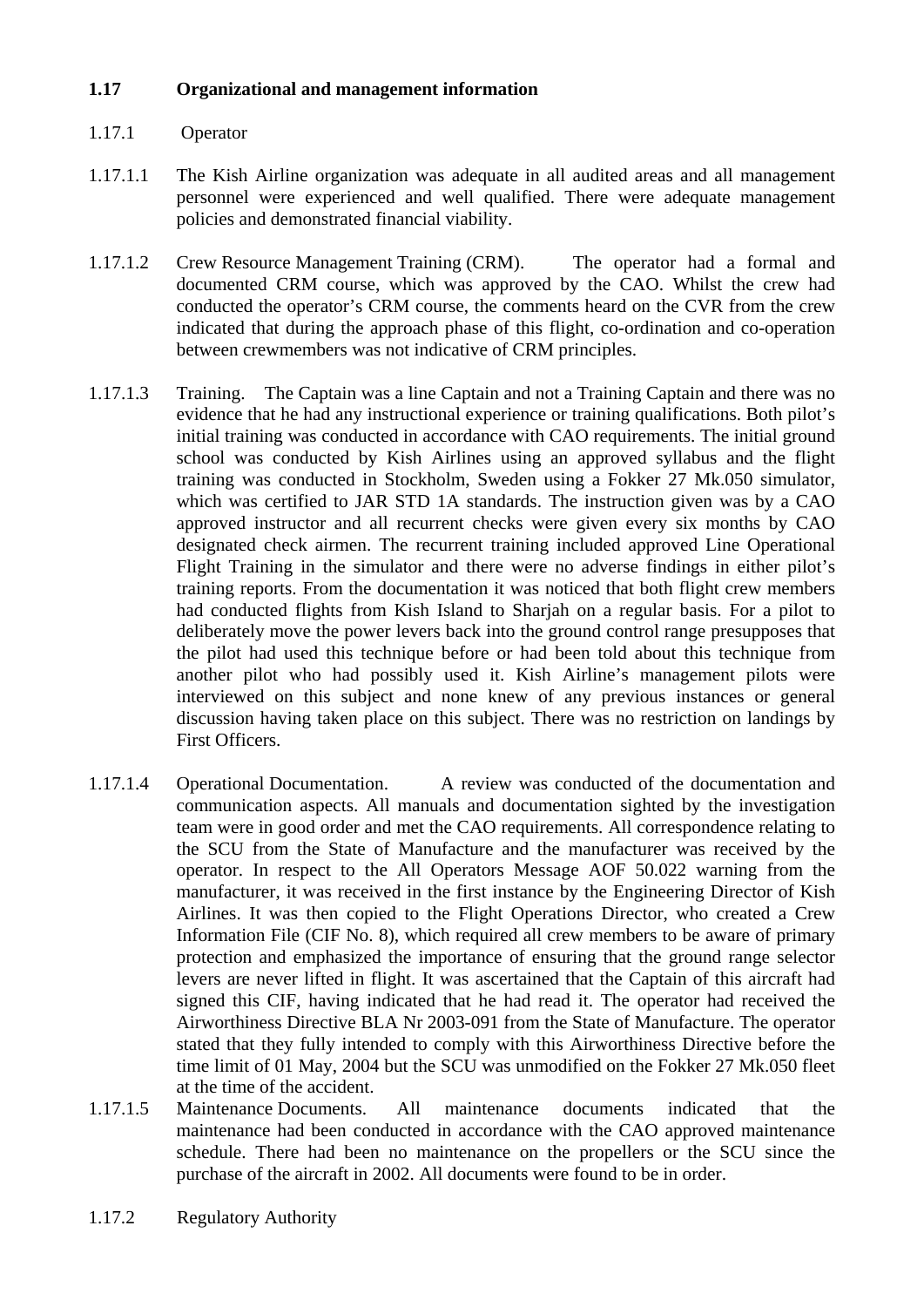In respect to regulatory oversight all documentation was in order and there was a demonstrated and adequate regulatory oversight in continuing airworthiness and flight operations by the CAO.

1.17.3 Skid Control Unit Manufacturer

Aircraft Braking Systems Corporation (ABSC) issued the following relevant publications regarding the SCU.

- 01 August, 1992 Service Bulletin Fo50-32-4 advising of a possible Skid Control Unit abnormality
- 29 June, 1994 Service Bulletin Fo50-32-4, Revision 1 advising of modification of the SCU to part number 6004125-1 status to overcome abnormality identified above.
- 07 May, 2003 Service Bulletin Fo50-6004125-32-01 advising of modification of the SCU to part number 6004125-2 status due to recognized electromagnetic interference.
- 1.17.4 Aircraft Manufacturer

Fokker Aircraft B.V was the original certificate holder of this aircraft and the aircraft was certificated to JAR 25. When this company went into bankruptcy in 1996, Fokker Services B.V took over the administration of the certificate and administration of airworthiness matters. The reference to "aircraft manufacturer" means Fokker Aircraft B.V before bankruptcy and Fokker Services B.V since that time. Prior to the Luxair accident, the aircraft manufacturer, issued the following publications regarding the solenoid secondary stop issue.

• 20 December, 1994 - Service Letter 137 informing all operators of the SCU abnormalities and the availability of a modification.

As a result of the Luxair accident, the aircraft manufacturer issued the following publications regarding the solenoid secondary stop issue;

- 14 November 2002 All Operators Message AOF 50.022 for all operators of Fokker 27 Mk.050 aircraft, to recall the characteristics of the security systems of the propellers.
- 08 May 2003 All Operators Message AOF 50.028 announcing the publication of:
	- 1. ABSC SB Fo50-6004125-32-01 notifying operators of the availability of the modification 2 to the SCU (part number 6004125-2 status), which was issued on 07 May, 2003.
	- 2. Fokker SBF50-32-038, which recommended incorporation of modification 2 to the SCU (part number 6004125-2 status).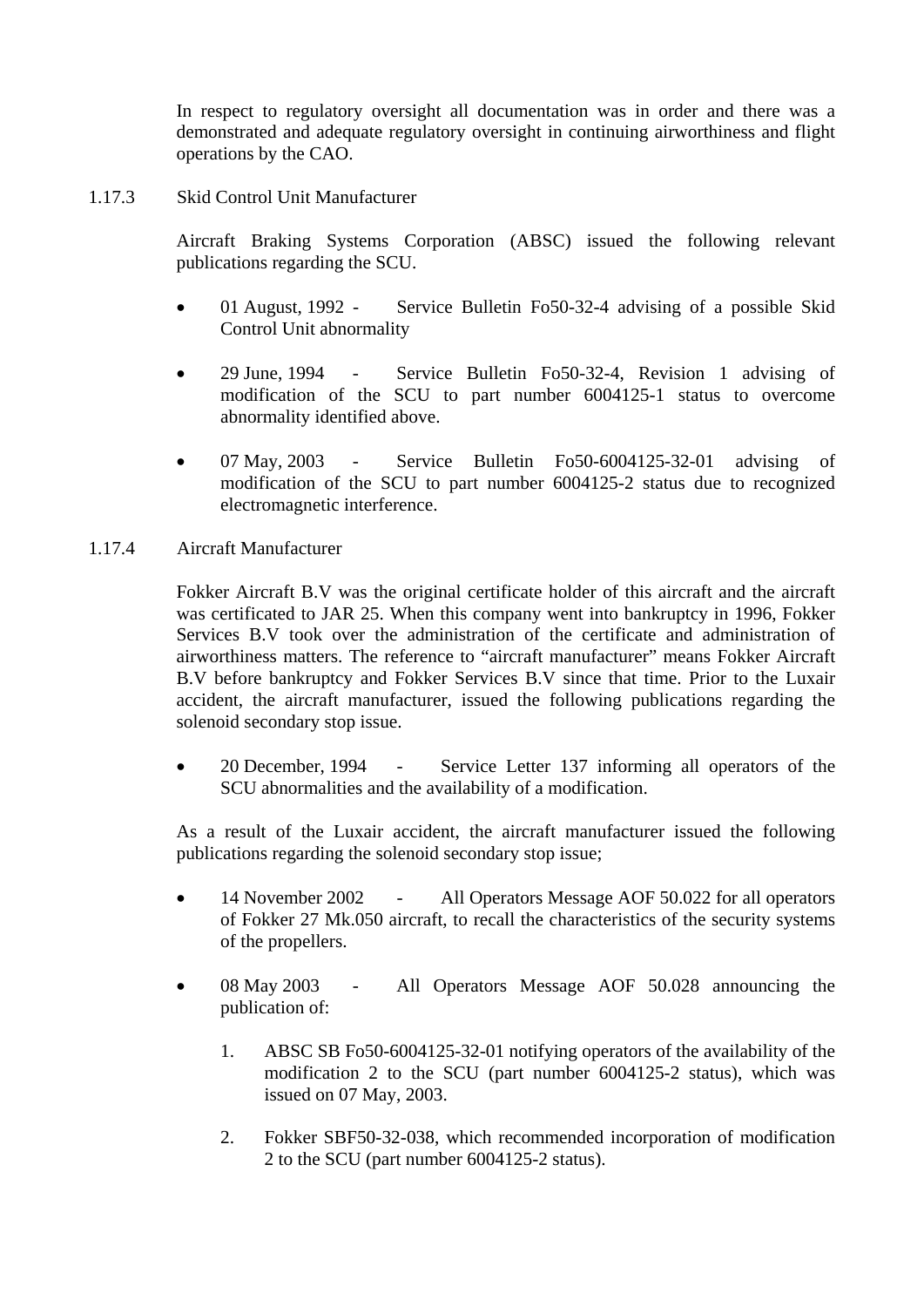and stipulated that, with these modifications incorporated, abnormal braking, loss of braking at low speeds as well as unintended energizing of the flight idle stop solenoids were considered to be adequately covered.

• 08 May 2003 - Manual Change Notification/Maintenance Documentation MCNM-F50-045) incorporating the modifications to perform on the SCU.

#### 1.17.5 Investigation Commission of Luxair Accident

Prior to the release of the Final Report into the Luxair accident, which occurred on 06 November, 2002, the Luxembourg Investigation Commission issued the following recommendations:

(a) Safety recommendation  $N^{\circ}1$ , dated 15 November 2002:

"In order to avoid the failure of the Flight Idle Stop security, the Investigation Commission recommends that the opportunity should be evaluated to render the modification of the Antiskid Control Box (SCU) stated in the Service Bulletin be mandatory for all Fokker 50 aircraft.

Furthermore and without waiting for this modification, the Investigation Commission recommends that the crewmembers should be informed about the potential functioning of the system as mentioned above and about the content of Fokker message to all operators AOF50.022 dated 14 November 2002."

- (b) Safety recommendation N°2 dated 28 November 2002, recommended the publication of an airworthiness directive stipulating that:
	- (i) Service Bulletin  $N^{\circ}$  Fo50-32-4-revision 1 from ABSC; and
	- (ii) Service Bulletin N° SBF50-32-035 from Fokker Services B.V.

be made mandatory for all Luxembourg registered Fokker F27 Mk.050 aircraft.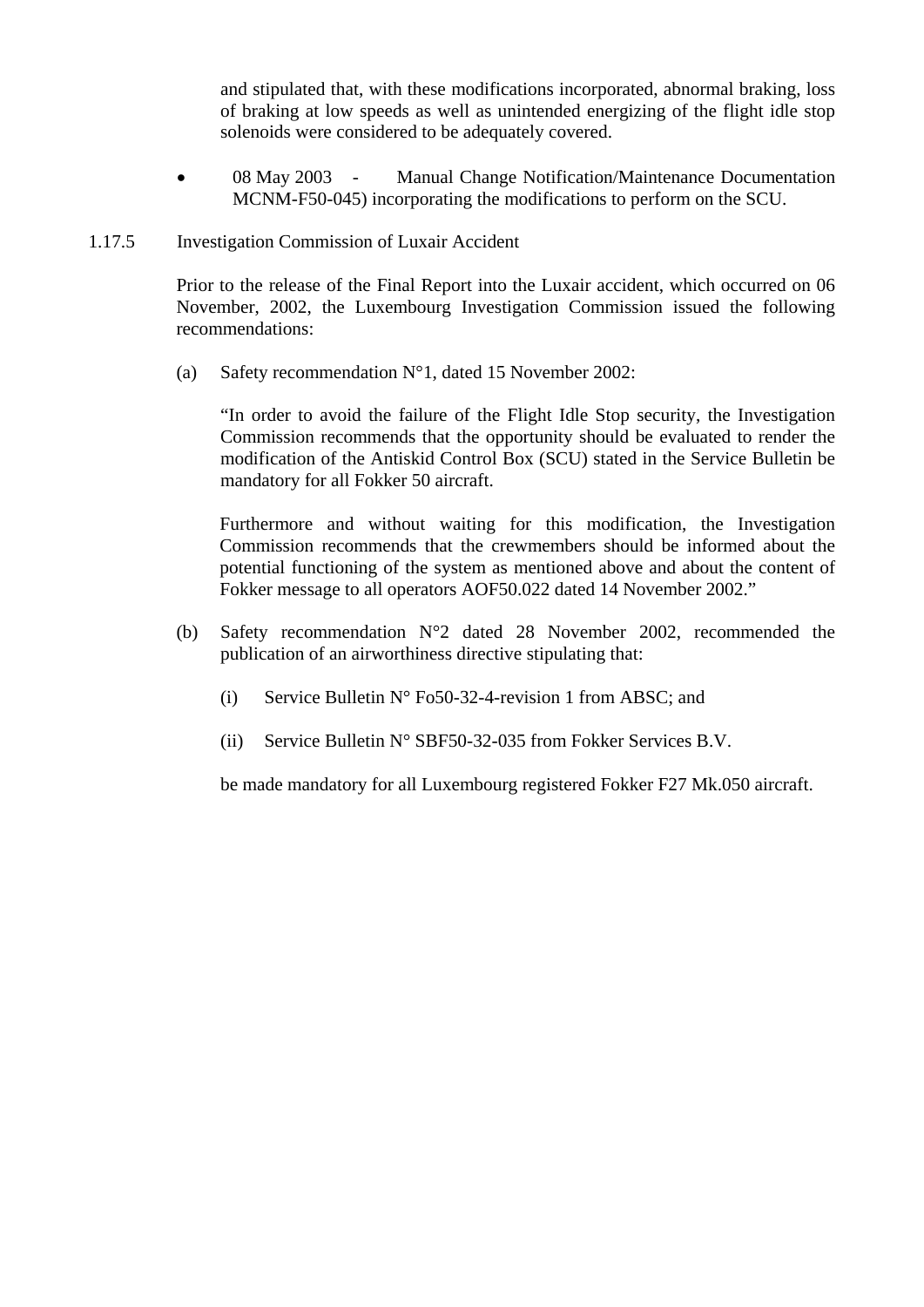(c) Safety recommendation  $N^{\circ}3$ , dated 23 January 2003, stipulated that:

"In order to improve the functioning of the secondary safety Flight Idle Stop, the investigation commission recommends, that the announced publication of Service Bulletin Fo50-32-7 be speeded up and that its application be made mandatory for all Fokker F27 Mk.050 type aircraft."

- (d) Safety recommendation  $N^{\circ}4$  dated 09 May, 2003 was made, recommending the publication of an airworthiness directive stipulating that:
- (i) Service bulletin  $N^{\circ}$  Fo50-6004125-32-01 from ABSC; and
- (ii) Service bulletin  $N^{\circ}$  F50-32-038 from Fokker Services B.V.,

be made mandatory for all Luxembourg registered Fokker 27 Mk.050 aircraft.

#### 1.17.6 State of Design/Manufacturer

The Civil Aviation Authority of The Netherlands is the State of Design/Manufacturer and the aircraft was certified to JAR 25. Aircraft certification requirements stipulated that the selection of the ground control range may only be possible by a positive, distinct and separate action by the pilot. The provided mechanical stop to be removed by the pilot using the Ground Range Selector satisfied this requirement. The primary and the secondary stop system of the Fokker 27 Mk.050 was certified against JAR 25.1155 (change 9), which at that time, did not require additional protection such as a secondary stop. However, the aircraft manufacturer included a secondary stop on the Fokker 27 Mk.050 aircraft as an additional safety measure. JAR 25.1155 has since introduced an additional "means to prevent both inadvertent or intentional selection or activation of propeller pitch setting below the flight regime" for new aircraft certification.

On 31 July 2003, the CAA-NL issued an Airworthiness Directive BLA Nr 2003-091, rendering service bulletin  $N^{\circ}$  F50-32-038 from Fokker Services B.V to be mandatory. (refer to Appendix 8) The compliance date for unmodified SCUs (part number 6004125) was 01 May, 2004 and 01 November, 2004 for the modified version (part number 6004125-1). Even though the Airworthiness Directive was issued as a direct result of the findings from the Luxair accident, the Investigation Committee noted that the emphasis of the Airworthiness Directive was directed toward a possibility of a brake failure problem and not to the propeller control problem as found to have caused the Luxair accident.

#### **1.18 Additional information**

 Kish Airline's personnel, who had met the pilots involved in this accident after their first flight on the day of the accident, had indicated that they were in good spirits. There were no known or noticeable problems with either crew member and they had flown together on numerous occasions including flights to Sharjah. The CAO Medical Examiner interviewed family and friends and there were no known social or medical problems affecting either crew member.

# **1.19 Useful or effective investigation techniques**

1.19.1 BEA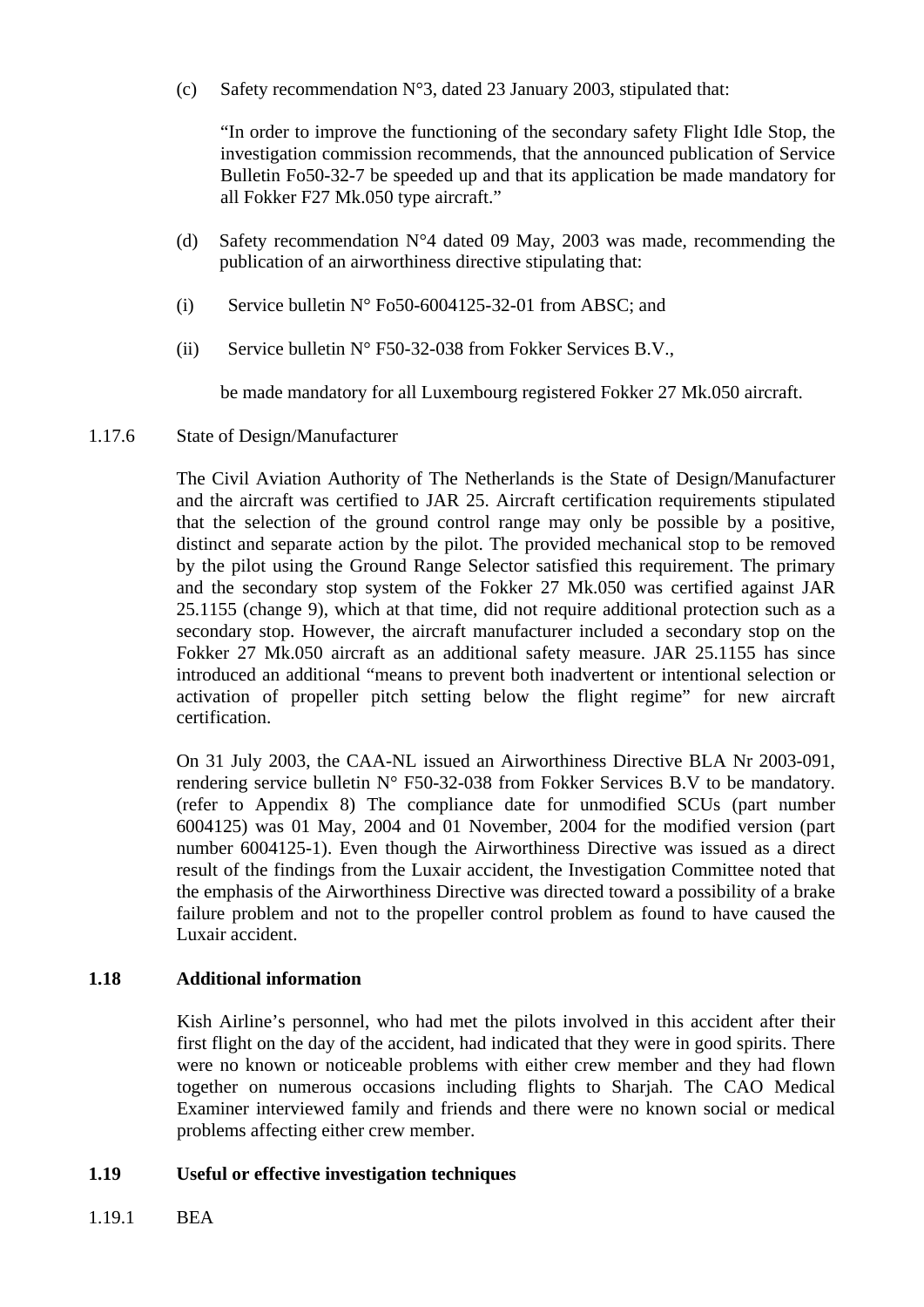The use of the BEA facilities for the extraction of the data from the Flight Recorders was most effective. In addition, the use of the noise spectrum analysis equipment and comparison with another Fokker F27 Mk.050 aircraft positively determined that the ground range selectors were lifted and the power levers were moved from the flight idle position into the ground control range.

1.19.2 Dowty Propellers

The use of the Dowty Propeller laboratory facilities and metallurgic expertise was most effective in determining the blade angles on impact and an understanding of the propeller behaviour during the event.

#### 1.19.3 ABSC

The laboratory analysis of the SCU was considered most useful as it confirmed the unmodified status of the component.

#### 1.19.4 Pratt &Whitney Canada

The analysis confirmed the engines were functioning normally before the event and assisted the Committee in understanding the engine/propeller relationship once the power levers had entered the ground control range.

#### 1.19.5 Simulator.

CAE Flight Training of Maastricht provided the investigation team with a full flight Fokker F27 Mk.050 simulator. The simulator provided effective techniques for determining indicative control forces, warning sounds and instrument indications as well as an understanding of the normal propeller behaviour.

1.19.6 Evidence and information regarding this flight would have been enhanced had a crashprotected image recorder been installed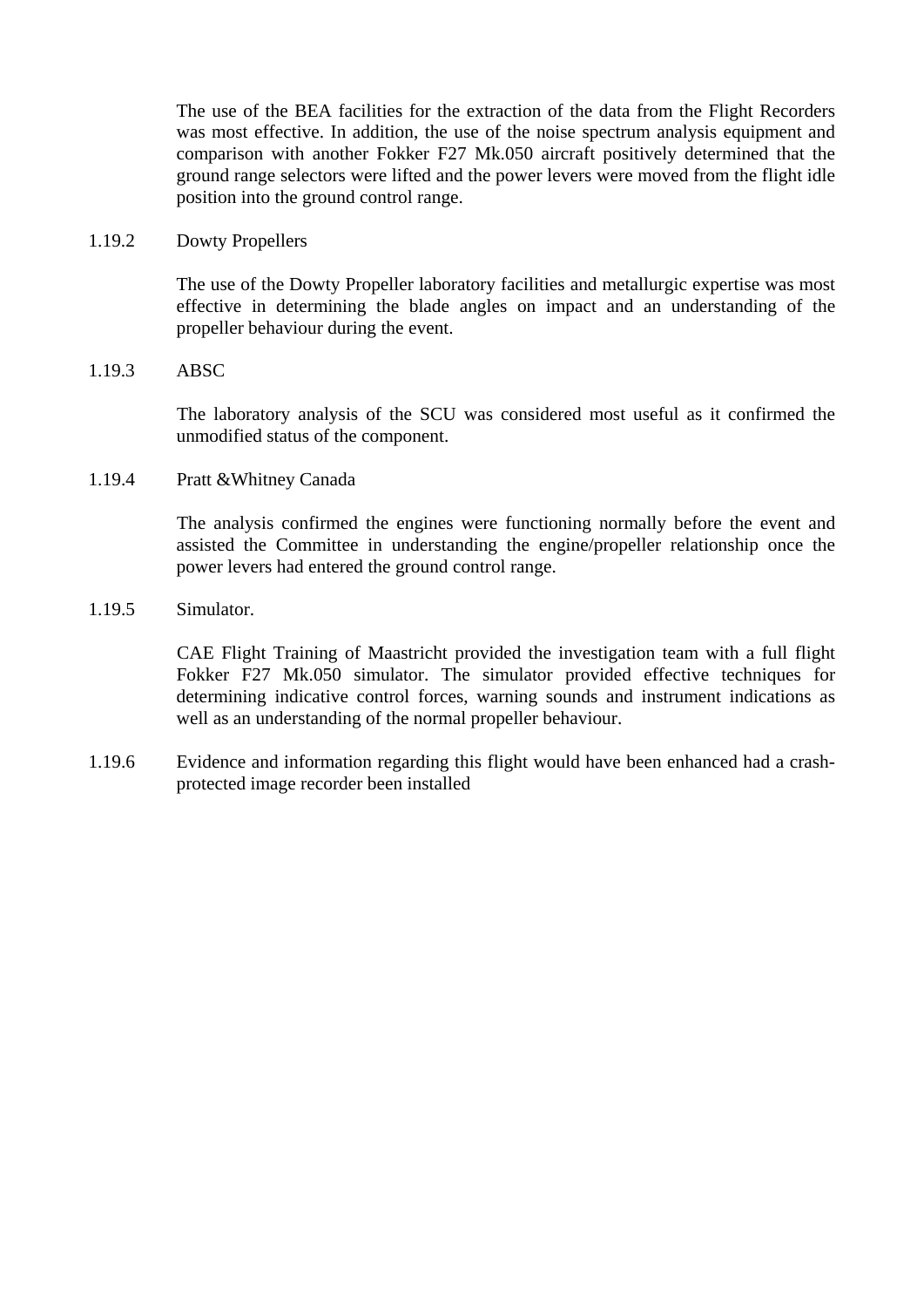#### **2. ANALYSIS**

# **2.1 General**

# 2.1.1 Methodology

The following analysis was compiled from the factual information of Part 1. For the purposes of this analysis, the GCAA Aircraft Accident Investigation Committee used the methodology researched and developed by Professor James Reason of the University of Manchester. The Reason accident causation model is an industry standard, and has been recommended by ICAO for use in investigating the role of management policies and procedures in aircraft accidents and incidents. The methodology is amplified by italics.

- 2.1.2 Non Cause-related Factors
- 2.1.2.1 There were no weather, Air Traffic Control, communication or navigation aid considerations, which contributed to this accident.
- 2.1.2.2 The aircraft was correctly certified and maintained in accordance with the manufacturer's requirements. From the aircraft documentation and interviews with maintenance personnel the aircraft was considered fully serviceable for the second flight of that day.

#### **2.2 Flight Operations**

2.2.1 Departure

The crew were experienced and qualified to conduct the flight. The aircraft was observed to taxi, take-off and depart Kish Island normally.

2.2.2 Enroute

During the cruise and just prior to descent, the Captain was heard on the CVR to unexpectedly hand over control of the aircraft to the First Officer prior to the approach to Sharjah. The First Officer did not accept this willingly and stated that he was not confident of his ability to conduct a VOR/DME approach into Sharjah. This statement was not consistent with his previous experience and could indicate either a cultural or professional issue. The Captain insisted the First Officer fly the aircraft and was heard to encourage and instruct him during the approach.

*This was identified as a local factor, which can affect the occurrence of active failures. Local factors are task, situational or environmental factors which affect task performance and the occurrence of errors or violations. This local factor was considered to have had a direct influence on the performance of both of the flight crew during the conduct of the flight.* 

#### 2.2.3 Approach

The First Officer positioned the aircraft to be established on the final approach with the auto-pilot on and descended whilst remaining slightly above the approach profile. The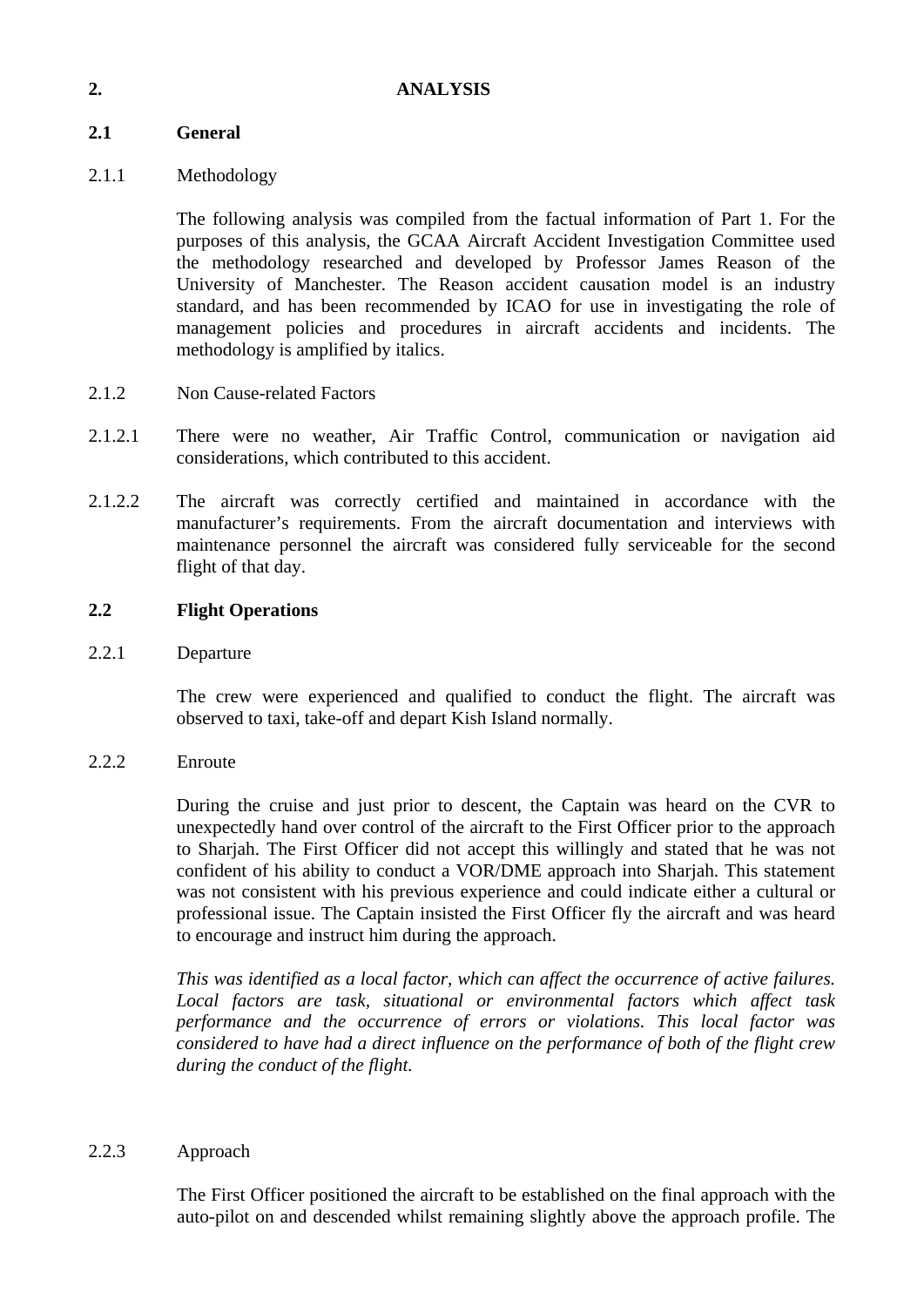visibility was good, there was no known turbulence, and the crew should have had the runway in sight throughout the approach. The initial speed for the approach was at least 50 kt high at approximately 190 kt with no flap and no landing gear. From the SOPs, the aircraft should have been configured with landing gear down and flap 10° during the approach and stabilized at 130 kt prior to the MDA. Approaching the MDA at flight idle setting, the auto-pilot was disengaged and the First Officer called for Flap 10 at 186 kt (limiting speed of 180 kt) and Flap 25 was selected by the Captain (uncalled for) at 183 kt (limiting speed of 160 kt), and the landing gear was called for and selected at approximately 185 kt (limiting speed of 170 kt). The Captain then took control of the aircraft and shortly afterwards the ground range selectors were heard by CVR spectrum analysis to be lifted and the power levers moved from the flight idle stop into the ground control range.

*These were identified as active failures, which are errors and violations and have an immediate adverse effect. Active failures are or may result in unsafe acts, which most generally involve the actions of operational personnel. Such failures can be divided into two distinct groups; errors and violations. Errors involve attentional slips or memory lapses, and mistakes. Violations involve deliberate deviations from a regulated practice or prescribed procedure.* 

#### **2.3 Event**

2.3.1 Commencement of Event (07 h 38 min 11 sec)

During the course of the investigation, it was determined that the possibility of a system failure, or a combination of system failures, which could occur in flight simultaneously and place both propellers into the ground control range was extremely improbable. From the analysis of the technical factual information, it was determined that propeller pitch was linked mechanically to the position of the beta tubes in the PCU and had a fail safe mechanism within the PCU. Therefore, the propellers can only move into the ground control range if the power levers are physically moved rearward beyond the flight idle detent. This movement was also confirmed at the time of the event by;

- (a) the high pressure rotor speed (Nh) momentarily reducing below the flight idle setting of 74.01%; and
- (b) a corresponding decrease in fuel flow below that already indicated for flight idle. This decrease could only have been commanded by the rearward movement of the power levers; and
- (c) the CVR spectrum analysis

# 2.3.2 Aircraft Pitch Down.

On selection of the power levers into the ground control range, the propeller pitch changes resulted in decrease of lift over the wing and turbulent low speed airflow over the tail plane and elevator. Coupled with other aerodynamic moments associated with lift/drag and thrust/weight coupling, the aircraft pitched down and remained in a nose low attitude. The aircraft then commenced a roll to the left most likely due to the asymmetric drag effects of the different propeller pitch angles.

2.3.3 Propeller Behaviour.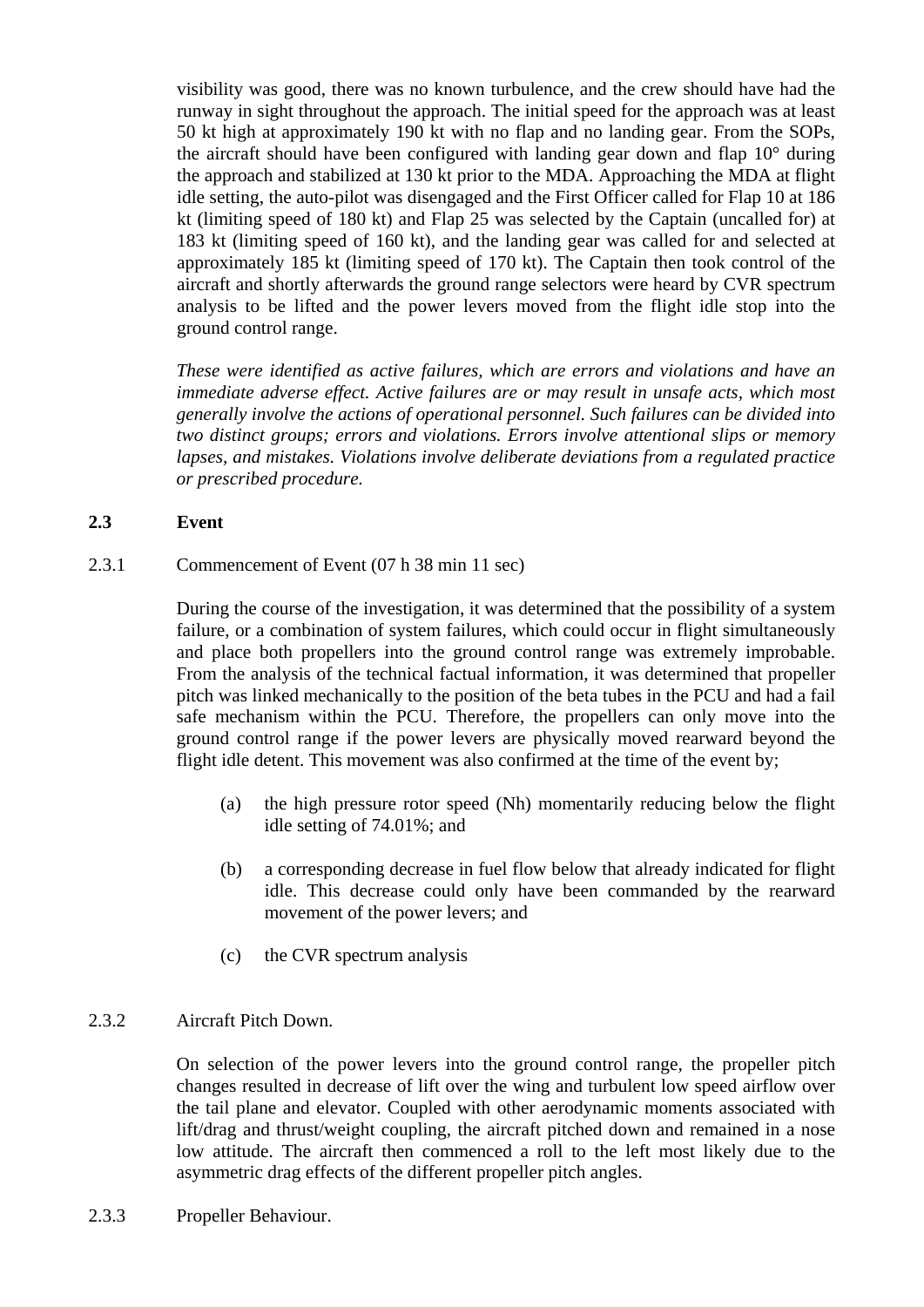The left propeller then went to full reverse whilst the right propeller remained in positive pitch within the ground control range. The propeller behaviour could not be accurately ascertained and the relevant manufacturers agreed that propeller behaviour would be unpredictable once the ground control range was entered in flight.

- 2.3.4 Initial Power Lever Position. At time 07 h 38 min 11-12 sec both power levers moved into the ground control range for less than 2 sec. The propeller system was designed to move very quickly to the corresponding position of the power levers on the ground and this is most likely what happened on this occasion in-flight. It could not be accurately determined where the power levers were initially placed but it can be concluded that the corresponding initial propeller pitch of the left propeller was at or below the self pitch change neutral point which is estimated to be approximately  $+3$ degrees and that the right propeller was at or above the neutral point of +3 degrees. The corresponding power lever position is much closer to the ground idle stop than the flight idle stop.
- 2.3.5 Effect of Moving Power Levers Forward. At 07 h 38 min 13 sec, both the CVR and analysis estimations verified that the power levers were moved to the take-off position. Whilst in flight, should a power lever be quickly positioned fully forward from the ground control range, the movement of the propeller pitch angle back into the flight control range would depend upon the oil pressure available to the propeller pitch control, the aerodynamic blade twisting moment, counterweight forces as well as inherent seal and system frictions. It can only be assumed that differences in these factors allowed the right propeller to gradually move towards the flight control range and for the left propeller to move to full reverse.

#### **2.4 Technical**

#### 2.4.1 Maintenance Status

The aircraft documentation indicated that all required maintenance had been conducted in accordance with the CAO approved maintenance schedule. There were no deferred defects and there had been no maintenance on the propellers or the Skid Control Unit since the operator purchased the aircraft in 2002.

#### 2.4.2 Serviceability

From the DFDR, all engine parameters indicated that they were continuing to operate at normal power without unusual vibrations or power fluctuations. The parameters of the DFDR were sufficient to determine from the data that all recorded aircraft systems were working normally without any technical fault or malfunction being evident during the approach. There were no warnings associated with instruments or systems and the CVR made no reference to any problem.

#### 2.4.3 Lack of Propeller Secondary Stop Protection

Lack of propeller secondary stop protection was found to be caused by inadvertent energizing of the flight idle stop solenoids. Whilst no evidence of electromagnetic interference was researched, the flight idle stop solenoid protection was not available for both propellers at the time of the event and it was determined that the energizing of the flight idle stop solenoids occurred 14 sec into the known 16 sec window after lowering the landing gear. The likelihood of EMI affecting both solenoid stops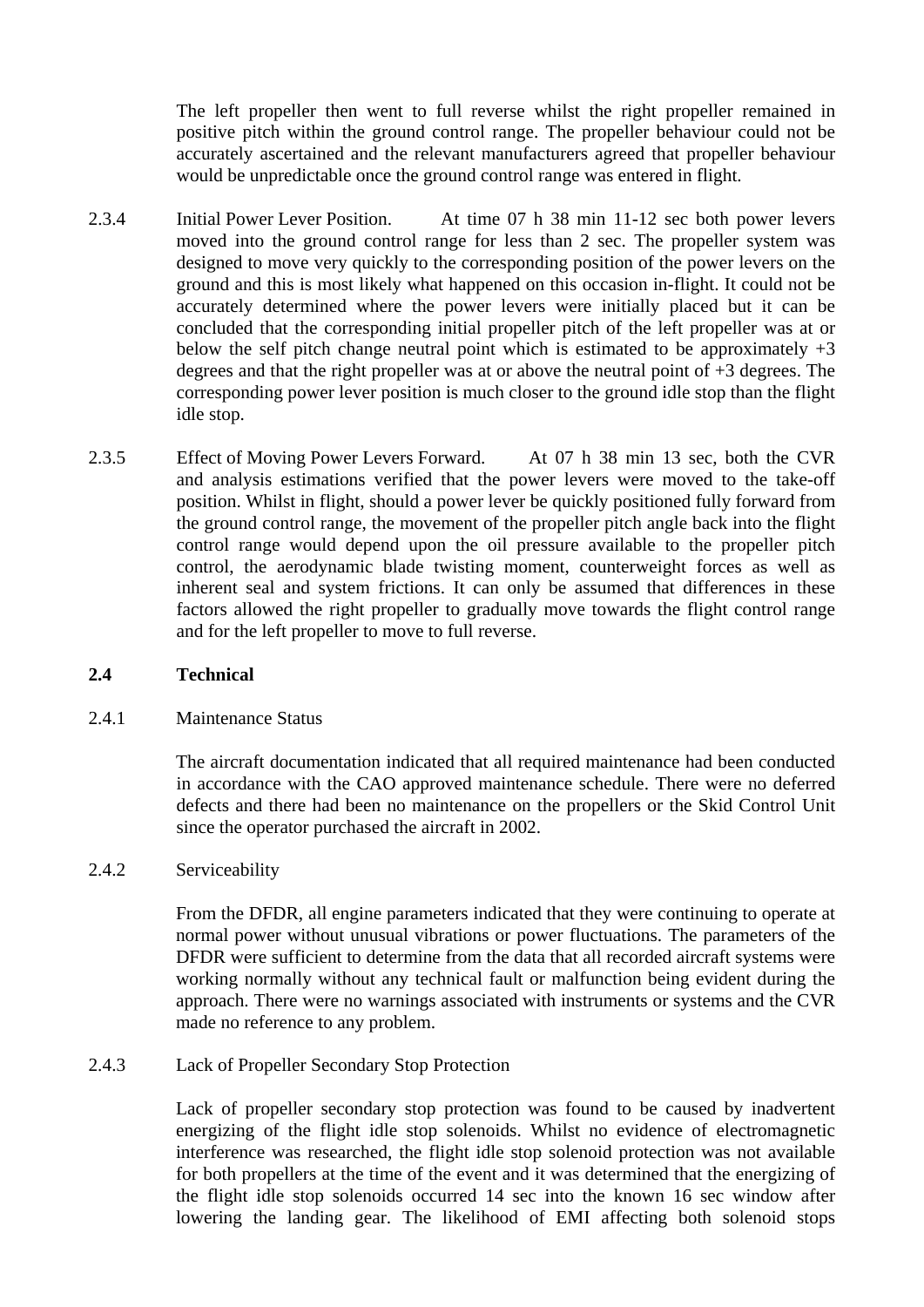simultaneously was considered remote by the aircraft manufacturer. It was therefore concluded that the source of the inadvertent energizing of the flight idle stop solenoids was a known anomaly within the SCU which was initiated by the lowering of the landing gear.

#### 2.4.4 Skid Control Unit

The original unmodified version of the SCU was known as early as 1992 of there being a remote possibility that the solenoid secondary stop may be unavailable for a period of 16 sec after the landing gear was lowered. A modified version became available in 1994. After receiving subsequent reports about loss of braking, investigation by the aircraft manufacturer determined that the SCU was susceptible to EMI therefore a second modification was made available in 2003. The EMI related problem only resulted in temporary loss of braking and there were no known reports about EMI affecting the flight idle solenoids. Therefore the rectification of this problem had a lower priority. The investigation team inquired about the perceived lack of priority given by the aircraft manufacturer and certifying authorities to the rectification of the solenoid secondary stop problem prior to the Luxair accident. The response was that the risk potential was considered extremely remote as it firstly required a pilot to conduct a prohibited action and for the main landing gear up-lock switches to be activated at almost the same moment. There were also additional adequate and satisfactory modifications, safeguards and warnings in place. In addition, the aircraft certification basis did not require this additional protection.

*This was identified as a latent failure, the implications of which were not immediately apparent and lay dormant for a considerable time.*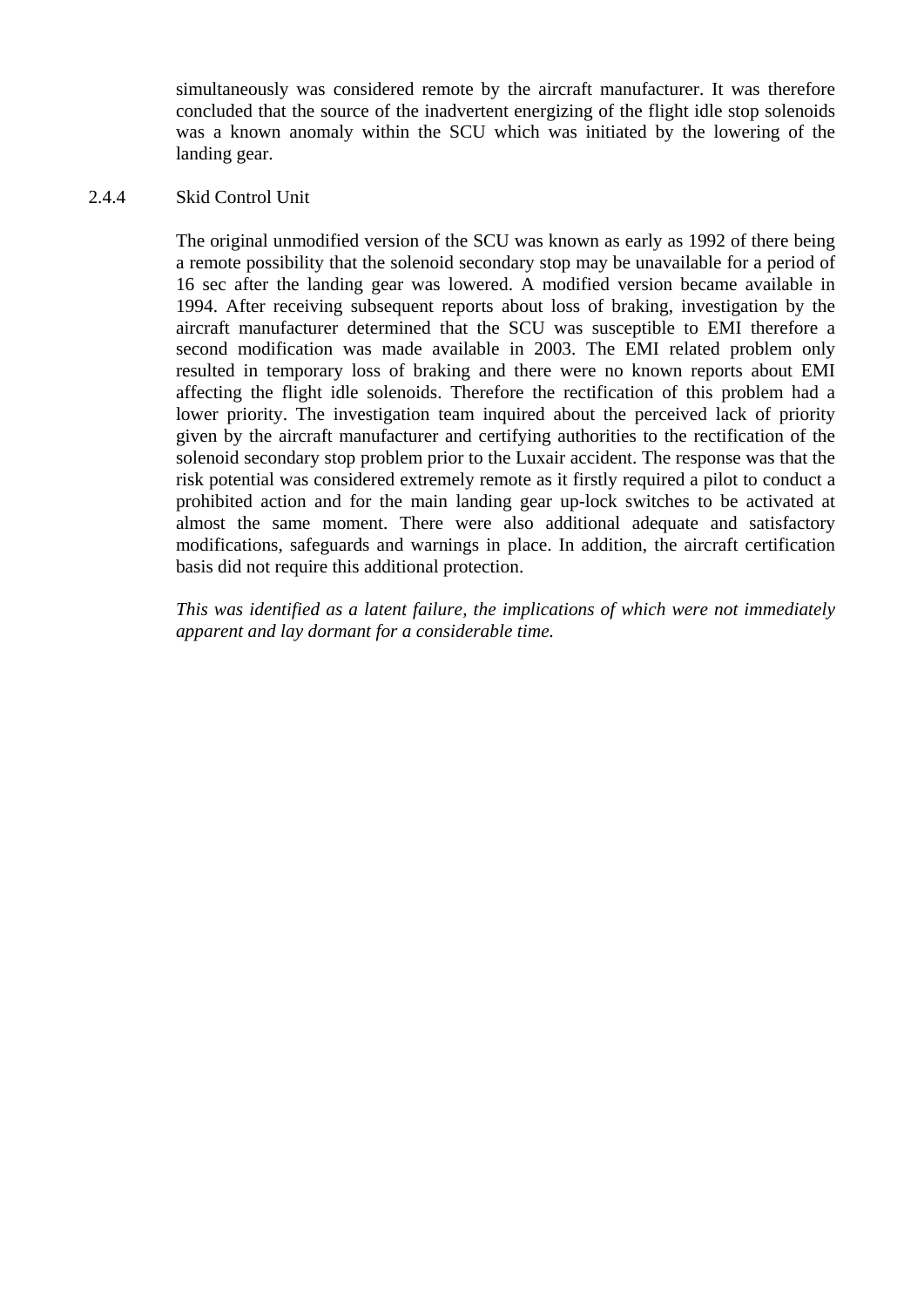#### **2.5 Human factors**

- 2.5.1 Movement of Power Levers into Ground Control Range. The propellers can only move into the ground control range if the power levers are physically moved past the primary stop by a pilot. The reason for the movement of the power levers into the ground control range could not be determined but there was nothing in the CVR comments or other evidence to suggest that this action was deliberate. The following factors were considered;
	- (a) Previous Occurrences. One reported occurrence involving an action by a pilot was the previously discussed Luxair accident. Another reported occurrence involved turbulent weather conditions. From the CVR and actual weather conditions observed at the time of the accident, turbulence was determined not to be a factor.
	- (b) Inadvertent Movement. There were two hypotheses considered.
		- (1) It was possible that a pilot was aware of the possibility to move the power levers over the mechanical stop to the electrical stop on the Fokker F27 Mk.050 aircraft. The pilot, in an attempt to slow the aircraft quickly, may have reverted to a conditioned response from previous experience(s) on this aircraft or another previously flown turbo-propeller aircraft type. This hypothesis was not supported by the evidence but in the opinion of the Accident Investigation Committee could not be discounted.
		- (2) From the comments on the CVR at 07 h 38 min 03 sec, it could be assumed that the Captain took over control of the aircraft and was the pilot flying at the time of the event. However, as the First Officer was questioning the Captain's take over, a possibility existed for the First Officer to still have his left hand on the power levers. Should the Captain attempt to place his hand on the power levers whilst the First Officer still had his hand on them, it could be a possibility for the Captain's fingers to actually grasp the ground control selectors in the mistaken belief that he held the power levers. Any attempt by the Captain to move the power levers rearwards to a perceived flight idle position may have resulted in the inadvertent lifting of the ground control selectors and rearward movement. This hypothesis was also not supported by the evidence as the CVR indicated the First Officer appeared to relinquish control at 07 h 38 min 08 sec, which was approximately 3 sec before the event. However, in the opinion of the Accident Investigation Committee, it could not be discounted.
- 2.5.2 The defences against this risk included notification by the aircraft manufacturer to all operators and regulatory authorities of the problem, and the introduction of an Airworthiness Directive. In addition, Kish Airlines notified all pilots in writing of the danger associated with the use of the ground control range in flight and each pilot, including the crew of EP-LCA, signed as having read the content.

#### **2.6 Summary**

The certification of the Fokker F27 Mk.050 aircraft provided adequate and appropriate defences under normal operating procedures. However, once Standard Operating Procedures were not complied with, the level of defences in place proved to be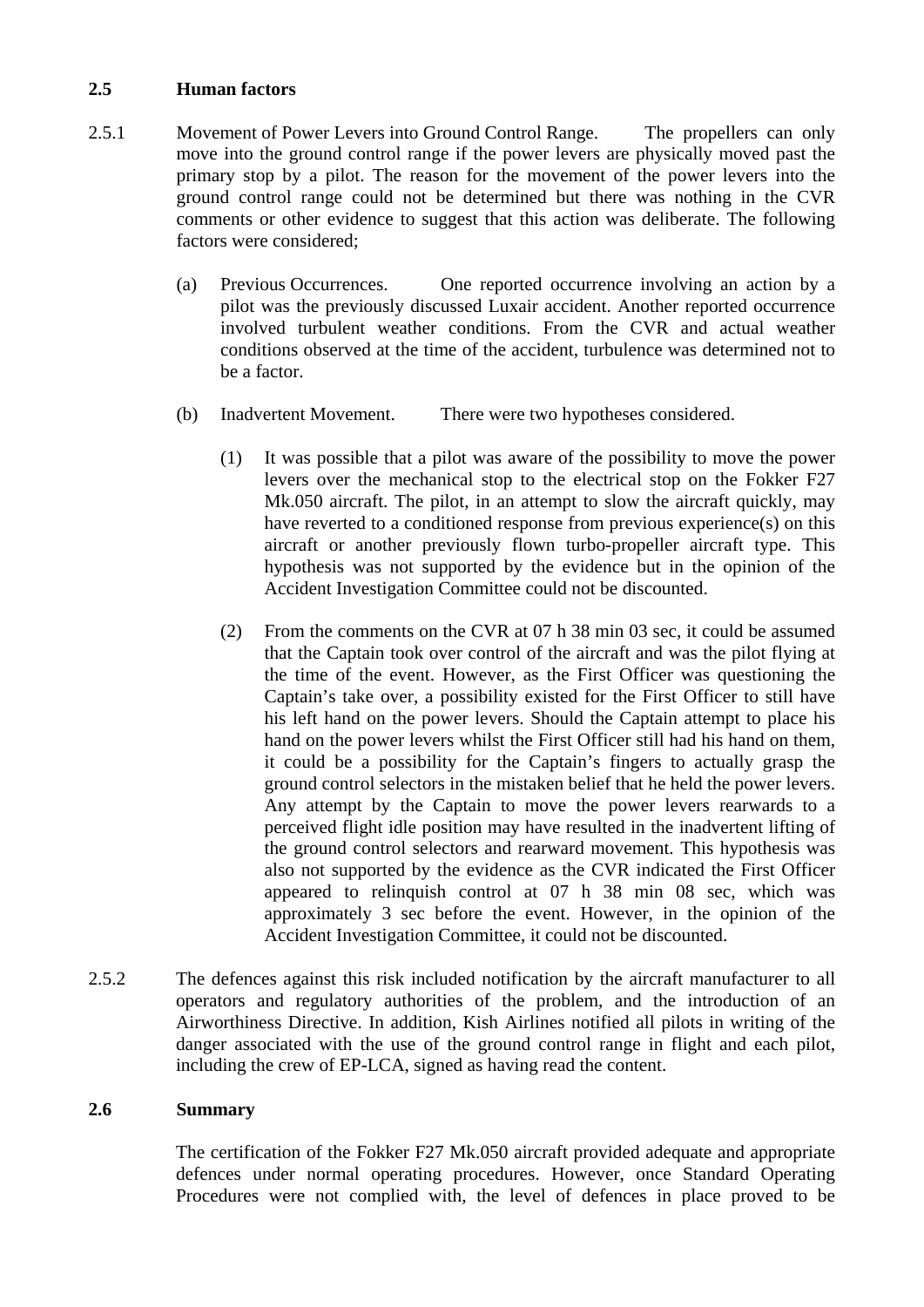inadequate and did not protect against human failures arising from the combination of active, latent and local factors.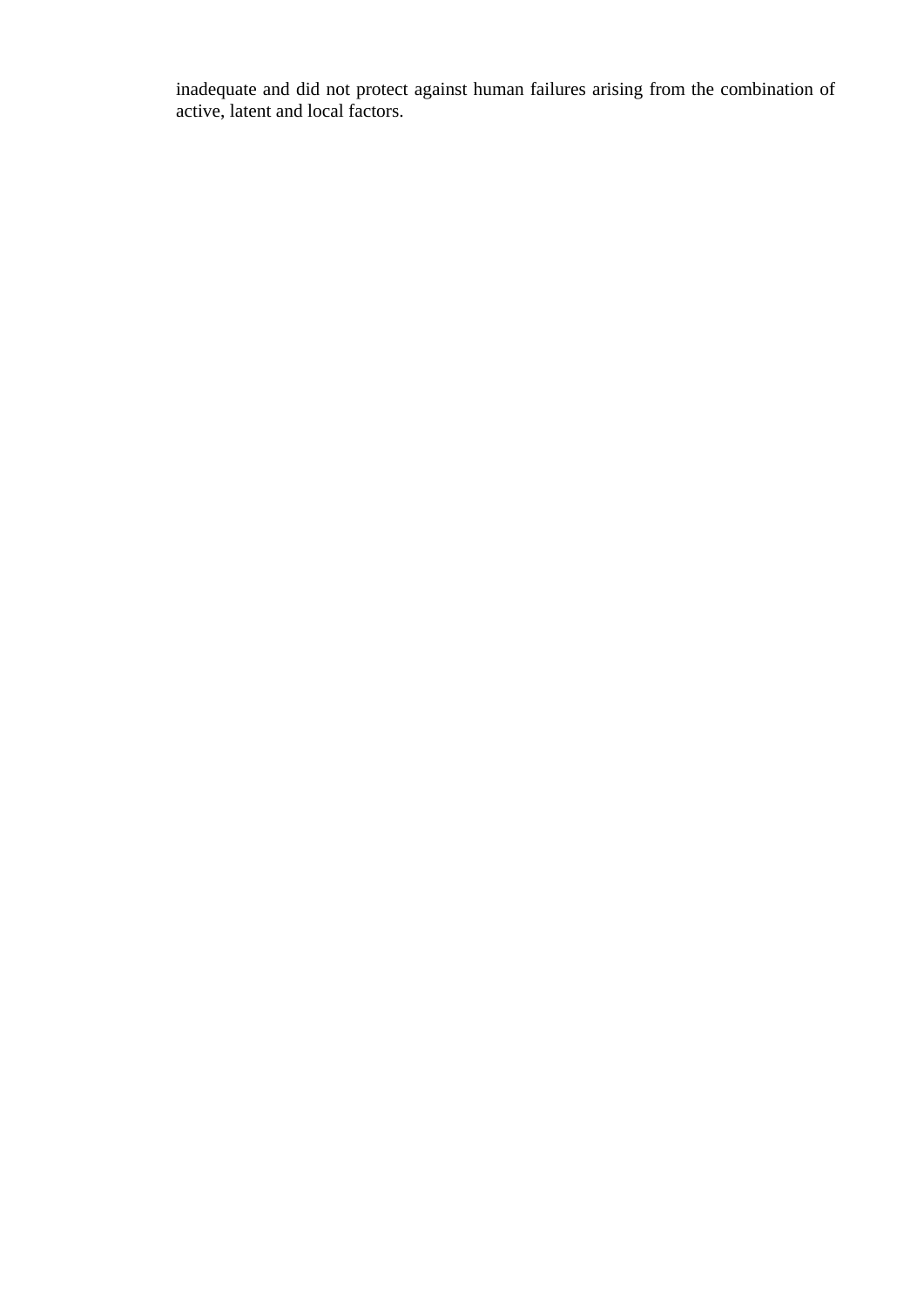#### **3. CONCLUSIONS**

# **3.1 Findings**

- (a) The operator was correctly authorised by the Iranian CAO to operate Fokker F27 Mk.050 aircraft on scheduled international commercial operations.
- (b) The aircraft was correctly registered, insured, and held a valid Certificate of Airworthiness.
- (c) The aircraft was serviceable on departure from Kish Island with no known mechanical defects for the flight to Sharjah.
- (d) The aircraft was within the centre of gravity limitations and carried sufficient flight fuel, plus reserves. The load-sheet was determined to be correct for the manifested passengers, cabin baggage and fuel.
- (e) The crew were correctly licensed, rated, and met the recent experience and proficiency requirements for the Fokker F27 Mk.050.
- (f) Each crewmember held a valid and appropriate medical certificate and neither suffered from a known medical condition or injury.
- (g) All required information for the safe conduct of flights and the maintenance of Fokker F27 Mk.050 aircraft was current and available.
- (h) The crew approach briefing for a non precision approach to Sharjah Runway 12 VOR/DME stated non-published approach chart figures for final approach track and minima.
- (i) Just prior to intercepting the final approach in day VFR conditions the Captain advised the First Officer to fly the approach. The First Officer either for cultural or professional reasons, stated that he did not consider himself capable or prepared for this approach.
- (j) The First Officer flew the approach adequately in azimuth but high on the descent profile; at least 60 kt fast initially and not configured correctly in accordance with the SOPs.
- (k) The flap 10, flap 25 and landing gear were lowered above their respective limiting speeds, as described in the AOM and SOPs to decelerate the aircraft.
- (l) The selection of the landing gear down deactivated the second safety device (solenoid secondary stops) for a period of 16 sec. This was a known abnormality associated with an unmodified Skid Control Unit as fitted to this aircraft.
- (m) There was no legal requirement for the Skid Control Unit to be modified however an Airworthiness Directive was in effect for modification of the Skid Control Unit with a future compliance date of 31 May, 2004
- (n) The Captain took over during the final approach and shortly afterwards, the ground range selectors were lifted and the power levers momentarily moved from the flight idle position through the mechanical stop to the ground control range at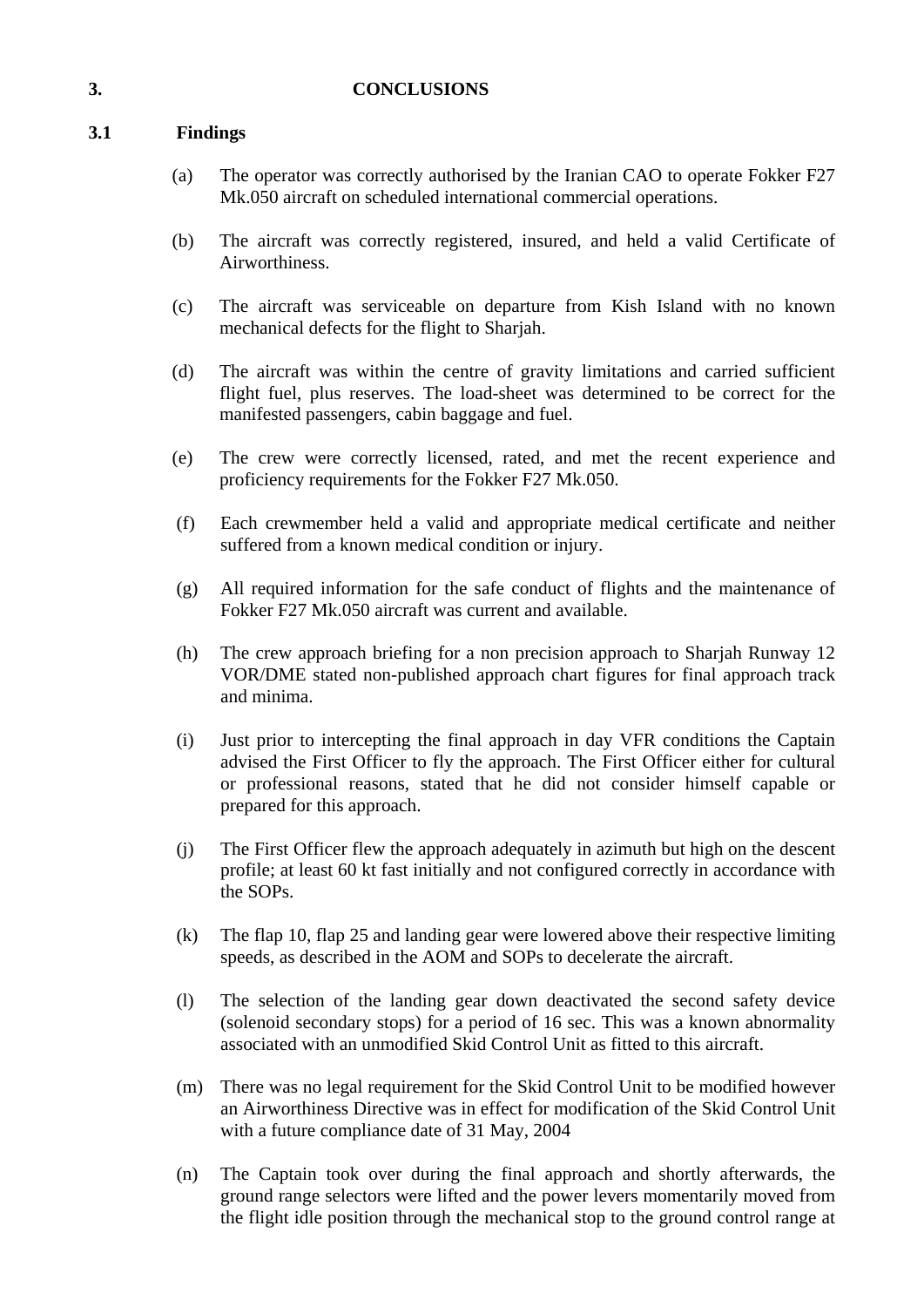a time the secondary (automatic) stop was not available. This action was not in compliance with the Standard Operating Procedures and Aircraft Flight Manual warning.

- (o) The pitch on both propellers moved rapidly into a ground control range to an undetermined blade angle but considered to be approximately  $+3$  degrees.
- (p) The aircraft pitched down most likely due to a combination of disrupted airflow created by the propellers over the wing and tailplane and altered aerodynamic moment effects. The asymmetric propeller drag effects induced and maintained a roll to the left.
- (q) Within 2 sec of the commencement of the event, the power levers were moved back into the flight control range to the take off setting. Due to the unpredictable propeller behaviour within the ground control range in flight, movement of the power lever to the flight control range would have little initial effect on the movement of the propeller pitch towards the flight control range.
- (r) The left propeller pitch continued to move to a full reverse position due to resultant negative blade twisting moments, localized forces and a lack of oil pressure hydraulic effect. It remained in a full reverse position until impact. The right hand propeller pitch gradually moved from the ground control range towards the flight control range as permitted by the resultant positive blade twisting moments, localized forces and hydraulic effect.
- (s) The aircraft descended in an extreme nose low left bank attitude until impact.
- (t) The aircraft crashed 2.6 nm from the runway onto an unprepared sandy area adjacent to a road and residential buildings. The aircraft broke apart on impact and a fire started immediately.
- (u) The Crew Resource Management training provided by the operator did not promote good flight deck communication and actions on this occasion.
- (v) The training and awareness programmes and other defences provided by the operator did not protect against human failures.
- (w) The Civil Aviation Organization's safety oversight of the operator's procedures and operations was adequate.
- (x) Evidence and information regarding this flight would have been enhanced had a crash-protected image recorder been installed

#### **3.2 Cause**

The power levers were moved by a pilot from the flight idle position into the ground control range, which led to an irreversible loss of flight control.

#### **3.3 Contributory Causes**

3.3.1 By suddenly insisting the First Officer fly the final approach, the pilot in command created an environment, which led to a breakdown of crew resource management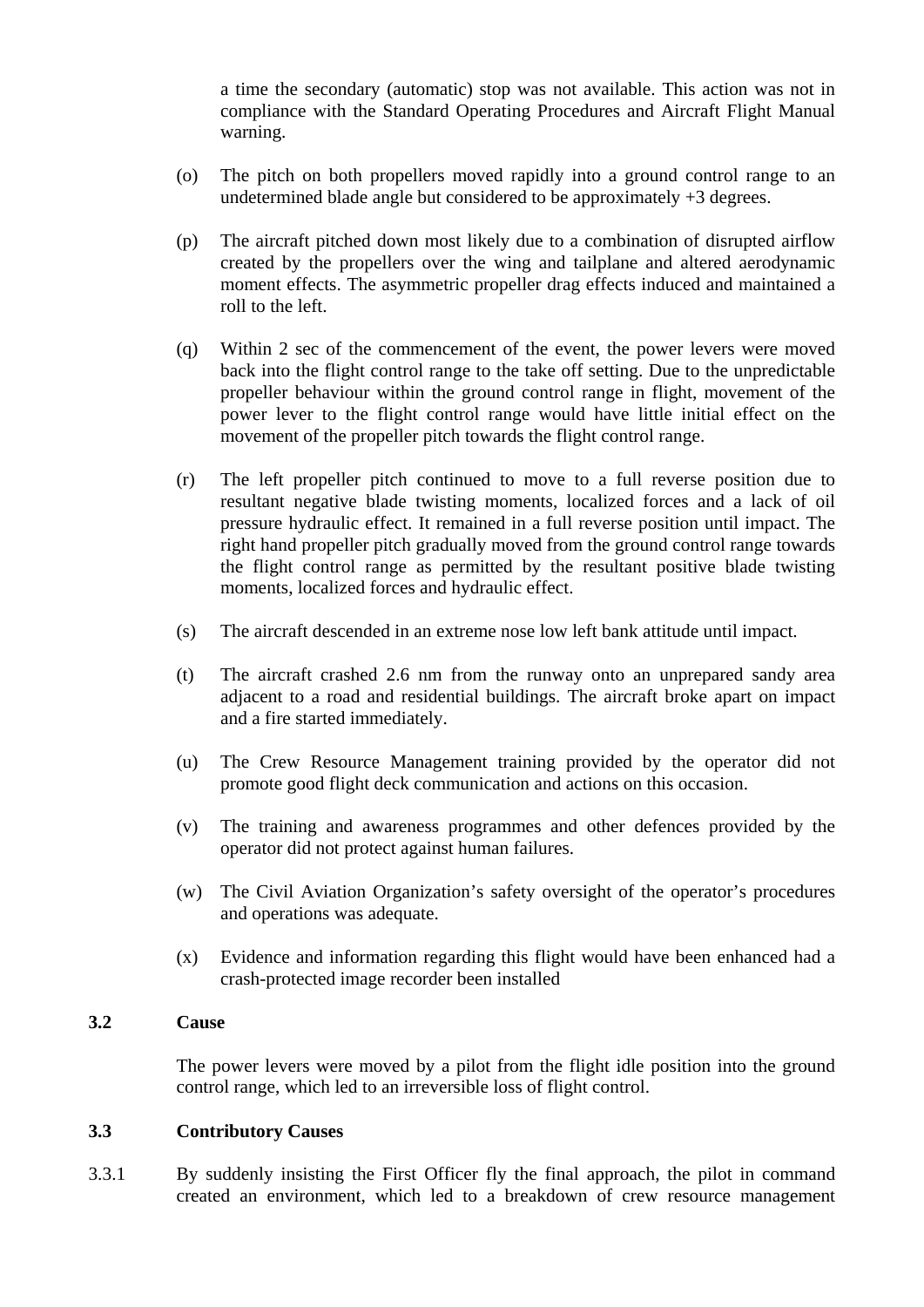processes, the non observance of the operator's standard operating procedures and a resultant excessive high approach speed.

- 3.3.2 An attempt to rectify this excessive high approach speed most likely resulted in the non compliance with the Standard Operating Procedures and the movement of the power levers below flight idle.
- 3.3.3 The unmodified version of the Skid Control Unit failed to provide adequate protection at the time of the event.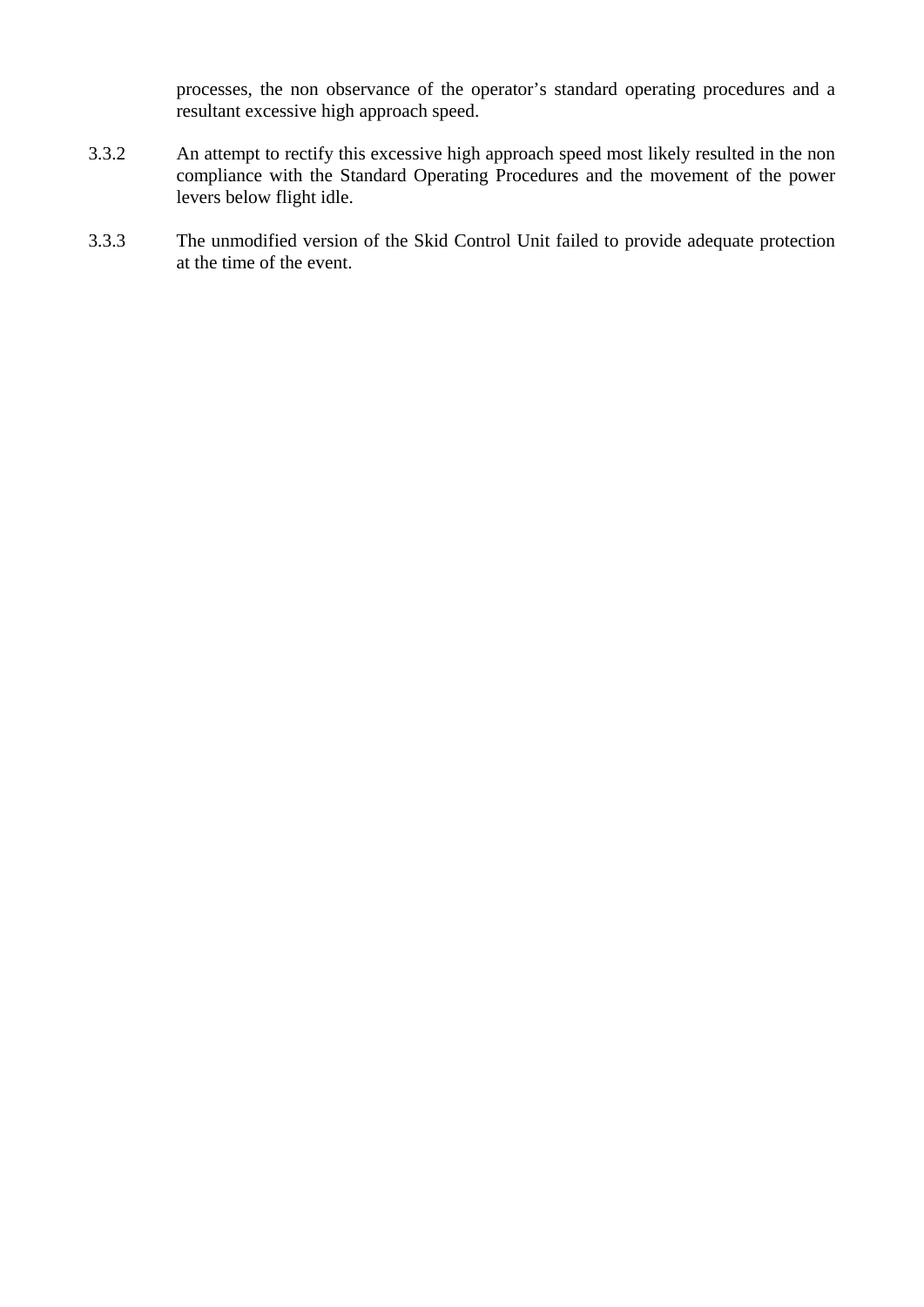| $\overline{4}$ . | <b>RECOMMENDATIONS</b>                                                                                                                                                                                                                                                |
|------------------|-----------------------------------------------------------------------------------------------------------------------------------------------------------------------------------------------------------------------------------------------------------------------|
| 4.1              | The Dutch Transport Safety Board and Civil Aviation Authority is recommended to<br>note the circumstances of the accident.                                                                                                                                            |
| 4.2              | The Civil Aviation Authority of The Netherlands is recommended to ascertain the<br>modification status of the Skid Control Unit of all Fokker F27 Mk.050 aircraft and to<br>strongly urge non-compliant operators to modify the Skid Control Units.                   |
| 4.3              | The Iranian CAO is recommended to ensure Kish Airline pilots are made aware of the<br>pertinent contents of this report and to ensure initial and recurrent training stresses the<br>prohibition on the use, or attempted use, of the ground control range in flight. |
| 4.4              | ICAO is recommended to consider the installation of crash-protected image recorders<br>on aircraft used in commercial air transport operations.                                                                                                                       |